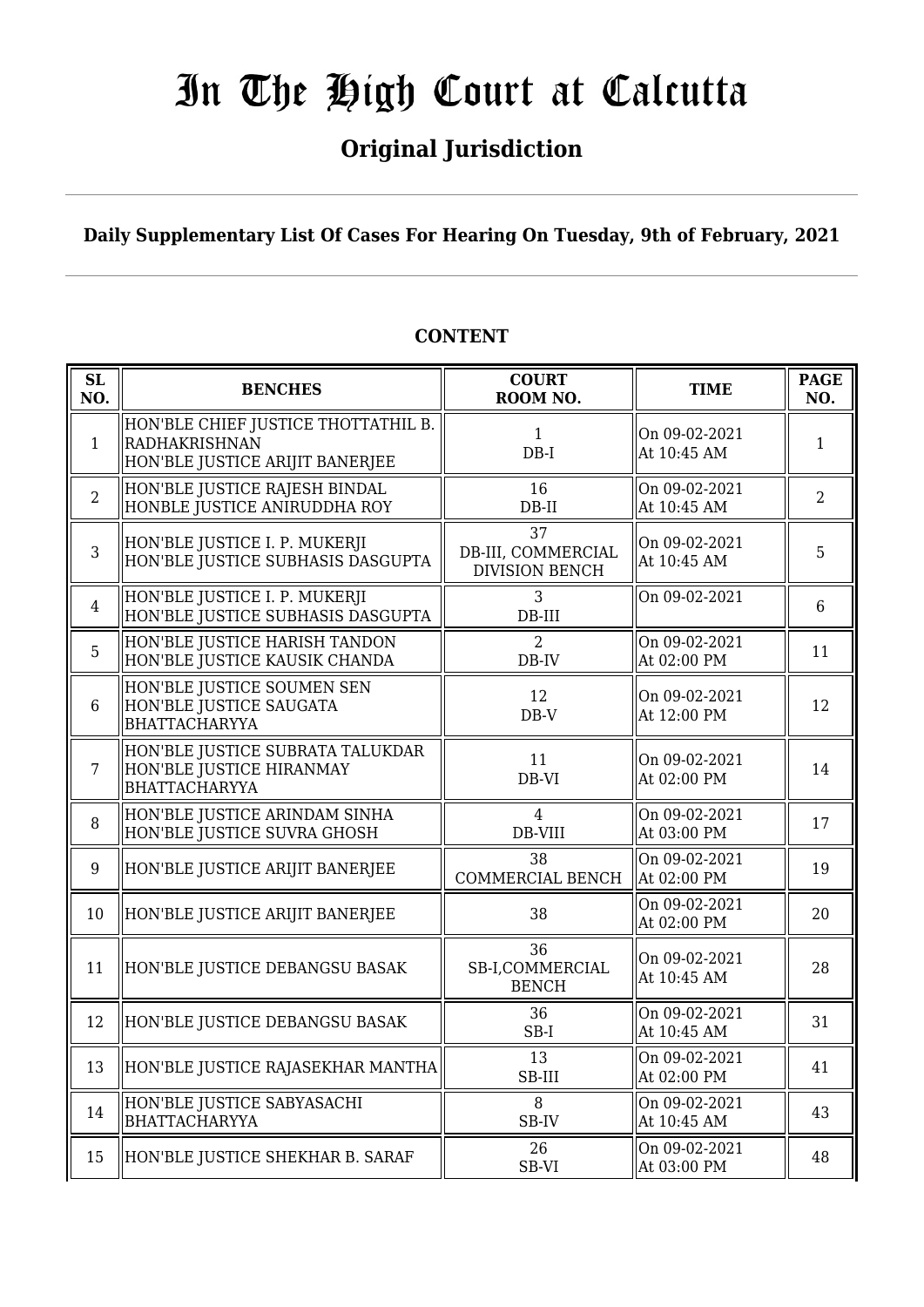| SL<br>NO. | <b>BENCHES</b>                                 | <b>COURT</b><br>ROOM NO. | <b>TIME</b>                  | <b>PAGE</b><br>NO. |
|-----------|------------------------------------------------|--------------------------|------------------------------|--------------------|
| 16        | HON'BLE JUSTICE RAJARSHI BHARADWAJ             | 15<br>SB-VII             | On 09-02-2021<br>At 10:45 AM | 49                 |
| 17        | HON'BLE JUSTICE RAVI KRISHAN KAPUR             | 39<br>SB-IX              | On 09-02-2021<br>At 10:45 AM | 50                 |
| 18        | HON'BLE JUSTICE RAVI KRISHAN KAPUR             | 10<br>SB-IX              | On 09-02-2021<br>At 10:45 AM | 51                 |
| 19        | HON'BLE JUSTICE ARINDAM<br>MUKHERJEE           | 23<br>SB-X               | On 09-02-2021<br>At 02:00 PM | 52                 |
| 20        | HON'BLE JUSTICE BISWAJIT BASU                  | 18<br>SB-XI              | On 09-02-2021<br>At 10:45 AM | 53                 |
| 21        | HON'BLE JUSTICE AMRITA SINHA                   | 24<br>SB-XII             | On 09-02-2021<br>At 10:45 AM | 54                 |
| 22        | HON'BLE JUSTICE ABHIJIT<br><b>GANGOPADHYAY</b> | 22<br><b>SB-XIII</b>     | On 09-02-2021<br>At 03:30 PM | 56                 |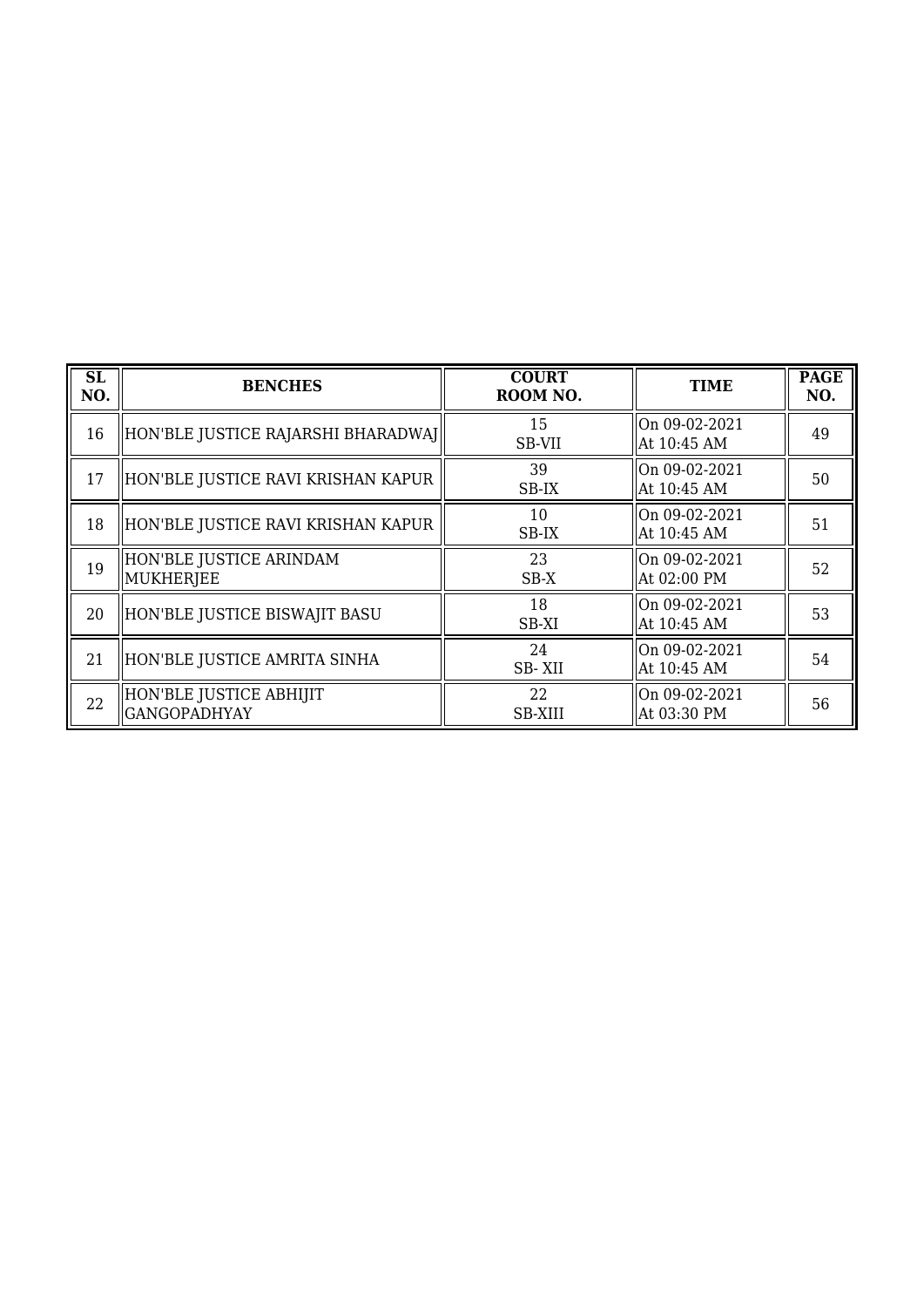

### **Original Side**

**DAILY CAUSELIST For Tuesday The 9th February 2021**

#### **COURT NO. 1**

#### **DIVISION BENCH (DB-I)**

#### **AT 10:45 AM**

**HON'BLE CHIEF JUSTICE THOTTATHIL B. RADHAKRISHNAN HON'BLE JUSTICE ARIJIT BANERJEE (VIA VIDEO CONFERENCE)**

**ON AND FROM MONDAY, THE 1ST FEBRUARY, 2021 AS LONG AS THE DIVISION BENCH COMPRISING OF HON'BLE CHIEF JUSTICE THOTTATHIL B. RADHAKRISHNAN AND HON'BLE JUSTICE ARIJIT BANERJEE DOES NOT SIT- HON'BLE JUSTICE RAJESH BINDAL AND HON'BLE JUSTICE ANIRUDDHA ROY- WILL TAKE, IN ADDITION TO THEIR OWN LIST AND DETERMINATION, URGENT MATTERS RELATING TO THE LIST AND DETERMINATION OF THE DIVISION BENCH COMPRISING OF HON'BLE CHIEF JUSTICE THOTTATHIL B. RADHAKRISHNAN AND HON'BLE JUSTICE ARIJIT BANERJEE.**

**ON AND FROM WEDNESDAY, THE 13TH JANUARY, 2021 - APPEALS FROM ORDERS RELATING TO RESIDUARY UNDER GROUP - IX INCLUDING APPLICATIONS CONNECTED THERETO; PUBLIC INTEREST LITIGATION; CRIMINAL CONTEMPT MATTERS; APPEALS UNDER SECTION 19(1)(a) OF THE CONTEMPT OF COURT'S ACT; APPLICATIONS UNDER SECTION 27 OF THE ELECTRICITY REGULATORY COMMISSION ACT, 1998, INCLUDING APPLICATIONS CONNECTED THERETO;**

**HABEAS CORPUS;**

**ANY OTHER MATTER, IRRESPECTIVE OF CLASSIFICATION, AS DIRECTED BY THE HON'BLE CHIEF JUSTICE. NOTE:MATTERS WILL BE TAKEN UP THROUGH PHYSICAL HEARING ONLY WHEN BOTH THE PARTIES ARE AGREED.**

> **NOTE:(1) ON THURSDAY, APPEALS FROM ORDERS RELATING TO RESIDUARY UNDER GROUP-IX INCLUDING APPLICATIONS CONNECTED THERETO, WILL BE TAKEN UP.**

**(2) ON FRIDAY, PUBLIC INTEREST LITIGATION MATTERS WILL BE TAKEN UP.**

**NOTE: NO MENTIONING IN COURT**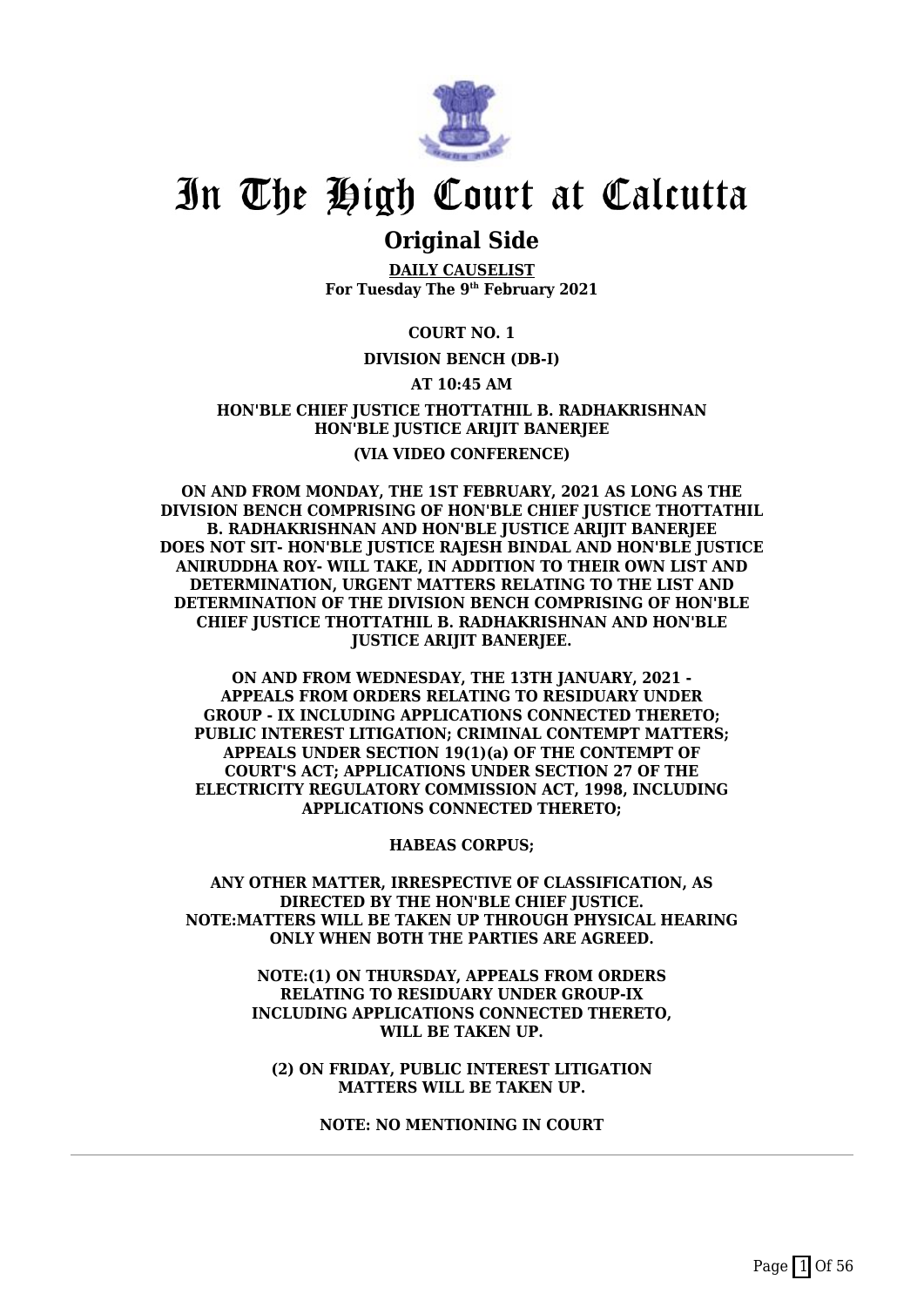

## **Original Side**

**DAILY CAUSELIST For Tuesday The 9th February 2021**

**COURT NO. 16**

**DIVISION BENCH (DB-II)**

**AT 10:45 AM HON'BLE JUSTICE RAJESH BINDAL HONBLE JUSTICE ANIRUDDHA ROY (VIA VIDEO CONFERENCE)**

#### **NOTE:MATTERS WILL BE TAKEN UP THROUGH PHYSICAL HEARING ONLY WHEN BOTH THE PARTIES ARE AGREED.**

#### **ON AND FROM MONDAY, THE 1ST FEBRUARY, 2021 AS LONG AS THE DIVISION BENCH COMPRISING OF HON'BLE CHIEF JUSTICE THOTTATHIL B. RADHAKRISHNAN AND HON'BLE JUSTICE ARIJIT BANERJEE DOES NOT SIT - WILL TAKE, IN ADDITION TO THEIR OWN LIST AND DETERMINATION, URGENT MATTERS RELATING TO THE LIST AND DETERMINATION OF THE DIVISION BENCH COMPRISING OF HON'BLE CHIEF JUSTICE THOTTATHIL B. RADHAKRISHNAN AND HON'BLE JUSTICE ARIJIT BANERJEE.**

**E-MENTIONING WILL BE TAKEN UP AT THE FIRST SITTING OF THE COURT. OUT OF WHICH ORIGINAL SIDE WILL BE TAKEN UP FIRST. AND THEN APPELLATE SIDE WILL BE TAKEN UP.**

**APPELLATE SIDE LIST WILL BE TAKEN UP AT THE FIRST HALF. ORIGINAL SIDE LIST WILL BE TAKEN UP AFTER RECESS.**

#### **NEW APPLICATIONS - I**

| 1 | ITAT/3/2021                 | PRINCIPAL COMMISSIONER<br>OF INCOME TAX SILIGURI<br>VS<br>NEETU AGARWAL | S LAMBA | SUBASH AGARWAL<br>AND ASSOCIATES |
|---|-----------------------------|-------------------------------------------------------------------------|---------|----------------------------------|
|   | IA NO: GA/1/2021, GA/2/2021 |                                                                         |         |                                  |
|   | ITAT/4/2021                 | PRINCIPAL COMMISSIONER<br>OF INCOME TAX, SILIGURI<br>VS<br>NITU AGARWAL | S LAMBA | SUBASH AGARWAL<br>AND ASSOCIATES |

IA NO: GA/1/2021, GA/2/2021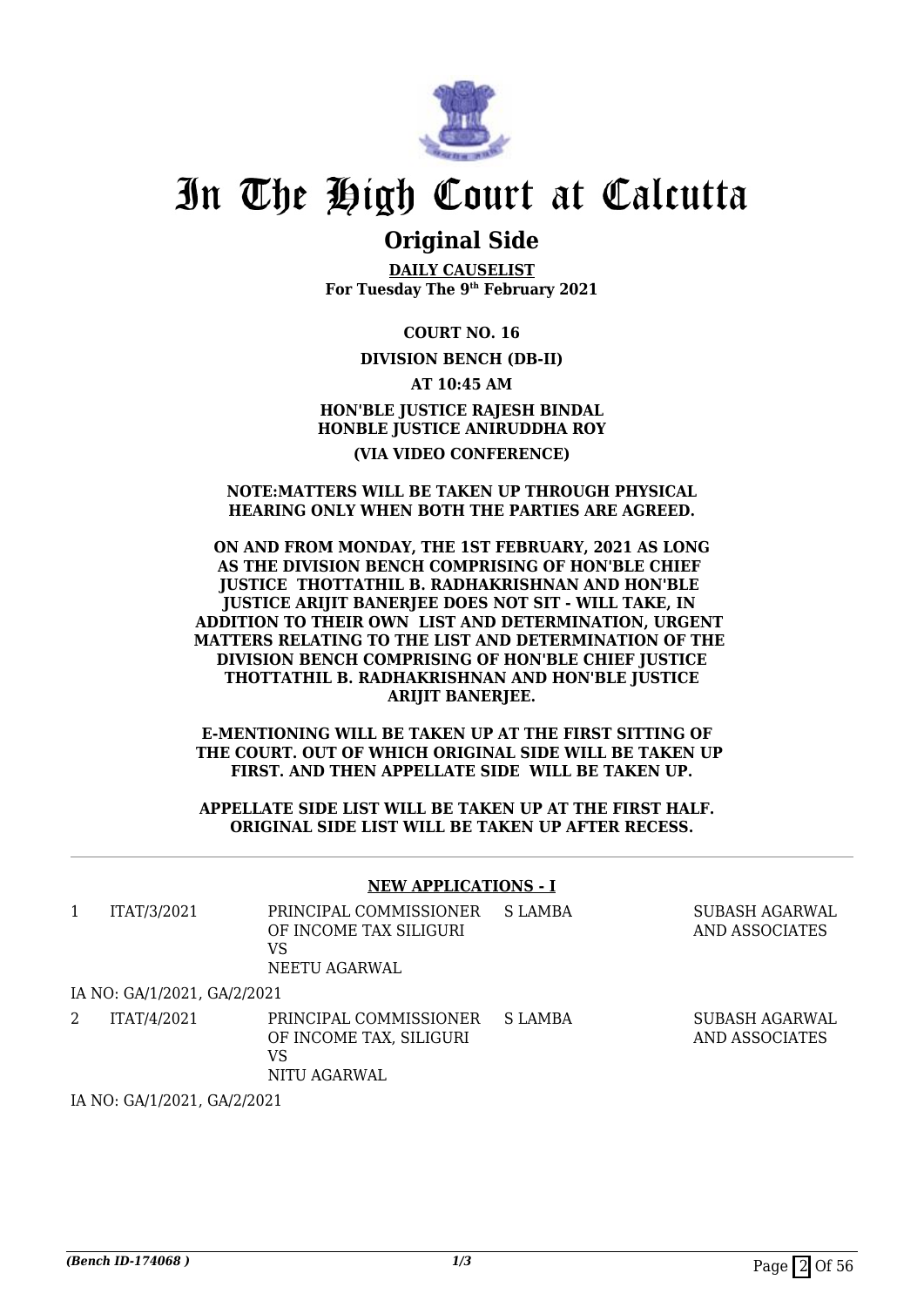| VS                 |  |
|--------------------|--|
| M/S SUPRABHA       |  |
| INDUSTRIES LIMITED |  |

IA NO: GA/1/2021, GA/2/2021

4 ITAT/13/2021 PRINCIPAL COMMISSIONER OF INCOME TAX CENTRAL 2 VS M/S RAUNAK INFRASTRUCTURE LTD S LAMBA

IA NO: GA/1/2021, GA/2/2021

#### **NEW APPLICATIONS**

| ITAT/32/2018 | PRINCIPAL COMM OF<br>INCOME TAX 4. KOLKATA<br>VS<br>M/S KRISHI RASAYAN | Y VATS | VIVEK MURARKA |
|--------------|------------------------------------------------------------------------|--------|---------------|
|              | EXPORTS PVT LTD                                                        |        |               |

IA NO: GA/1/2018(Old No:GA/484/2018), GA/2/2018(Old No:GA/485/2018)

6 ITAT/38/2018 PRINCIPAL COMM OF INCOME TAX 4, KOLKATA VS M/S KRISHI RASAYAN EXPORTS PVT LTD Y VATS **VIVEK MURARKA** 

#### IA NO: GA/1/2018(Old No:GA/514/2018), GA/2/2018(Old No:GA/515/2018)

| ITAT/203/2018 | PRINCIPAL COMMISSIONER YVATS<br>OF INCOME TAX. CENTRAL-<br>I. KOLKATA<br>VS | BHASKAR<br>SENGUPTA |
|---------------|-----------------------------------------------------------------------------|---------------------|
|               | M/S. AMBICA CAPITAL<br>MARKETS, LTD.                                        |                     |

IA NO: GA/1/2018(Old No:GA/1626/2018), GA/2/2018(Old No:GA/1628/2018)

| 8 | ITAT/153/2019                                                                                                                                                                                                                                                                                                                      | PRINCIPAL COMMISSIONER YOGESH VATS<br>OF INCOME TAX-5.<br>KOLKATA<br>VS<br>M/S. ANAND ENTERPRISES<br>LTD. |  |
|---|------------------------------------------------------------------------------------------------------------------------------------------------------------------------------------------------------------------------------------------------------------------------------------------------------------------------------------|-----------------------------------------------------------------------------------------------------------|--|
|   | $\mathbf{F}$ $\mathbf{F}$ $\mathbf{F}$ $\mathbf{F}$ $\mathbf{F}$ $\mathbf{F}$ $\mathbf{F}$ $\mathbf{F}$ $\mathbf{F}$ $\mathbf{F}$ $\mathbf{F}$ $\mathbf{F}$ $\mathbf{F}$ $\mathbf{F}$ $\mathbf{F}$ $\mathbf{F}$ $\mathbf{F}$ $\mathbf{F}$ $\mathbf{F}$ $\mathbf{F}$ $\mathbf{F}$ $\mathbf{F}$ $\mathbf{F}$ $\mathbf{F}$ $\mathbf{$ |                                                                                                           |  |

IA NO: GA/2/2019(Old No:GA/1906/2019)

9 ITAT/181/2019 PRINCIPAL COMMISSIONER OF INCOME TAX, ASANSOL VS SRI TUSHAR KANTI BANERJEE Y VATS

IA NO: GA/1/2019(Old No:GA/2655/2019), GA/2/2019(Old No:GA/2656/2019)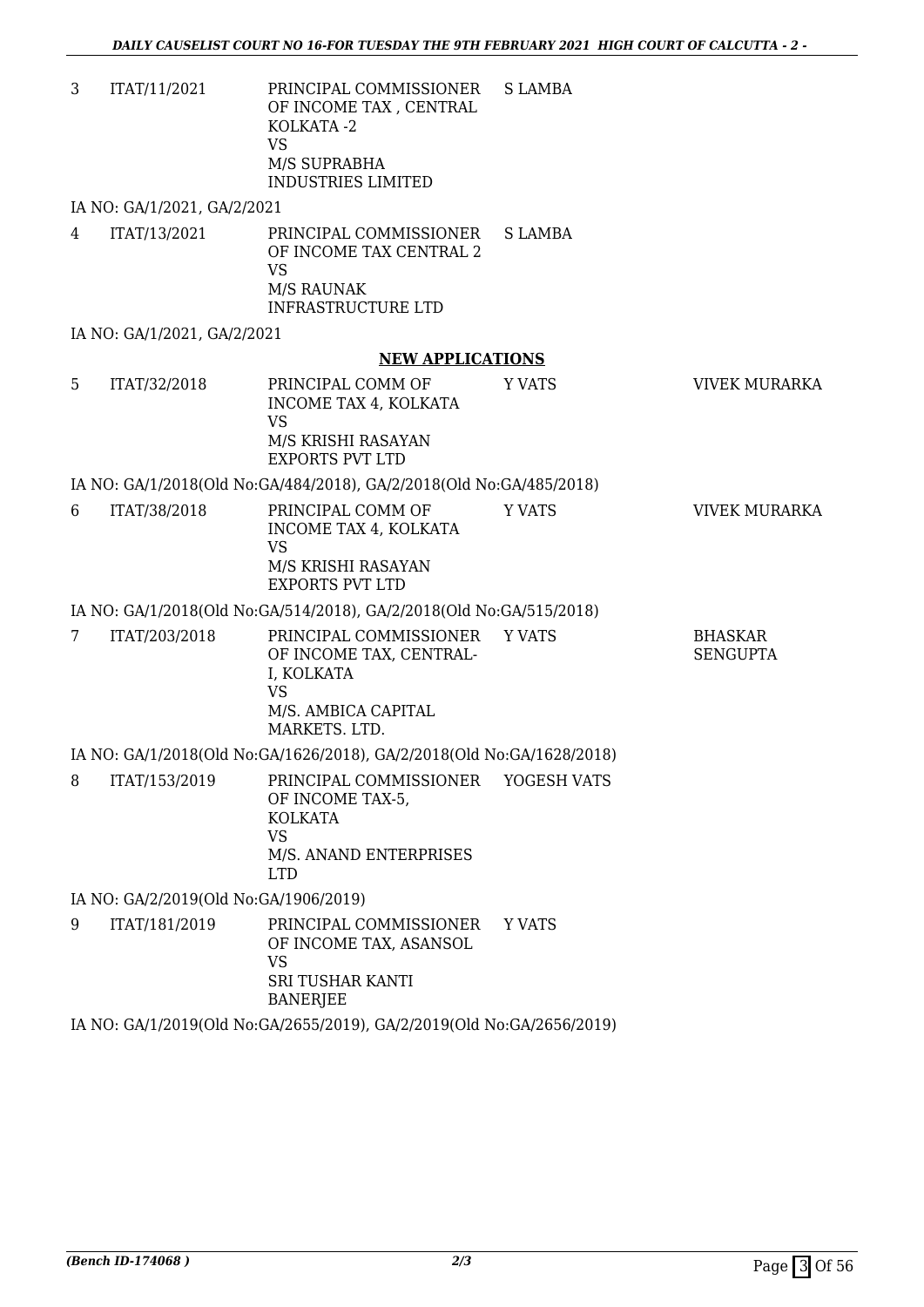10 ITAT/182/2019 PRINCIPAL COMMISSIONER OF INCOME TAX-2, KOLKATA VS M/S.EMAMI INFRASTRUCTURE LTD YOGESH VATS

IA NO: GA/1/2019(Old No:GA/2670/2019), GA/2/2019(Old No:GA/2671/2019)

11 ITAT/20/2020 PRINCIPAL COMMISSIONER YOGESH VATS OF INCOME TAX-2, KOLKATA VS M/S THE CALCUTTA TRAMWAYS COMPANY (1978) LTD.

IA NO: GA/1/2020, GA/2/2020

#### **SPECIALLY ASSIGNED MATTERS**

| 12 | APOT/13/2021<br>[S.A.]WITH<br>WPO/22/2020 | DEVRON EXPORTS PRIVATE<br>LIMITED<br>VS<br>THE LIFE INSURANCE<br>CORPORATION OF INDIA<br>AND ANR. | SANDIP AGARWAL<br>AND CO. |
|----|-------------------------------------------|---------------------------------------------------------------------------------------------------|---------------------------|
|    |                                           |                                                                                                   |                           |

IA NO: GA/1/2021

#### **FOR HEARING**

13 ITA/120/2018 THE PRINCIPAL COMMISSIONER OF INCOME TAX-4, KOLKATA VS M/S. KRISHI RASAYAN EXPORTS PVT. LTD. Y. VATS VIVEK MURARKA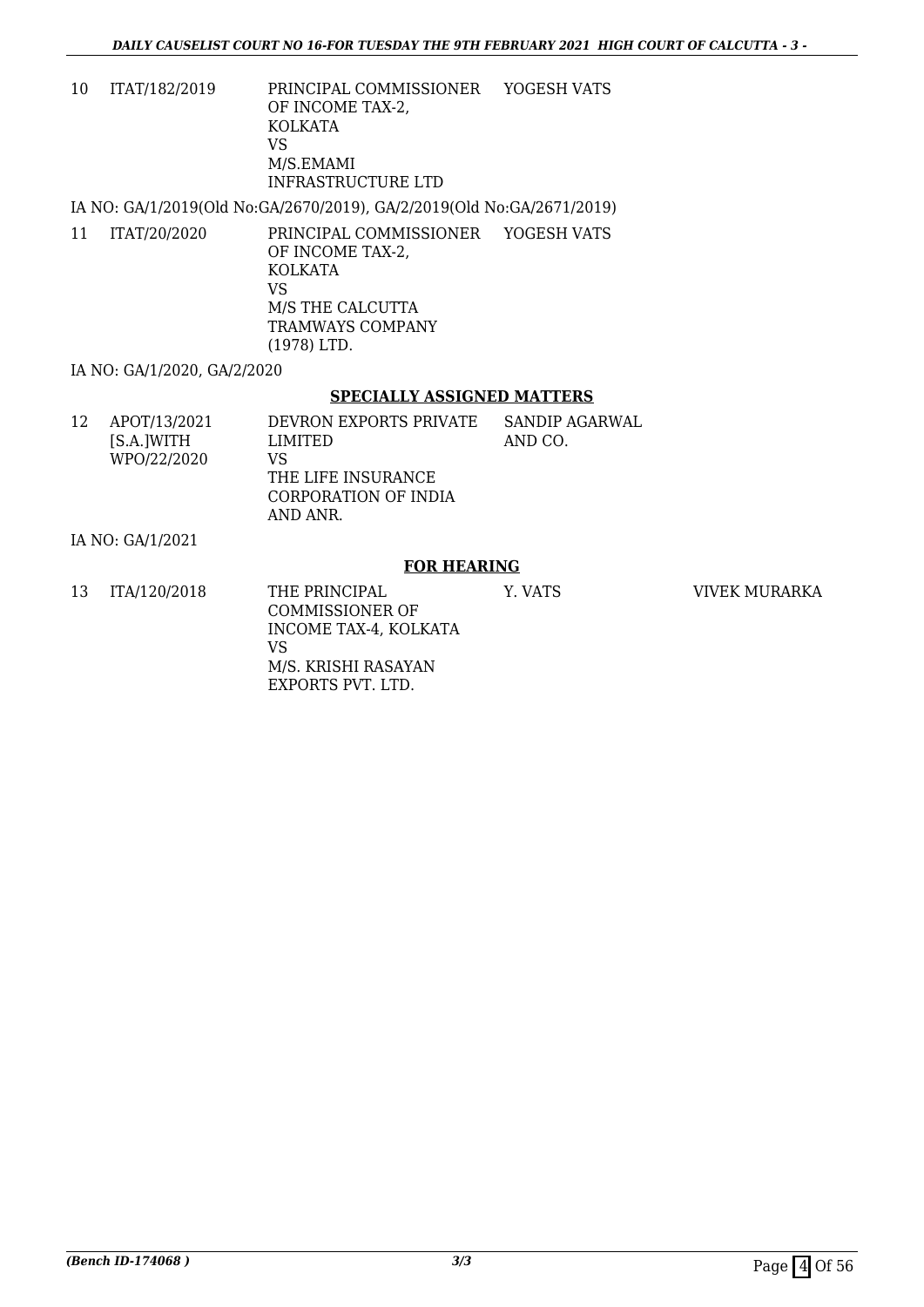

## **Original Side**

**DAILY CAUSELIST For Tuesday The 9th February 2021**

**COURT NO. 37**

**DIVISION BENCH (DB-III, COMMERCIAL DIVISION BENCH)**

**AT 10:45 AM**

**HON'BLE JUSTICE I. P. MUKERJI HON'BLE JUSTICE SUBHASIS DASGUPTA**

**ON AND FROM MONDAY, 1ST FEBRUARY, 2021 TO MONDAY, 15TH FEBRUARY, 2021- WILL SIT TOGETHER AND TAKE UP THE LIST AND DETERMINATIONOF HON'BLE JUSTICE I. P. MUKERJI AND HON'BLE JUSTICE MD. NIZAMUDDIN.**

#### **(VIA VIDEO CONFERENCE)**

#### **NOTE:MATTERS WILL BE TAKEN UP THROUGH PHYSICAL HEARING ONLY WHEN BOTH THE PARTIES ARE AGREED.**

**ORIGINAL SIDE MATTERS WILL BE TAKEN UP FIRST.**

**-------------------------------------------------------------------------**

**NOTE: (1) THIS LIST WILL BE TAKEN UP EVERYDAY FROM 10:45 A.M. TILL RECESS OR UNTIL ITS EXHAUSTION WHICHEVER IS EARLIER.**

**(2) IF THERE IS NO COMMERCIAL COURT MATTERS IN THE LIST, MENTIONING OF COMMERCIAL COURT MATTERS WILL BE ENTERTAINED AT COURT NO. 3 ON THE REGULAR BASIS.**

**(3) COMMERCIAL COURT SHALL NOT SIT AT COURT NO. 37 IF THERE IS NO COMMERCIAL MATTER**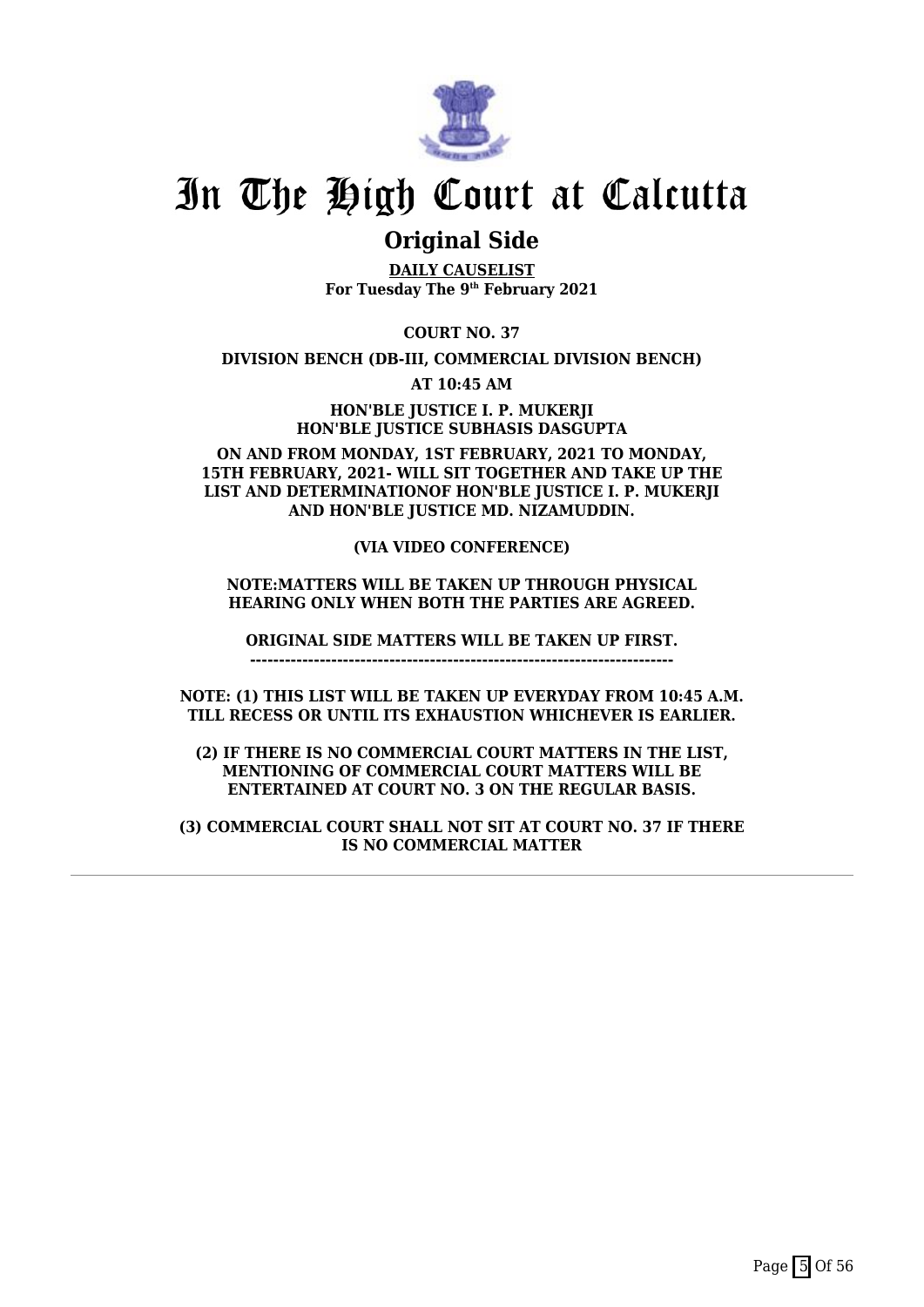

## **Original Side**

**DAILY CAUSELIST For Tuesday The 9th February 2021**

**COURT NO. 3**

#### **DIVISION BENCH (DB-III)**

**HON'BLE JUSTICE I. P. MUKERJI HON'BLE JUSTICE SUBHASIS DASGUPTA**

**ON AND FROM MONDAY, 1ST FEBRUARY, 2021 TO MONDAY, 15TH FEBRUARY, 2021 - WILL SIT TOGETHER AND TAKE UP THE LIST AND DETERMINATION OF HON'BLE JUSTICE I. P. MUKERJI AND HON'BLE JUSTICE MD. NIZAMUDDIN.**

**AFTER COMMERCIAL COURT**

**------------------------------------------**

#### **(VIA VIDEO CONFERENCE)**

#### **NOTE:MATTERS WILL BE TAKEN UP THROUGH PHYSICAL HEARING ONLY WHEN BOTH THE PARTIES ARE AGREED.**

**NOTE: (1)THIS LIST WILL BE TAKEN UP AT 2:00 P.M. OR AT 10:45 A.M. IF THERE IS NO COMMERCIAL COURT MATTERS OR ON EXHAUSTION OF THE COMMERCIAL COURT LIST WHICHEVER IS EARLIER.**

**(2) IF THERE IS NO COMMERCIAL COURT MATTERS IN THE LIST, MENTIONING OF COMMERCIAL COURT MATTERS WILL BE ENTERTAINED AT COURT NO. 3 ON THE REGULAR BASIS.**

**(3) COMMERCIAL COURT SHALL NOT SIT AT COURT NO. 37 IF THERE IS NO COMMERCIAL MATTER.**

**(4) MENTIONING WILL BE ENTERTAINED ONLY ON MONDAY.**

**(5) APPEALS FROM DECREE WILL BE TAKEN UP FIRST ON EVERY MONDAY AND TUESDAY.**

**(6) APPEALS FROM ORDER WILL BE TAKEN UP FIRST ON EVERY WEDNESDAY AND THURSDAY.**

**(7) WRIT APPEALS WILL BE TAKEN UP FIRST ON EVERY FRIDAY.**

**NEW APPLICATIONS**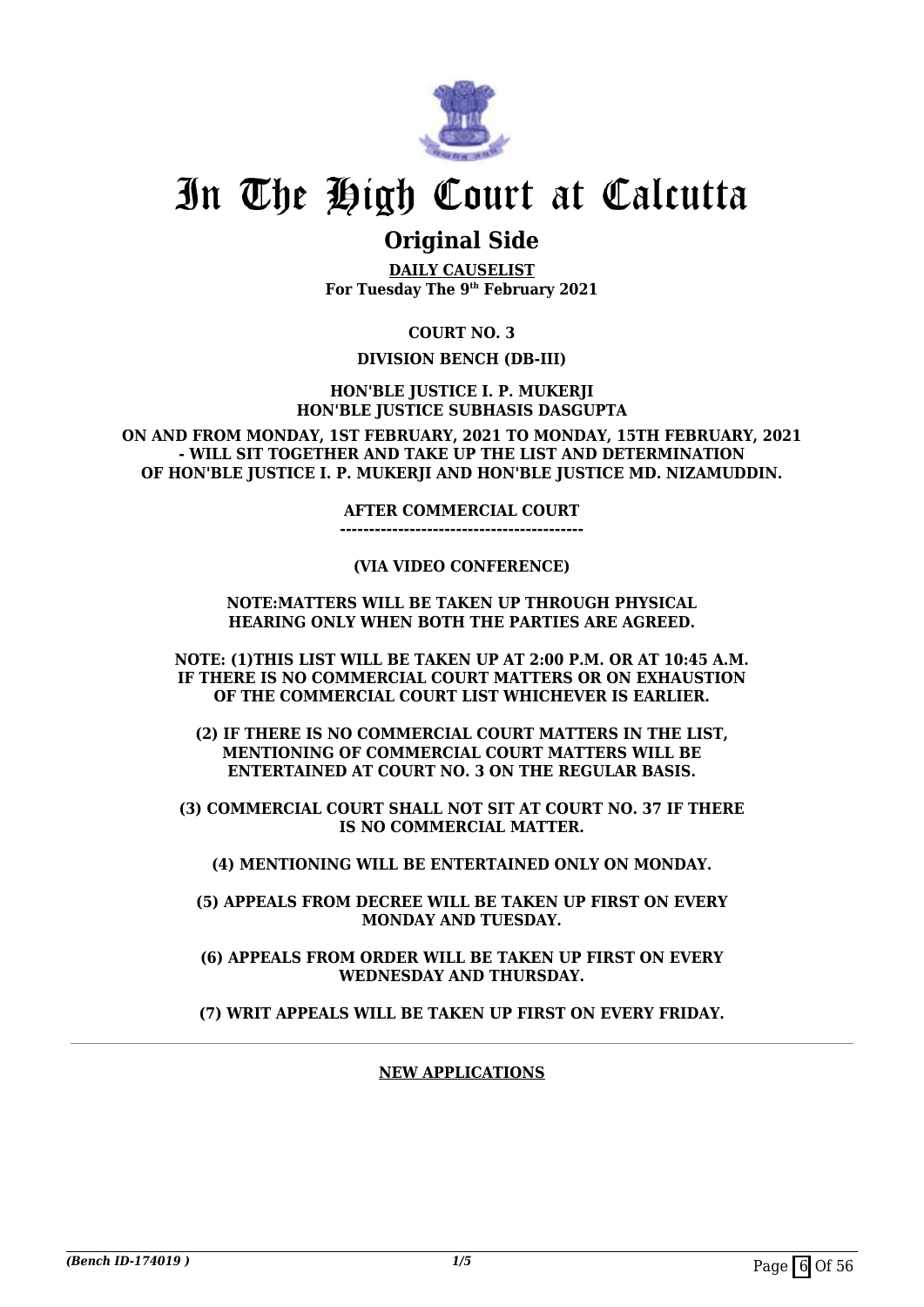1 APOT/10/2021 WITH CP/233/2008 SUVINAY KAPOOR VS M/S. DUNLOP INDIA LIMITED (IN LIQN.) AND ANR.

FASIUR RAHMAN MOLLA

#### IA NO: ACO/1/2021

#### **APPEALS FROM DECREE**

| $\overline{2}$ | APD/41/2019<br>[S.A.] WITH<br>CS/302/2005     | PUNJAB NATIONAL BANK<br><b>VS</b><br>APEEJAY HOPUSE PRIVATE<br><b>LIMITED</b>                      | PRATYUSH PATWARI                               |
|----------------|-----------------------------------------------|----------------------------------------------------------------------------------------------------|------------------------------------------------|
| 3              | IA NO. GA/1/2020<br>(Old No:<br>GA/797/2020)  | <b>GOLDEN STEEL CO</b><br><b>CORPORATION LTD</b><br>Vs<br>JYOTSNA KUMARI MOGHA                     | <b>AYIN CO</b><br><b>AYIN CO</b>               |
|                | WITH CS 141/2018<br>In APD/2/2020             |                                                                                                    |                                                |
| 4              | APD/62/2016<br>[S.A.]WITH CS<br>297/1989      | AMBALAL SARABHAI<br><b>ENTERPRISES LTD</b><br>VS<br>RAJEEV DAGA AND ANR                            | DUBE & CO.                                     |
|                | IA NO: GA/1/2016(Old No:GA/529/2016)          |                                                                                                    |                                                |
| 5              | APD/169/2018<br>[S.A.]WITH CS<br>323/1989     | AMBALAL SARABHAI<br><b>ENTERPRISE LTD</b><br><b>VS</b><br><b>SMT. PREM LATA ARYA &amp;</b><br>ORS. | M/S DUBE & CO                                  |
|                |                                               | IA NO: GA/1/2016(Old No:GA/2567/2016), GA/2/2018(Old No:GA/1439/2018)                              |                                                |
| 6              | APD/170/2018<br>[S.A.]WITH CS<br>324/1989     | AMBALAL SARABHAI<br><b>ENTERPRISE LTD</b><br><b>VS</b><br><b>SMT. KIRAN ARYA &amp; ORS</b>         | M/S. DUBE &<br><b>COMPANY</b>                  |
|                |                                               | IA NO: GA/1/2016(Old No:GA/2571/2016), GA/2/2018(Old No:GA/1440/2018)                              |                                                |
| 7              | APD/101/2017<br>WITH CS/145/2006              | VIJAI SHREE PVT. LTD<br><b>VS</b><br>UNION OF INDIA & ORS                                          | <b>ABHISHEK BANERJEE</b>                       |
| 8              | IA NO. GA/3/2020<br>(Old No:<br>GA/791/2020)  | MAHENDRA INVESTMENT<br>ADVISORS PVT. LTD<br>Vs<br><b>SIMPLEX</b>                                   | <b>ABHIJIT SARKAR</b><br><b>ABHIJIT SARKAR</b> |
|                | WITH CS/10/2017<br>In APD/474/2017            | <b>INFRASTRUCTURES LTD</b>                                                                         |                                                |
| 9              | IA NO. GA/1/2017<br>(Old No:<br>GA/3258/2017) | MAHENDRA INVESTMENT<br>ADVISORS PVT. LTD<br>Vs<br><b>SIMPLEX</b>                                   | <b>ABHIJIT SARKAR</b><br><b>ABHIJIT SARKAR</b> |
|                | WITH CS/10/2017<br>In APD/474/2017            | INFRASTRUCTURES LTD.                                                                               |                                                |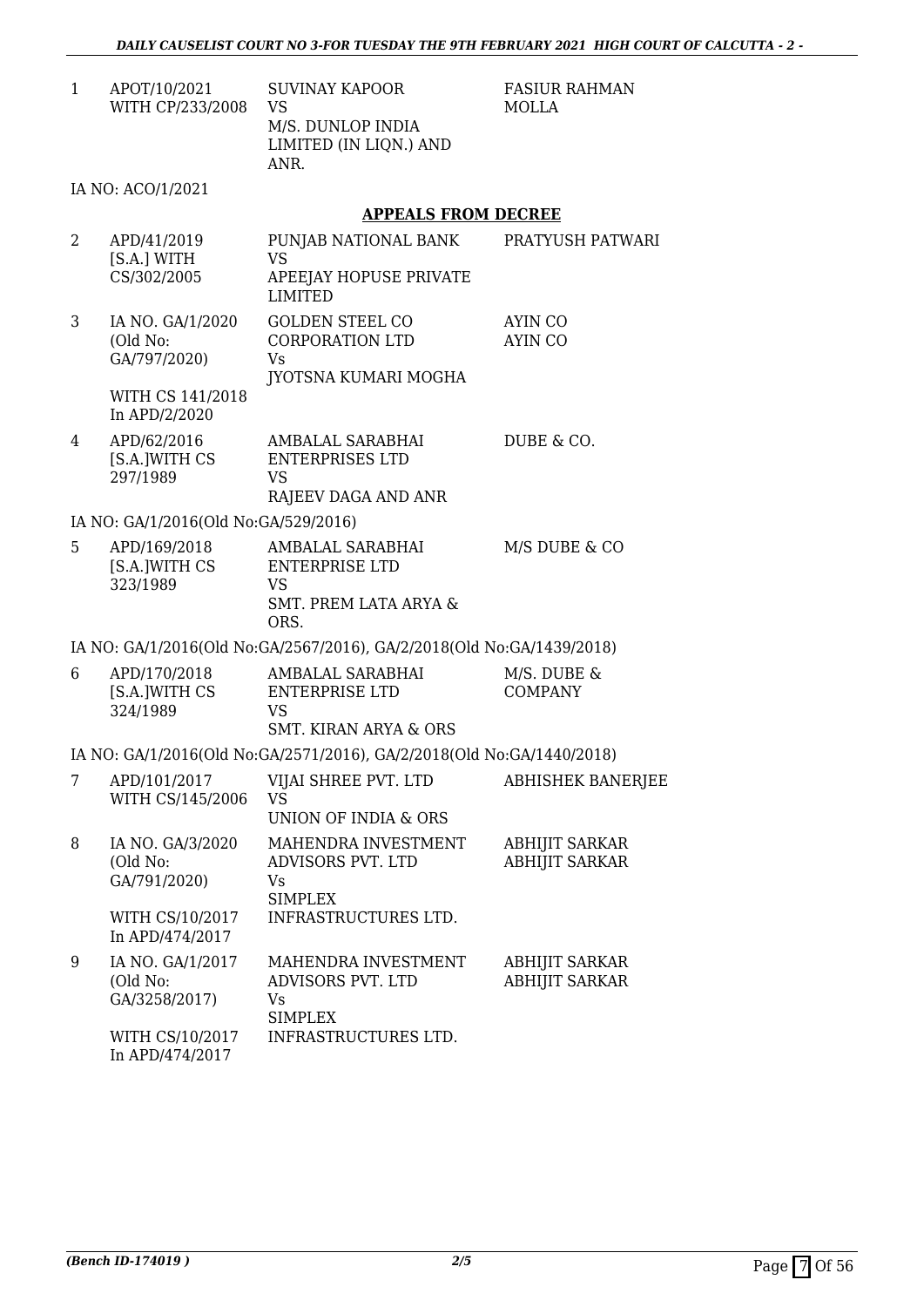DOLON DASGUPTA

10 APD/1/2020 WITH CS 99/2008 NATIONAL INSURANCE COMPANY LIMITED VS SETHIA OILS LIMITED AND ANR.

IA NO: GA/2/2020(Old No:GA/262/2020)

#### **WRIT APPEALS**

11 APO/163/2019 WITH WPO/337/2018 THE KOLKATA MUNICIPAL CORPORATION AND ORS. VS M/S. JAGANNATH ENTERPRISE AND ORS. H. S. MONDAL

IA NO: GA/1/2020(Old No:GA/406/2020), GA/2/2020

| 12 | APO/463/2014<br>WITH WPO | CHENNAI NETWORK<br>INFRASTRUCTURE LIMITED | H.N. DATTA & CO. |
|----|--------------------------|-------------------------------------------|------------------|
|    | 420/2013                 | $\&$ ANR.                                 |                  |
|    |                          | VS                                        |                  |
|    |                          | KOLKATA MUNICIPAL                         |                  |
|    |                          | CORPORATION & ORS.                        |                  |

IA NO: GA/2/2019

| 13 | APO/467/2014 | DISHNET WIRELESS      | ATISH GHOSH &     |  |
|----|--------------|-----------------------|-------------------|--|
|    | WITH WPO     | LIMITED & ORS.        | <b>ASSOCIATES</b> |  |
|    | 388/2014     | VS                    |                   |  |
|    |              | THE KOLKATA MUNICIPAL |                   |  |
|    |              | CORPORATION & ORS.    |                   |  |

- 14 APO/471/2014 WITH WPO 11/2013 VS FMA 807/2015 CAN 11536/2014 (A/S MATTERS) INDUS TOWERS LTD & ORS. THE KOLKATA MUNICIPAL CORPORATION & ORS. KHAITAN & CO
- 15 APO/475/2014 WITH WPO 339/2014 VIOM NET WORKS LIMITED AND ANOTHER VS KOLKATA MUNICIPAL CORPORATION AND H.N. DATTA & CO.

**OTHERS** 

IA NO: GA/3/2019

16 APO/248/2016 WITH WPO 2662/1996 THE CALCUTTA MUNICIPAL CORPORATION & ORS VS THE CRICKET ASSOCIATION OF BENGAL & ORS H.S. MONDAL KAUSHIK MANDAL(FOR RES.1)

IA NO: GA/2/2021

| 17 | APO/554/2017<br>WITH WPO 49/2017      | <b>DEBRAI DHUR &amp;ORS</b><br>- VS<br>KOLKATA MUNICIPAL       | PINGAL<br><b>BHATTACHARYYA</b> |
|----|---------------------------------------|----------------------------------------------------------------|--------------------------------|
|    |                                       | <b>CORPORATION &amp; ORS</b>                                   |                                |
|    | IA NO: GA/2/2017(Old No:GA/3496/2017) |                                                                |                                |
| 18 | APO/555/2017                          | KOLKATA MUNICIPAL<br>WITH WPO/49/2017 CORPORATION & ANR.<br>VS | H. S. MONDAL                   |

DEBRAJ DHUR & ORS.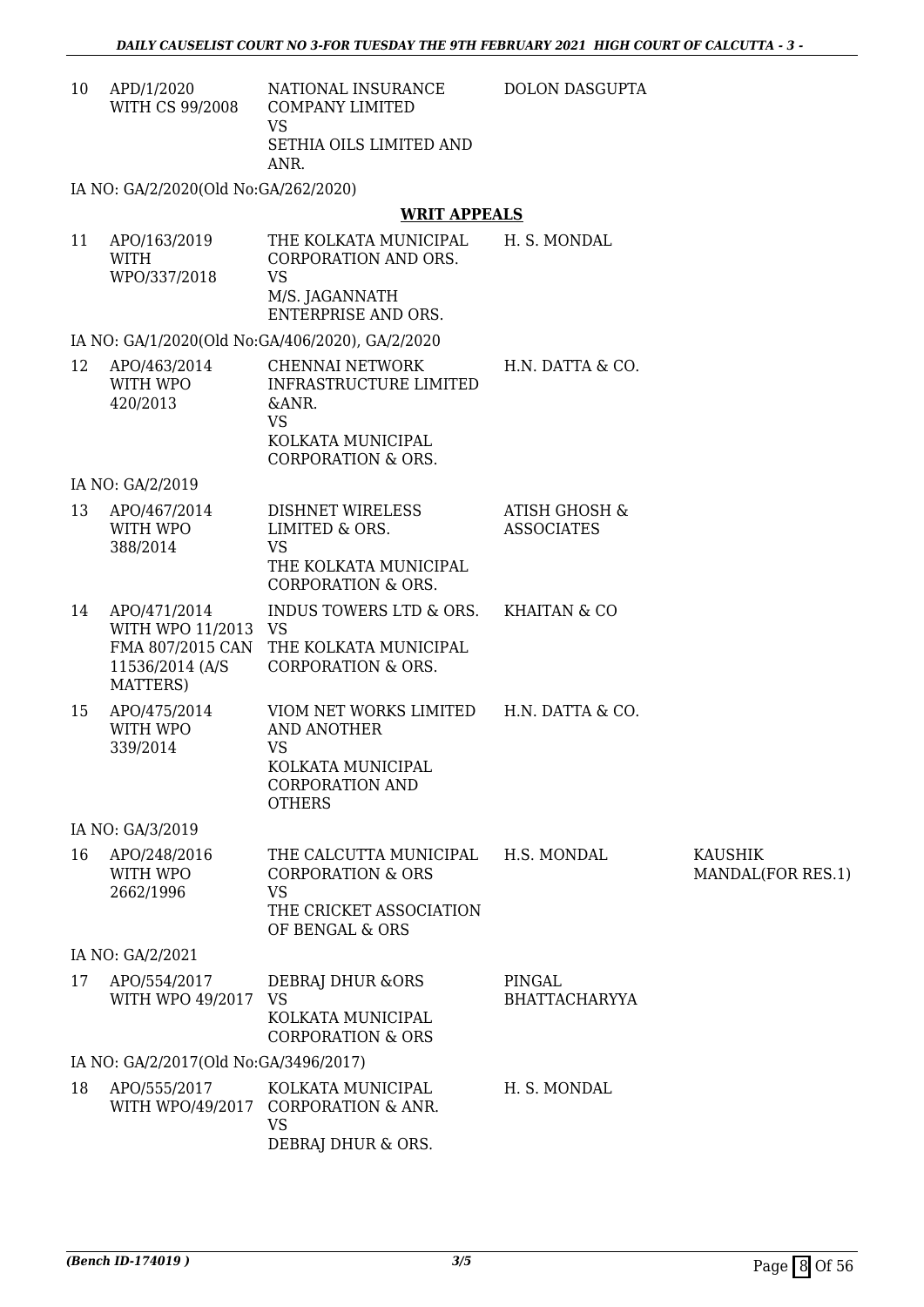SHARMA KAJARIA &

CO.

| 19 | APO/141/2018 | VERSATILE WIRES LTD. & |
|----|--------------|------------------------|
|    | WITH WPO     | ANR.                   |
|    | 1714/2006    | VS.                    |
|    |              | DIRECTOR GENERAL OF    |
|    |              | FOREIGN TRADE & ORS.   |

IA NO: GA/1/2016(Old No:GA/1648/2016)

| 20 | APO/164/2019<br><b>WITH</b><br>WPO/338/2019 | THE KOLKATA MUNICIPAL.<br>CORPORATION AND ORS.<br>VS | H. S. MONDAL |
|----|---------------------------------------------|------------------------------------------------------|--------------|
|    |                                             | M/S. INPULSE HEALTH                                  |              |
|    |                                             | CARE AND ORS.                                        |              |

IA NO: GA/1/2020(Old No:GA/407/2020), GA/2/2020

| 21 | APO/208/2019 | SALMA BEGUM & ANR.    | MR BRATIN KUMAR |
|----|--------------|-----------------------|-----------------|
|    | WITH WPO     | VS.                   | <b>DEY</b>      |
|    | 1811/2003    | ANANJAN MITTER & ORS. |                 |

IA NO: GA/4/2019(Old No:GA/392/2019), GA/5/2019(Old No:GA/393/2019)

| 22 | APO/34/2020 | COMMISSIONER OF         | <b>BHASKAR PROSAD</b> |
|----|-------------|-------------------------|-----------------------|
|    | WITH WPO    | CENTRAL EXCISE.         | BANERJEE              |
|    | 1442/2008   | KOLKATA-IV.             |                       |
|    |             | COMMISSIONERATE.        |                       |
|    |             | VS                      |                       |
|    |             | ASSAM TUBES LTD. & ORS. |                       |

IA NO: GA/1/2017(Old No:GA/1892/2017), GA/2/2017(Old No:GA/1893/2017)

| 23 | APO/136/2020 | M/S JAGANNATH         | MAYUKH MAITRA |
|----|--------------|-----------------------|---------------|
|    | <b>WITH</b>  | ENTERPRISE AND ANR    |               |
|    | WPO/340/2018 | VS.                   |               |
|    |              | THE KOLKATA MUNICIPAL |               |
|    |              | CORPORATION AND ORS   |               |

IA NO: GA/2/2020

| <b>MAYUKH MAITRA</b> |
|----------------------|
|                      |
|                      |
|                      |
|                      |
|                      |

IA NO: GA/2/2020

#### **APPEALS FROM ORDERS**

| 25 | IA NO. GA/1/2019<br>(Old No:                           | CITY CENTRE PROPERTIES<br>PVT LTD                                      | PRADEEP KUMAR<br>PRADEEP KUMAR  |
|----|--------------------------------------------------------|------------------------------------------------------------------------|---------------------------------|
|    | GA/490/2019)                                           | Vs<br>PRASANTA KUMAR                                                   |                                 |
|    | WITH CS/23/2009<br>In APO/232/2018                     | MAHAPATRA & ORS.                                                       |                                 |
| 26 | IA NO. GA/2/2020<br>WITH AP/160/2003<br>In APO/76/2007 | RAJPATH CONTRACTORS &<br>ENGINEERS PVT. LTD.<br>Vs<br>STATE OF W.B.    | S. C. RAY<br>CHAUDHURI & CO.    |
| 27 | APO/120/2019<br>WITH AP/1502/2015<br>AP/1341/2015      | STANDARD CHARTERED<br><b>BANK AND ANR</b><br>VS<br>TILAK MEHRA AND ORS | <b>SANDIP AGARWAL</b><br>AND CO |

#### **FOR HEARING**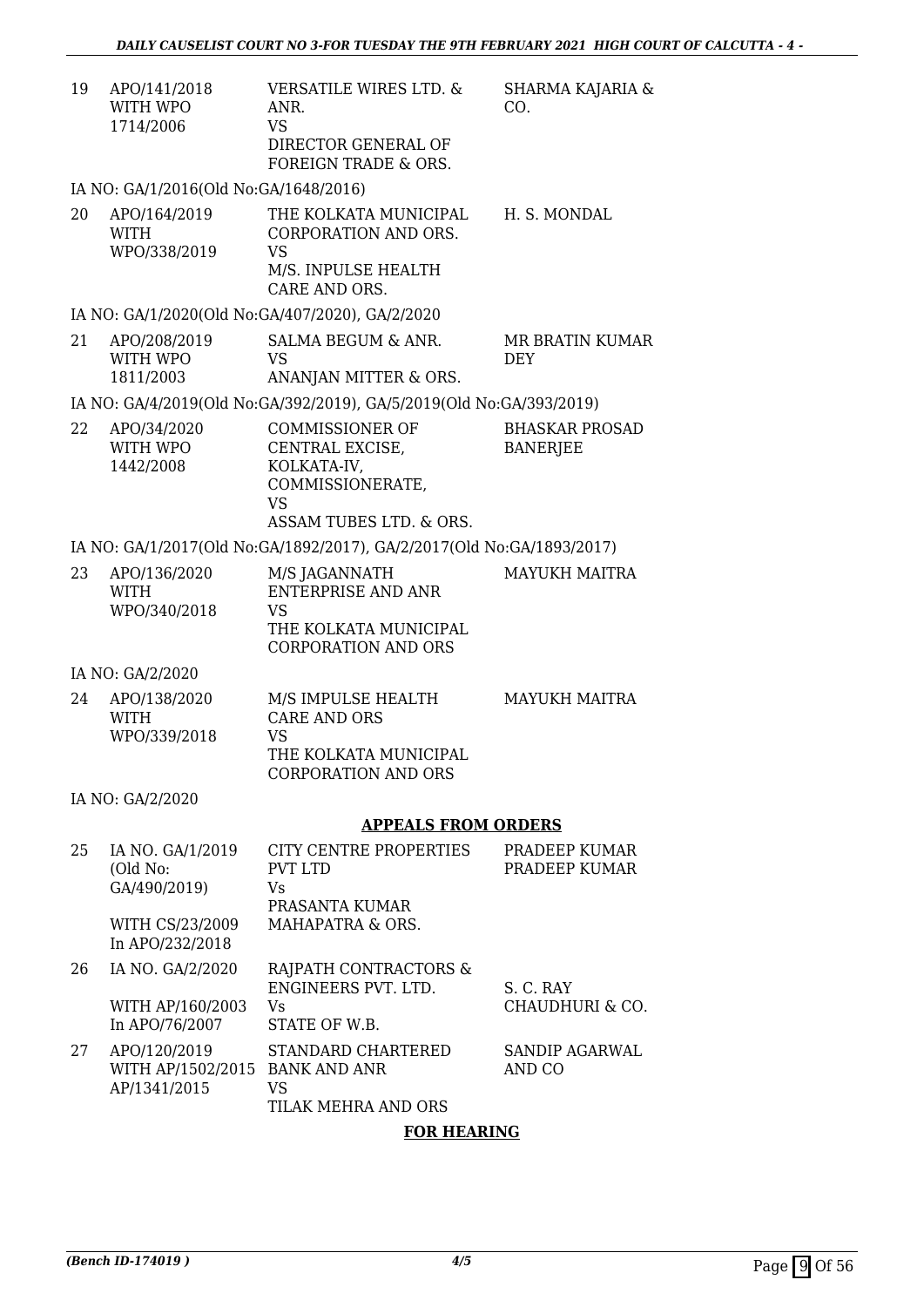28 APO/440/2017 WITH WPO 1398/2008

STATE OF WEST BENGAL & ANR VS BHUWALKA TRADING & TEA CO. (P) LTD. & ORS. PARITOSH SINHA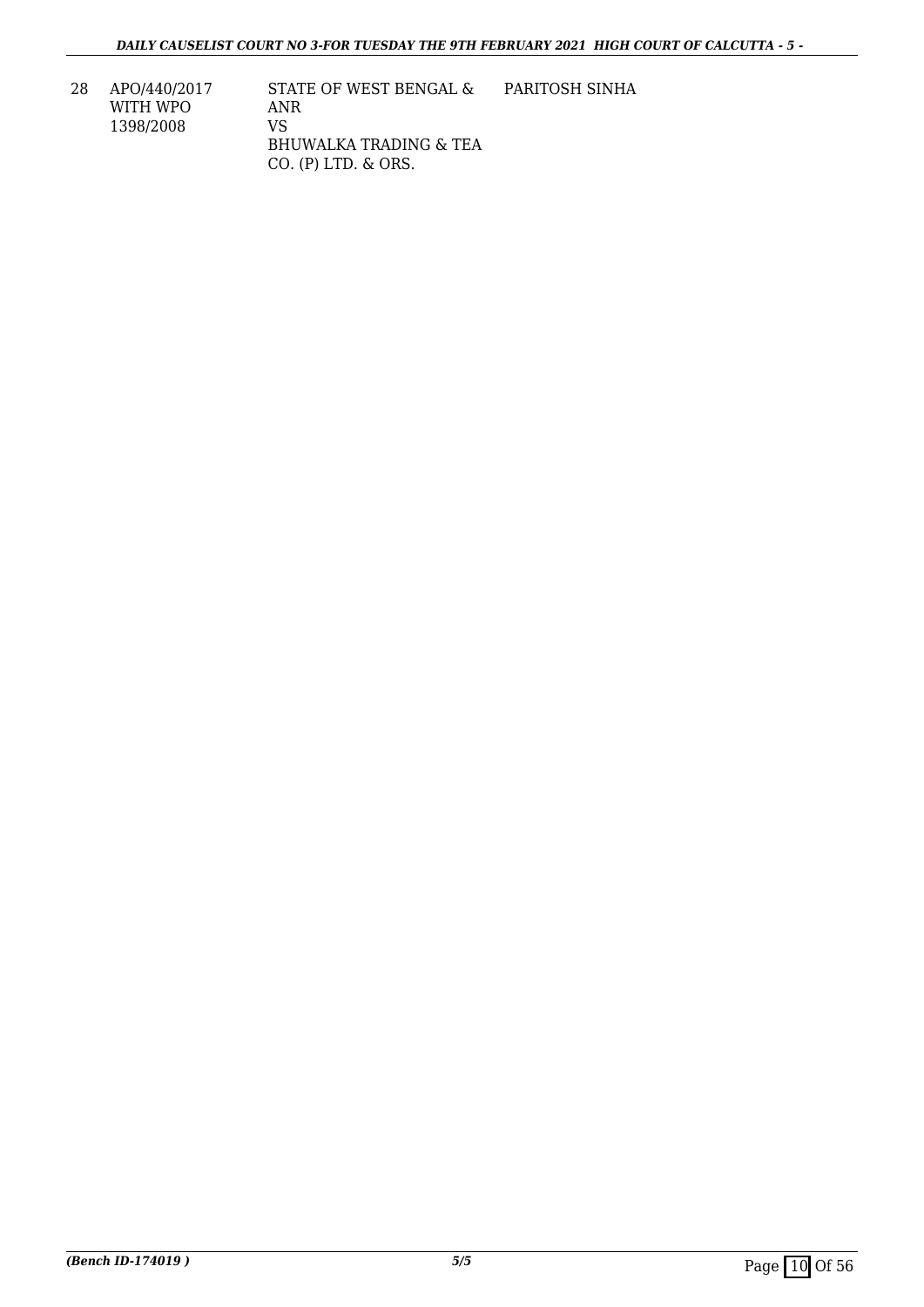

## **Original Side**

**DAILY CAUSELIST For Tuesday The 9th February 2021**

**COURT NO. 2 DIVISION BENCH (DB-IV) AT 2:00 PM HON'BLE JUSTICE HARISH TANDON HON'BLE JUSTICE KAUSIK CHANDA (VIA VIDEO CONFERENCE)**

**NOTE:MATTERS WILL BE TAKEN UP THROUGH PHYSICAL HEARING ONLY WHEN BOTH THE PARTIES ARE AGREED.**

**NOTE: ORIGINAL SIDE MATTERS SHALL BE TAKEN UP ON FRIDAY AT 2:00 P.M.**

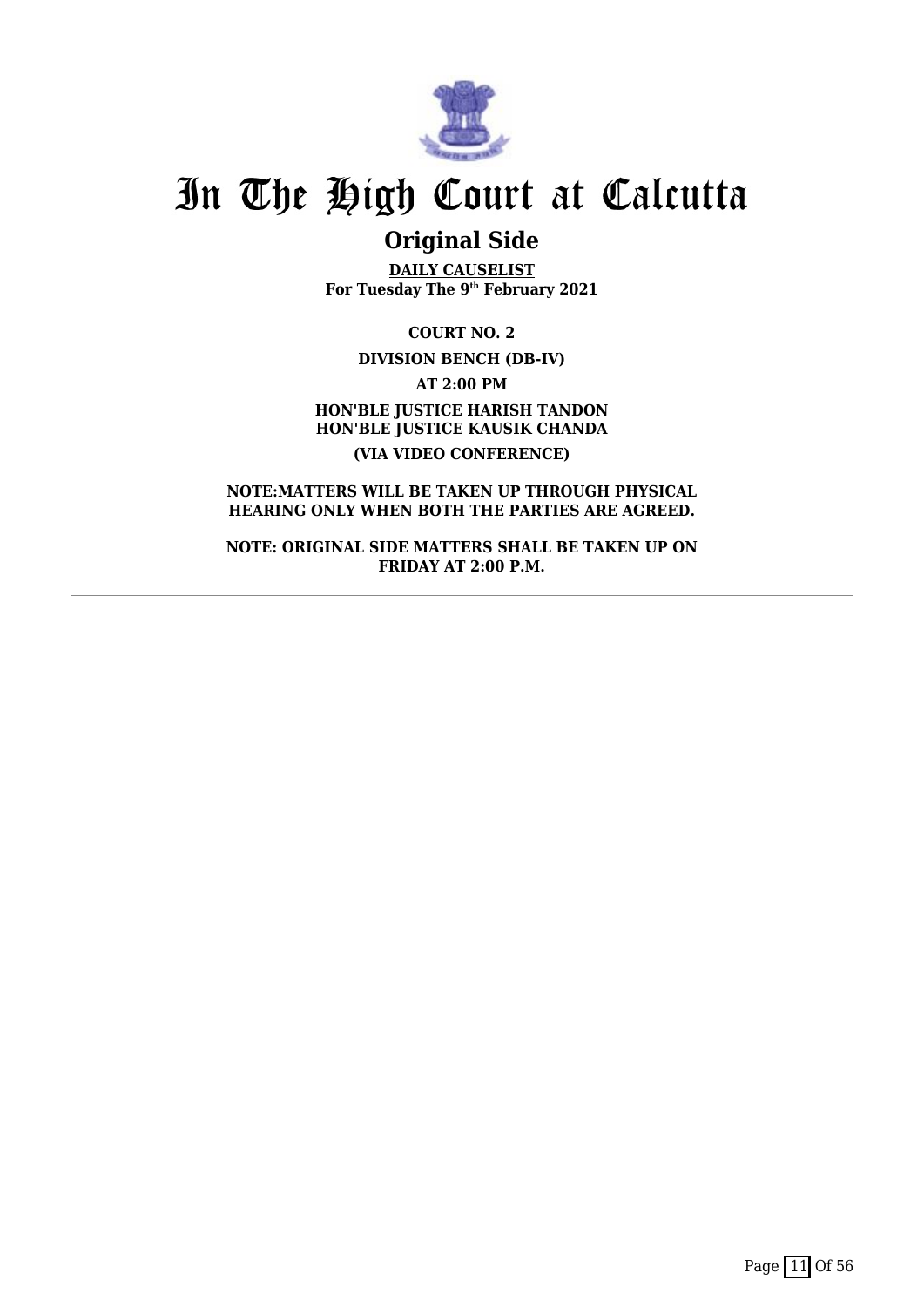

## **Original Side**

**DAILY CAUSELIST For Tuesday The 9th February 2021**

**COURT NO. 12**

#### **DIVISION BENCH (DB-V)**

**AT 12:00 PM**

#### **HON'BLE JUSTICE SOUMEN SEN HON'BLE JUSTICE SAUGATA BHATTACHARYYA (VIA VIDEO CONFERENCE)**

#### **NOTE:MATTERS WILL BE TAKEN UP THROUGH PHYSICAL HEARING ONLY WHEN BOTH THE PARTIES ARE AGREED.**

**NOTE: ORIGINAL SIDE MATTERS SHALL BE TAKEN UP ON TUESDAY AT THE FIRST SITTING OF THE COURT.**

#### **NOTE: MENTIONING WILL BE ALLOWED STRICTLY UPON NOTICE TO THE OTHER SIDE**

**SPECIAL NOTE: ORIGINAL SIDE MATTERS SHALL BE TAKEN UP AT 12:00 NOON ON 09/02/2021**

#### **APPEALS FROM ORDERS**

| $\mathbf{1}$ | APO/171/2018<br>[S.A.]WITH<br>AP/455/2014<br>[PT.HD] | THE JUTE CORPORATION<br>OF INDIA LTD<br>VS.<br>ABL INTERNATIONAL<br>LIMITED                                        | FOX AND MANDAL |
|--------------|------------------------------------------------------|--------------------------------------------------------------------------------------------------------------------|----------------|
| $\mathbf{2}$ | APO/172/2018<br>[S.A.]WITH<br>AP/456/2014<br>[PT.HD] | THE JUTE CORPORATION<br>OF INDIA LTD<br>VS<br>VINEET PRIVATE LIMITED                                               | FOX MANDAL     |
| 3            | APO/180/2018<br>[S.A.]WITH<br>AP/616/2014<br>[PT.HD] | SUDERA REALTY PRIVATE<br>LIMITED<br>VS.<br>THE JUTE CORPORATION<br>OF INDIA LIMITED                                | U.S. MENON     |
| 4            | APO/181/2018<br>[S.A.]WITH<br>AP/618/2014<br>[PT.HD] | SUDERA REALTY PVT. LTD<br>(PREVIOUSLY-ABL<br>INTERNATIONAL LTD.)<br>VS<br>THE JUTE CORPORATION<br>OF INDIA LIMITED | U. S. MENON    |
|              |                                                      | <b>SPECIALLY ASSIGNED MATTERS</b>                                                                                  |                |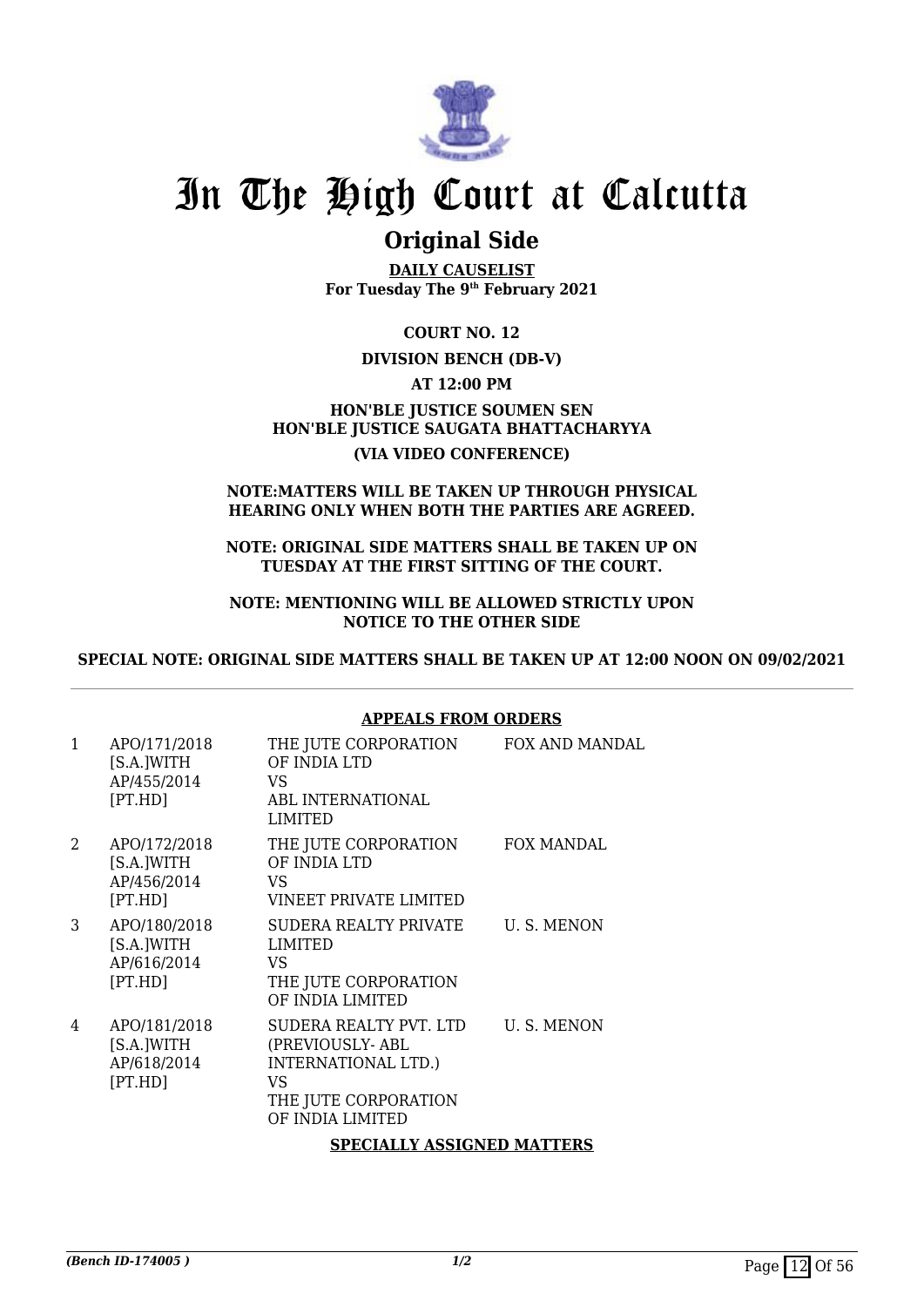| 5. | APO/150/2019   | MODERN INDIA CONCAST | SWARVANU SAHA |
|----|----------------|----------------------|---------------|
|    | IS.A.I WITH WP | LIMITED AND ORS.     |               |
|    | No.75/2019     | VS.                  |               |
|    |                | THE STATE OF WEST    |               |
|    |                | BENGAL AND ORS.      |               |

IA NO: GA/1/2019(Old No:GA/2302/2019)

| 6 | APO/116/2020 | TARA PROPERTIES PVT LTD. | MANDEEP KAUR |
|---|--------------|--------------------------|--------------|
|   | [S.A.]WITH   | VS.                      |              |
|   | CS/47/2007   | UNION OF INDIA AND ANR   |              |

IA NO: GA/1/2020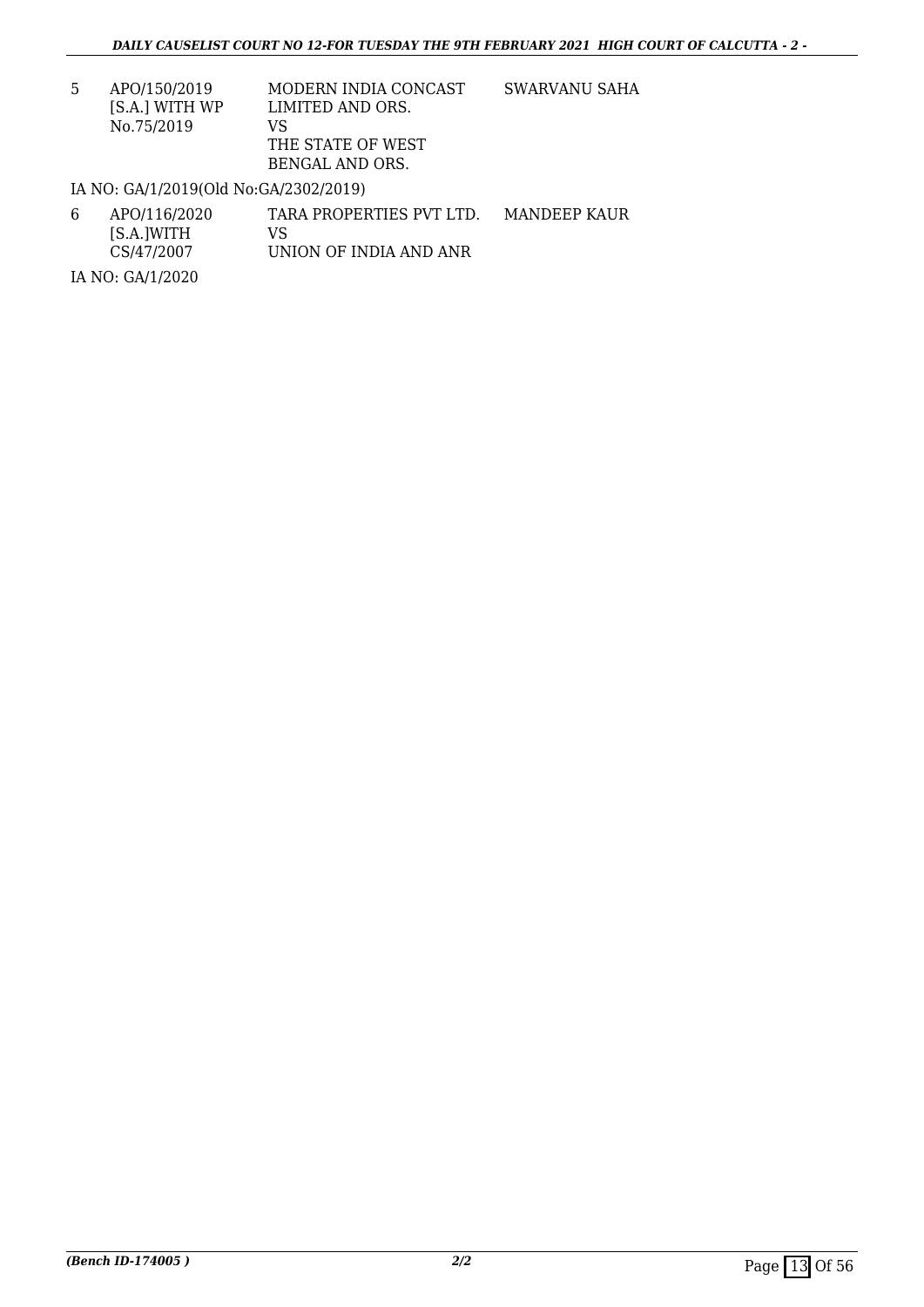

## **Original Side**

**DAILY CAUSELIST For Tuesday The 9th February 2021**

**COURT NO. 11**

#### **DIVISION BENCH (DB-VI)**

**AT 2:00 PM**

**HON'BLE JUSTICE SUBRATA TALUKDAR HON'BLE JUSTICE HIRANMAY BHATTACHARYYA (VIA VIDEO CONFERENCE)**

#### **NOTE:MATTERS WILL BE TAKEN UP THROUGH PHYSICAL HEARING ONLY WHEN BOTH THE PARTIES ARE AGREED.**

**ON TUESDAY AND THURSDAY ORIGINAL SIDE MATTERS WILL BE TAKEN UP AFTER RECESS.**

#### **TO BE MENTIONED**

| APO/61/2020<br><b>WITH</b><br>WPO/473/2017 | VICKY PROMOTERS AND<br>DEVELOPERS PVT LTD AND<br>ANR<br>VS<br>THE KOLKATA MUNICIPAL<br>CORPORATION AND ORS | SIB SANKAR DAS |      |
|--------------------------------------------|------------------------------------------------------------------------------------------------------------|----------------|------|
|                                            | <b>APPEALS FROM ORDERS</b>                                                                                 |                |      |
| IA NO. GA/9/2021                           | COMMERCIAL PROPERTIES                                                                                      | REKHA GHOSH    | MR A |

| ∠  | IA INU. UAI 314041<br>WITH WPO/90/2005<br>In APO/442/2006 | <u>UURINI INJALEINJELIN LILO</u><br>& MERCHANDISE LTD.<br>Vs.<br>THE K.M.C.    | INENTIA VIHVALL<br>DEBASISH MITRA | $\mathsf{N} \mathsf{I} \mathsf{N} \mathsf{I} \mathsf{N} \mathsf{I} \mathsf{N} \mathsf{I} \mathsf{N} \mathsf{I} \mathsf{N} \mathsf{I} \mathsf{N} \mathsf{I} \mathsf{I} \mathsf{N} \mathsf{I} \mathsf{N}$<br>MR.A.K.SENGUPTA |
|----|-----------------------------------------------------------|--------------------------------------------------------------------------------|-----------------------------------|----------------------------------------------------------------------------------------------------------------------------------------------------------------------------------------------------------------------------|
| 3  | IA NO. GA/8/2021<br>WITH WPO/90/2005<br>In APO/442/2006   | COMMERCIAL PROPERTIES<br>& MERCHANDISE LTD.<br>Vs.<br>THE K.M.C.               | REKHA GHOSH<br>DEBASISH MITRA     | MR.A.K.SENGUPTA<br>MR.A.K.SENGUPTA                                                                                                                                                                                         |
| 4  | APO/183/2016<br>WITH<br>WPO/1361/2015<br>$(2ND$ TIME)     | RAJ SAHANI<br>VS<br><b>IYOTI PRAKASH SIL &amp; ORS</b>                         | ANINDYA BOSE                      |                                                                                                                                                                                                                            |
| 5. | APO/569/2017<br>WITH<br>TIME)                             | MD. MASHIUDDIN @ BABLU<br>VS<br>WPO/477/2017 (2ND SK. AISHAN HOSSAIN &<br>ORS. | SWAGATA DATTA                     |                                                                                                                                                                                                                            |

 $V$ CEMOUDTA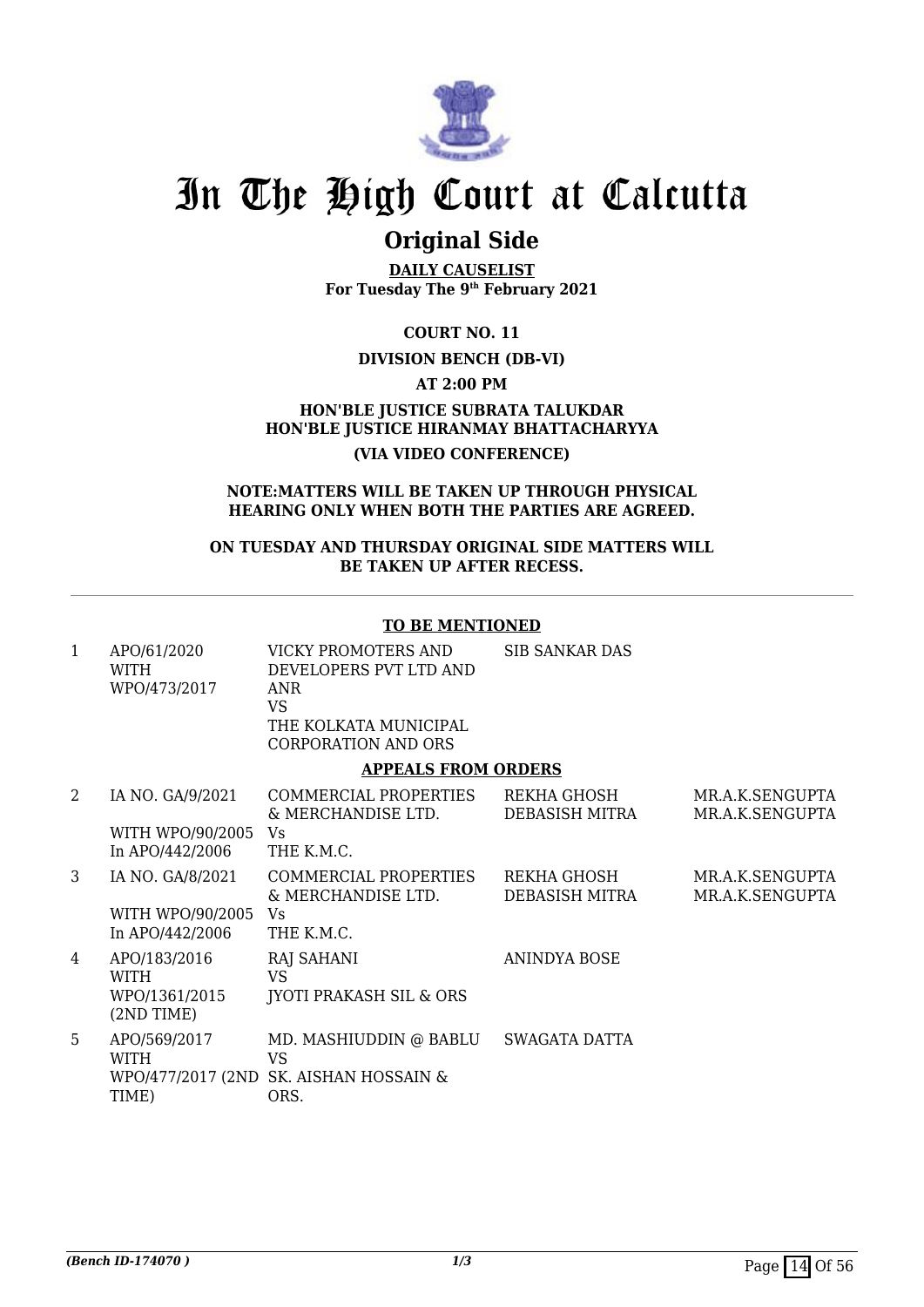| 6  | APO/3/2020<br><b>WITH</b><br>WPO/146/2010                  | PURTI WEST ENCLAVE<br>PRIVATE LIMITED<br><b>VS</b><br>KOLKATA MUNICIPAL<br>CORPORATION AND ORS.     | <b>SWETA GANDHI</b><br><b>MURGAI</b> |
|----|------------------------------------------------------------|-----------------------------------------------------------------------------------------------------|--------------------------------------|
|    |                                                            | IA NO: GA/1/2019(Old No:GA/1830/2019), GA/2/2019(Old No:GA/2418/2019)                               |                                      |
| 7  | APO/5/2020<br><b>WITH</b><br>WPO/298/2012 (2ND VS<br>TIME) | OM PRKASH HARLALKA<br>AND ANR<br>THE KOLKATA MUNICIPAL<br><b>CORPORATION AND ORS</b>                | <b>DIPAK DAS</b>                     |
|    | IA NO: GA/1/2020                                           |                                                                                                     |                                      |
| 8  | IA NO. GA/1/2020<br><b>WITH</b>                            | RAKESH KUMAR JINDAL<br>AND ANR.<br><b>Vs</b>                                                        | MADHURIMA SARKAR<br>MADHURIMA SARKAR |
|    | WPO/355/2016<br>In APO/125/2020                            | THE KOLKATA MUNICIPAL<br>CORPORATION AND ORS.                                                       |                                      |
| 9  | IA NO. GA/2/2021                                           | THE KOLKATA MUNICIPAL<br>CORPORATION AND ANR.                                                       | H. S. MONDAL<br>H. S. MONDAL         |
|    | <b>WITH</b><br>WPO/975/2016<br>In APO/158/2020             | <b>Vs</b><br>SMT. MADHUMITA GUPTA<br>AND ORS.                                                       |                                      |
| 10 | IA NO. GA/3/2021                                           | THE KOLKATA MUNICIPAL<br>CORPORATION AND ANR.                                                       | H. S. MONDAL<br>H. S. MONDAL         |
|    | <b>WITH</b><br>WPO/975/2016<br>In APO/159/2020             | <b>Vs</b><br>SMT. MADHUMITA GUPTA<br>AND ORS.                                                       |                                      |
| 11 | APO/163/2020<br><b>WITH</b><br>WPO/460/2019                | KANAK PROJECTS LIMITED<br>AND ANR.<br><b>VS</b><br>KOLKATA MUNICIPAL<br><b>CORPORATION AND ORS.</b> | <b>HSA</b>                           |
|    | IA NO: GA/1/2021                                           |                                                                                                     |                                      |
|    | 12 APO/6/2021<br>WITH<br>WPO/598/2019                      | M/S B P DAS AND CO AND<br><b>ORS</b><br><b>VS</b><br>AMITAVA CHATTERJEE AND<br><b>ORS</b>           | <b>SUBRATA</b><br>MUKHERJEE          |
| 13 | IA NO. GA/1/2021                                           | KANAK PROJECTS LIMITED<br>AND ANR.                                                                  | <b>HSA</b><br><b>HSA</b>             |
|    | <b>WITH</b><br>WPO/460/2019<br>In APO/10/2021              | Vs.<br>KOLKATA MUNICIPAL<br>CORPORATION AND ORS.                                                    |                                      |
| 14 | IA NO. GA/1/2021                                           | <b>MAYAVATI TRADING</b><br>PRIVATE LIMITED                                                          | TEESHAM DAS<br>TEESHAM DAS           |
|    | <b>WITH</b><br>WPO/388/2018<br>In APO/12/2021              | Vs<br>THE KOLKATA MUNICIPAL<br>CORPORATION AND ORS.                                                 |                                      |

#### **NEW APPLICATIONS**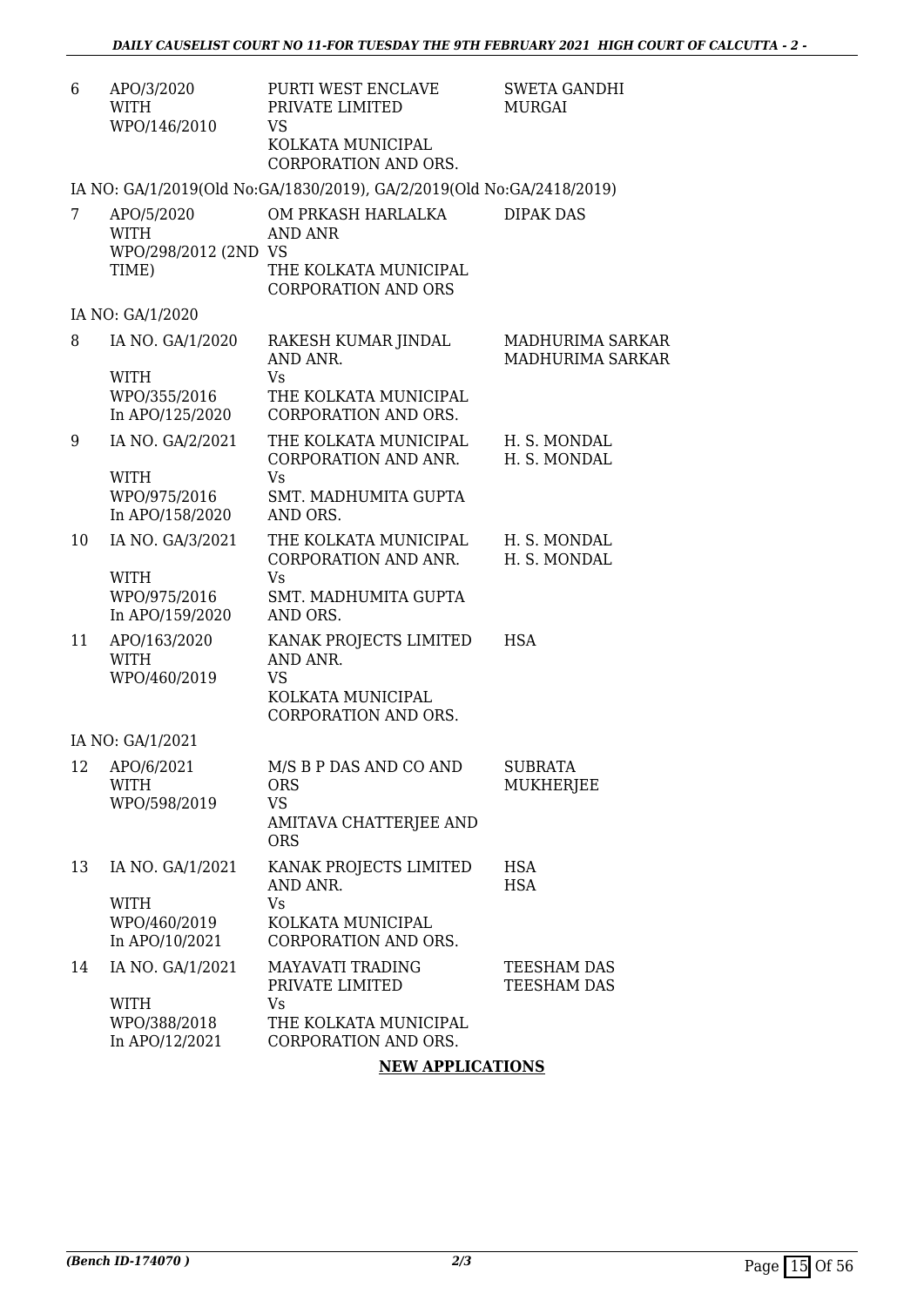| 15 | APOT/14/2021 | <b>SURAJIT BISWAS</b> |
|----|--------------|-----------------------|
|    | WITH         | VS.                   |
|    | WPO/628/2018 | THE KOLKATA MUNICIPAL |
|    |              | CORPORATION AND ORS   |

MAHABOOB AHMED

IA NO: GA/1/2021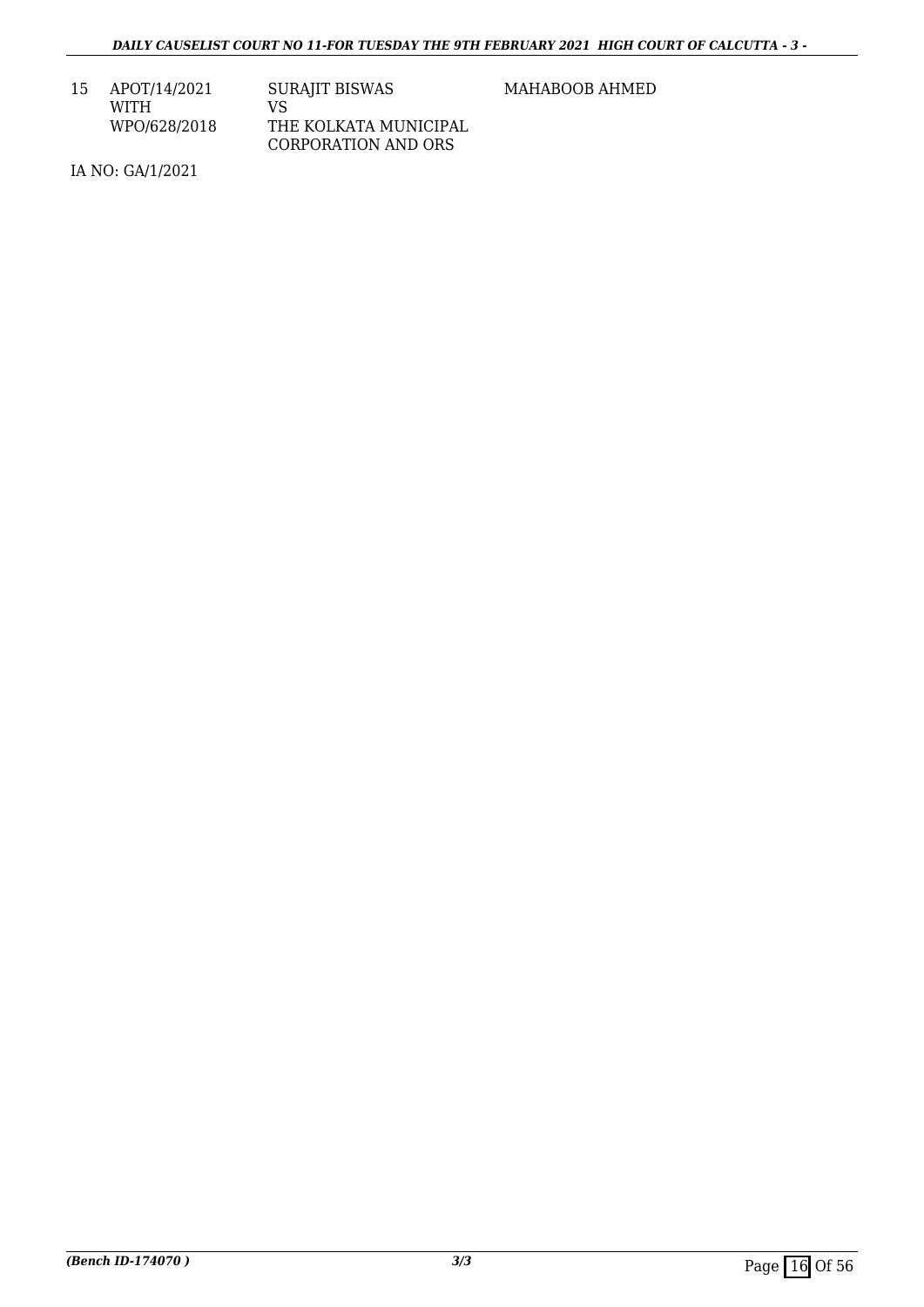

## **Original Side**

**DAILY CAUSELIST For Tuesday The 9th February 2021**

**COURT NO. 4**

#### **DIVISION BENCH (DB-VIII)**

**AT 3:00 PM**

#### **HON'BLE JUSTICE ARINDAM SINHA HON'BLE JUSTICE SUVRA GHOSH (VIA VIDEO CONFERENCE)**

#### **NOTE:MATTERS WILL BE TAKEN UP THROUGH PHYSICAL HEARING ONLY WHEN BOTH THE PARTIES ARE AGREED.**

#### **APPEALS FROM ORDERS**

| 1              | APO/57/2020<br><b>WITH</b>  | SMITA GAURISARIA<br>VS                     | L PMANOT AND CO      |
|----------------|-----------------------------|--------------------------------------------|----------------------|
|                | WPO/394/2019                | HIGH COURT AT CALCUTTA                     |                      |
|                |                             | AND ORS                                    |                      |
| $\overline{2}$ | APOT/1/2021                 | RANA MAZUMDER                              | <b>ARUN</b>          |
|                | <b>WITH</b>                 | VS                                         | <b>BANDYOPADHYAY</b> |
|                | WPO/379/2017                | PUNJAB NATIONAL BANK<br>(FORMERLY KNOWN AS |                      |
|                |                             | UNITED BANK OF INDIA)<br>AND ORS           |                      |
|                | IA NO: GA/1/2021, GA/2/2021 |                                            |                      |
| 3              | IA NO. GA/1/2021            | SOMJIT BANERJEE                            | ANJAN                |
|                |                             | <b>Vs</b>                                  | <b>BHATTACHARYA</b>  |
|                |                             | UNION OF INDIA AND ORS                     | ANJAN                |
|                | In APOT/2/2021              |                                            | <b>BHATTACHARYA</b>  |
| 4              | APO/4/2021                  | TARUN KUMAR MONDAL<br>VS                   | SANJAY MUKHERJEE     |
|                |                             | THE HONBLE HIGH COURT                      |                      |
|                |                             | AT CALCUTTA SERVICE                        |                      |
|                |                             | THROUGH REGISTRAR                          |                      |
|                |                             | <b>GENERAL, AND ORS</b>                    |                      |
|                | IA NO: GA/1/2021            |                                            |                      |
| 5              | APO/5/2021                  | TARUN KUMAR MONDAL<br>VS                   | SANJAY MUKHERJEE     |
|                |                             | REGISTRAR GENERAL ,AND<br><b>ORS</b>       |                      |
|                |                             |                                            |                      |

IA NO: GA/1/2021

#### **RESTORATION APPLICATION**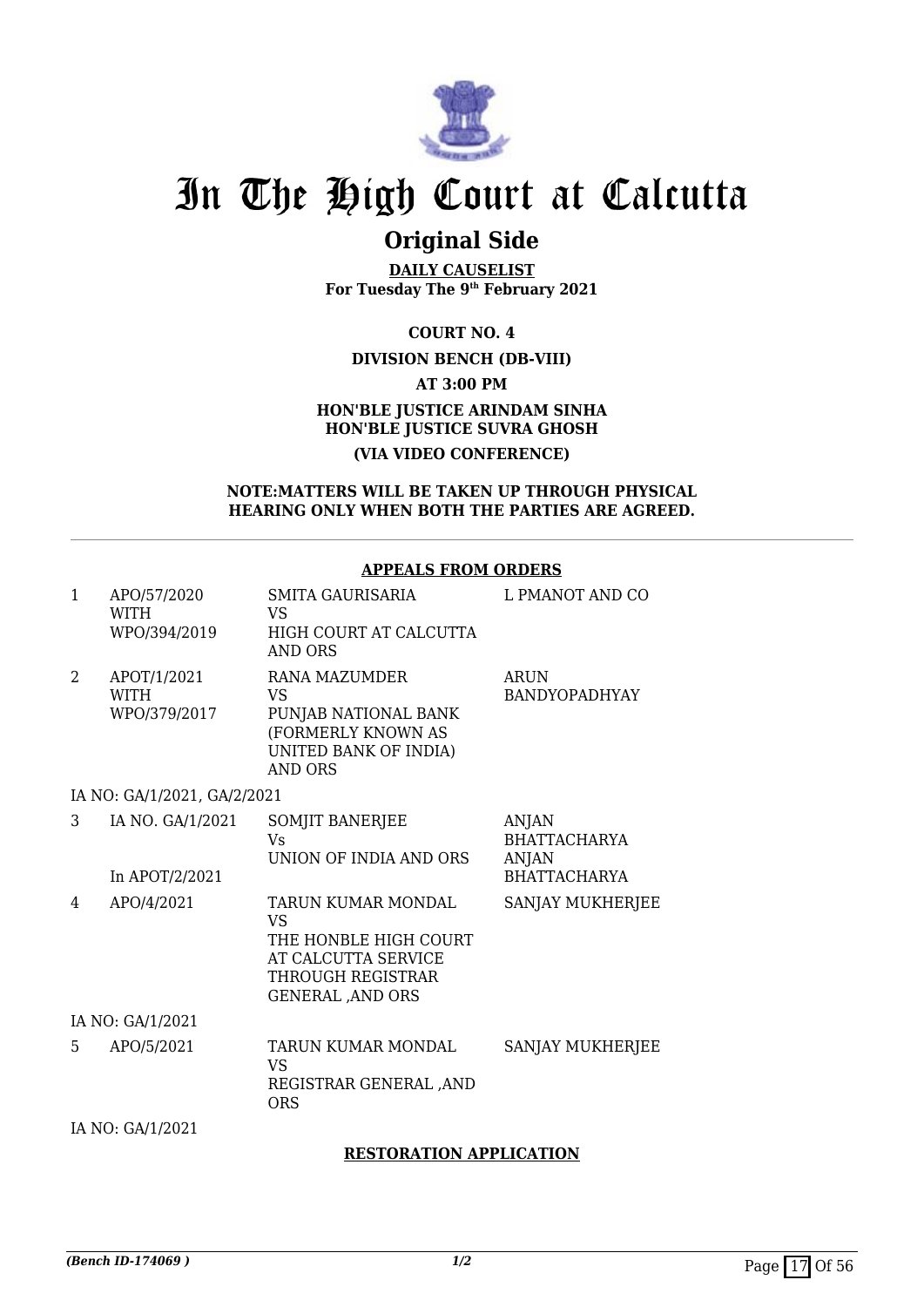| 6 | IA NO. GA/3/2021 | ASWINI KUMAR SARKAR &<br><b>ANR</b><br>Vs    | DEBDUTTA BASU<br>DEBDUTTA BASU |
|---|------------------|----------------------------------------------|--------------------------------|
|   | In APOT/67/2018  | THE STATE OF WEST<br><b>BENGAL &amp; ORS</b> |                                |
|   | IA NO. GA/4/2021 | ASWINI KUMAR SARKAR &<br>ANR<br>Vs           | DEBDUTTA BASU<br>DEBDUTTA BASU |
|   | In APOT/67/2018  | THE STATE OF WEST<br><b>BENGAL &amp; ORS</b> |                                |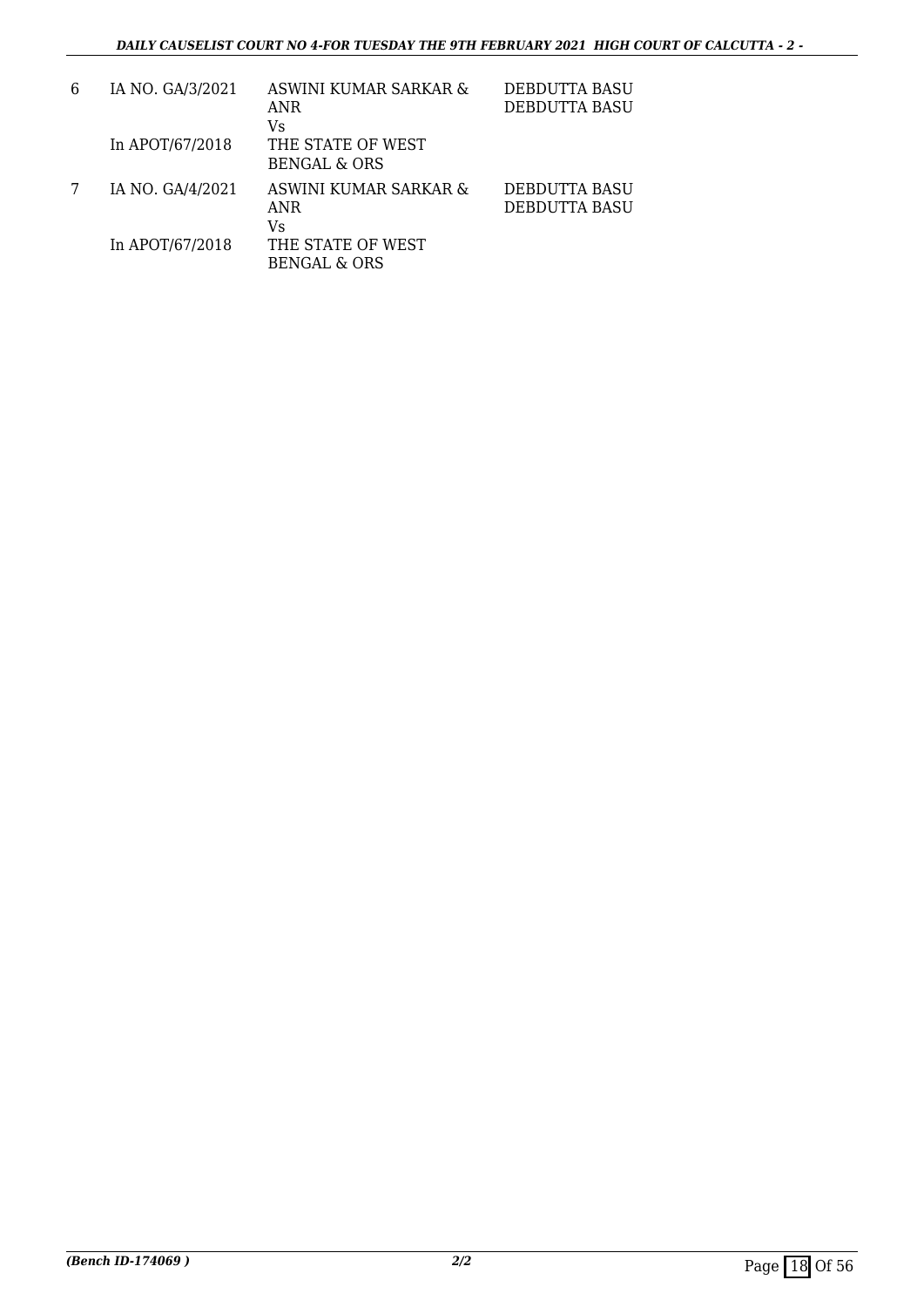

## **Original Side**

**DAILY CAUSELIST For Tuesday The 9th February 2021**

**COURT NO. 38**

**SINGLE BENCH (COMMERCIAL BENCH)**

**AT 2:00 PM**

**HON'BLE JUSTICE ARIJIT BANERJEE**

#### **ON AND FROM MONDAY, 1ST FEBRUARY, 2021, AS LONG AS THE DIVISION BENCH COMPRISING HON'BLE THE CHIEF JUSTICE THOTTATHIL B. RADHAKRISHNAN AND HON'BLE JUSTICE ARIJIT** BANERIEE DOES NOT SIT - WILL SIT SINGLY AND TAKE UP THE **LIST AND DETERMINATION OF HON'BLE JUSTICE ASHIS KUMAR CHAKRABORTY.**

#### **(VIA VIDEO CONFERENCE)**

#### **NOTE:MATTERS WILL BE TAKEN UP THROUGH PHYSICAL HEARING ONLY WHEN BOTH THE PARTIES ARE AGREED.**

**NOTE : ORIGINAL SIDE MATTERS WILL BE TAKEN UP AFTER RECESS**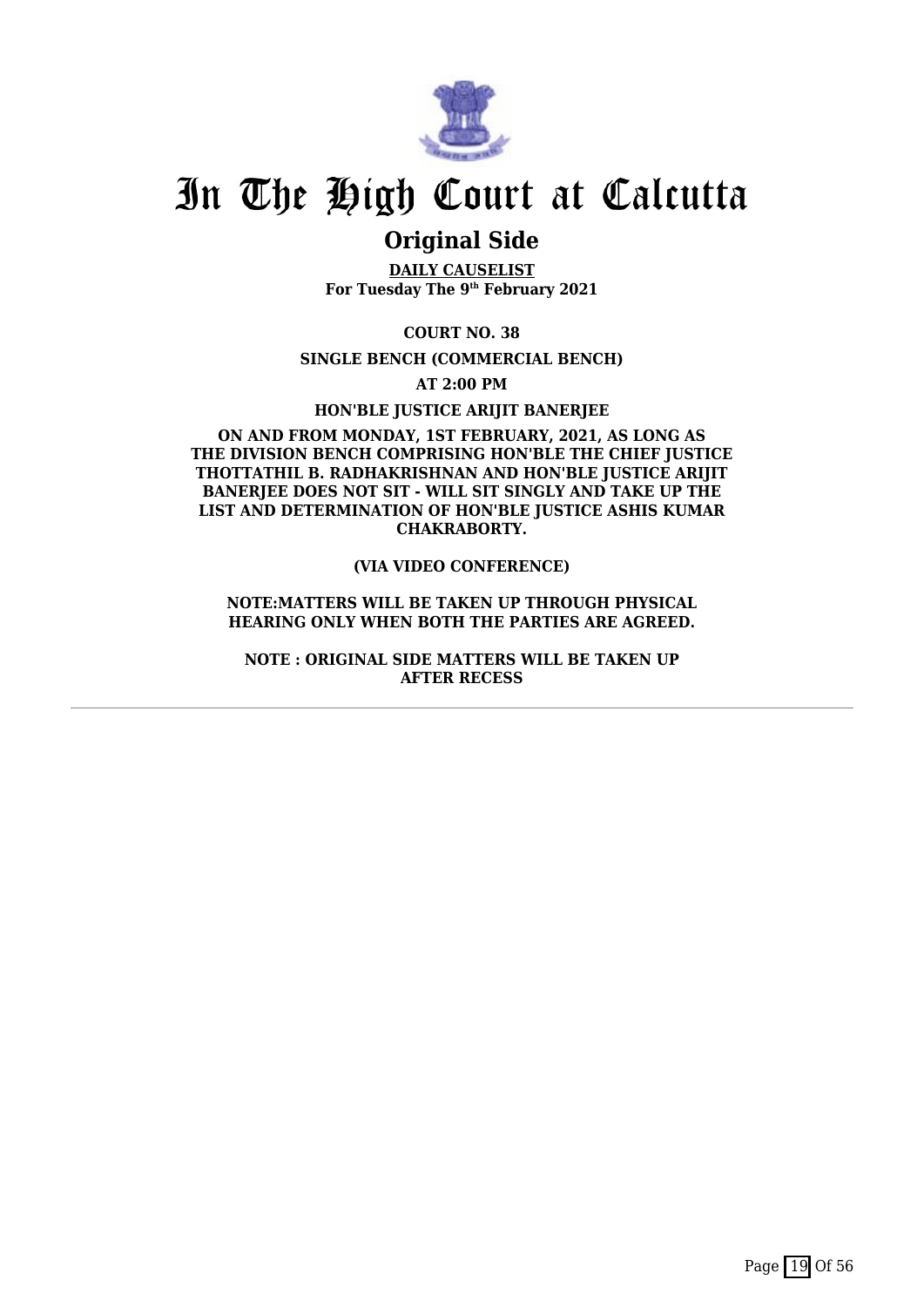

## **Original Side**

**DAILY CAUSELIST For Tuesday The 9th February 2021**

#### **COURT NO. 38**

**SINGLE BENCH ()**

#### **AT 2:00 PM**

#### **HON'BLE JUSTICE ARIJIT BANERJEE**

#### **ON AND FROM MONDAY, 1ST FEBRUARY, 2021, AS LONG AS THE DIVISION BENCH COMPRISING HON'BLE THE CHIEF JUSTICE THOTTATHIL B. RADHAKRISHNAN AND HON'BLE JUSTICE ARIJIT BANERJEE DOES NOT SIT - WILL SIT SINGLY AND TAKE UP THE LIST AND DETERMINATION OF HON'BLE JUSTICE ASHIS KUMAR CHAKRABORTY.**

#### **(VIA VIDEO CONFERENCE)**

#### **NOTE:MATTERS WILL BE TAKEN UP THROUGH PHYSICAL HEARING ONLY WHEN BOTH THE PARTIES ARE AGREED.**

**NOTE : ORIGINAL SIDE MATTERS WILL BE TAKEN UP AFTER RECESS**

#### **TO BE MENTIONED**

| 1 | WPO/1034/2010 | DIP CHAND DEVELOPMENT<br>CO. LTD. & ANR.<br>VS.<br>STATE OF WEST BENGAL &<br>ORS. | <b>SOURAV</b><br><b>BANDYOPADHYAY</b> |
|---|---------------|-----------------------------------------------------------------------------------|---------------------------------------|
|   |               | <b>NEW MOTIONS (SECTION 11)</b>                                                   |                                       |
| 2 | AP/66/2021    | AKA LOGISTICS PRIVATE<br>LIMITED<br>VS.<br>DAMODAR VALLEY<br><b>CORPORATION</b>   | ANURADHA PODDAR                       |
| 3 | AP/67/2021    | AKA LOGISTICS PRIVATE<br>LIMITED<br>VS.<br>DAMODAR VALLEY<br><b>CORPORATION</b>   | ANURADHA PODDAR                       |
| 4 | AP/68/2021    | AKA LOGISTICS PRIVATE<br><b>LLIMITED</b><br>VS<br>DAMODAR VALLEY<br>CORPORATION   | ANURADHA PODDAR                       |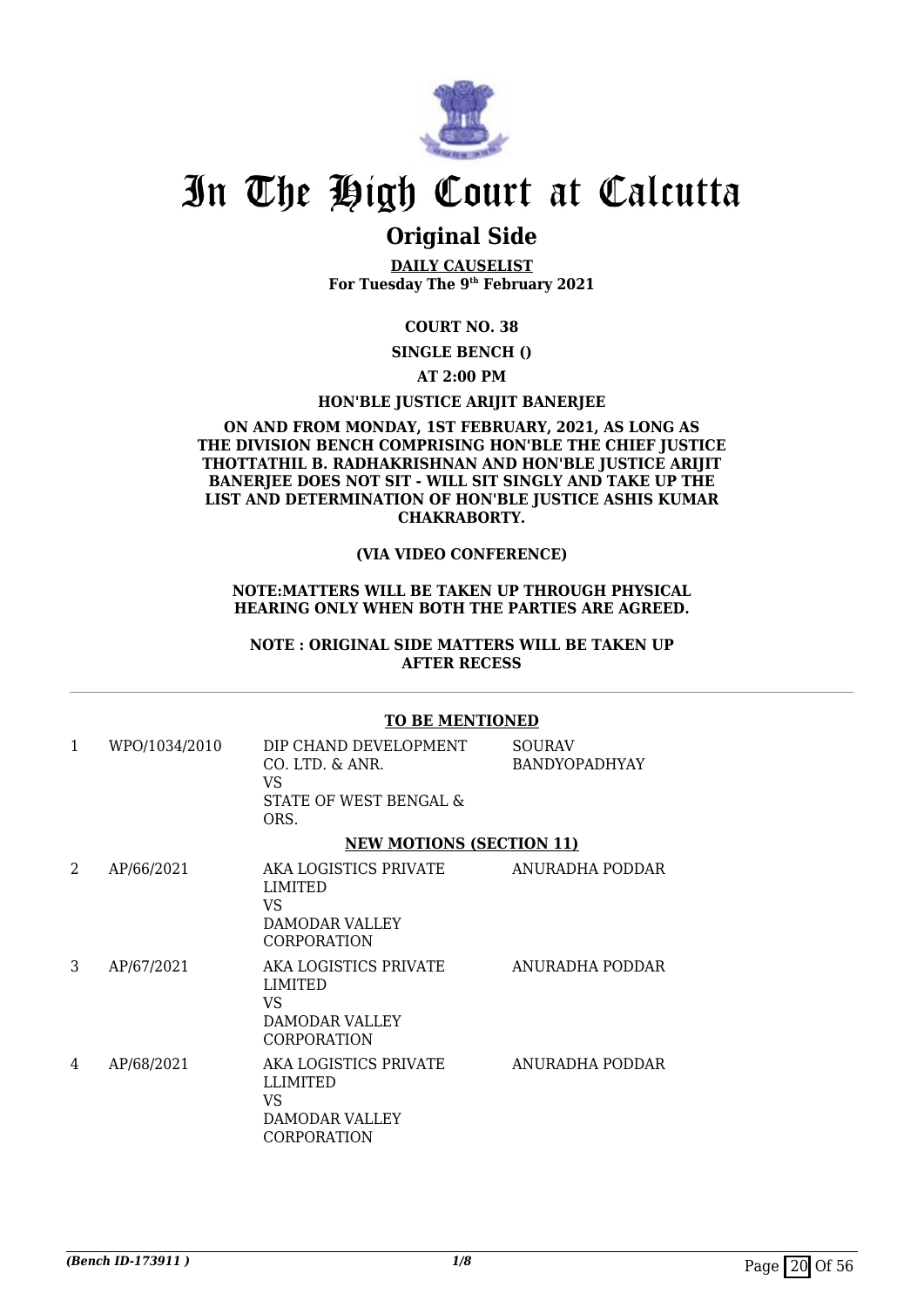| 5. | AP/69/2021  | AKA LOGISTICS PVT LTD<br><b>VS</b><br>DAMODAR VALLEY<br>CORPORATION                                                            | ANURADHA PODDAR                          |                |
|----|-------------|--------------------------------------------------------------------------------------------------------------------------------|------------------------------------------|----------------|
| 6  | AP/70/2021  | AKA LOGISTICS PVT LTD<br><b>VS</b><br><b>DAMODAR VALLEY</b><br>CORPORATION                                                     | ANURADHA PODDAR                          |                |
| 7  | AP/71/2021  | NKAS SERVICES PVT LTD<br><b>VS</b><br>DAMODAR VALLEY<br>CORPORATION                                                            | ANURADHA PODDAR                          |                |
| 8  | AP/388/2019 | KIRAN PATRA AND ANR<br>VS<br>RATNA DEY AND ORS                                                                                 | <b>AVISHEK GUHA</b>                      |                |
| 9  | AP/279/2020 | UNIVERSAL CONSORTIUM OF<br><b>ENGINEERS PVT LTD</b><br><b>VS</b><br>SRI KANAK MITRA AND ANR                                    | <b>MAHESWARI</b><br><b>SHARMA</b>        |                |
| 10 | AP/312/2020 | RIPLEY AND CO<br><b>STEVEDORING AND</b><br>HANDLING PRIVATE LIMITED<br><b>VS</b><br>STEEL AUTHORITY OF INDIA<br><b>LIMITED</b> | <b>TIRTHANKAR DAS</b>                    |                |
| 11 | AP/319/2020 | TARUN KANTI DAS<br><b>VS</b><br>UNION OF INDIA AND ANR.                                                                        | SOURAV CHATTERJEE                        |                |
| 12 | AP/321/2020 | G. P. TRONICS PRIVATE<br>LIMITED AND ANR.<br><b>VS</b><br>SOLIEL RESTAURANT PRIVATE<br><b>LIMITED</b>                          | SANDERSONS AND<br><b>MORGANS</b>         |                |
| 13 | AP/326/2020 | M/S. BALAJEE EDUCATION<br>PRIVATE LIMITED<br><b>VS</b><br><b>BISHWAJIT BARNWAL</b>                                             | <b>SOUMA SIL</b>                         |                |
| 14 | AP/329/2020 | <b>GILLANDERS ARBUTHNOT</b><br>AND CO. LTD.<br><b>VS</b><br>STEEL AUTHORITY OF INDIA<br><b>LIMITED</b>                         | <b>ABHIJIT RAY</b>                       | SREEJOYEE BOSE |
| 15 | AP/330/2020 | KRANTI INFRA PROJECTS<br>PRIVATE LIMITED<br><b>VS</b><br>SREI EQUIPMENT FINANCE<br><b>LIMITED</b>                              | RUNA PALIT                               | SINHA AND CO.  |
| 16 | AP/332/2020 | B. B. R. CONSTRUCTION<br><b>COMPANY</b><br><b>VS</b><br>UNION OF INDIA                                                         | A. N.<br><b>BHATTACHARYYA</b><br>AND CO. |                |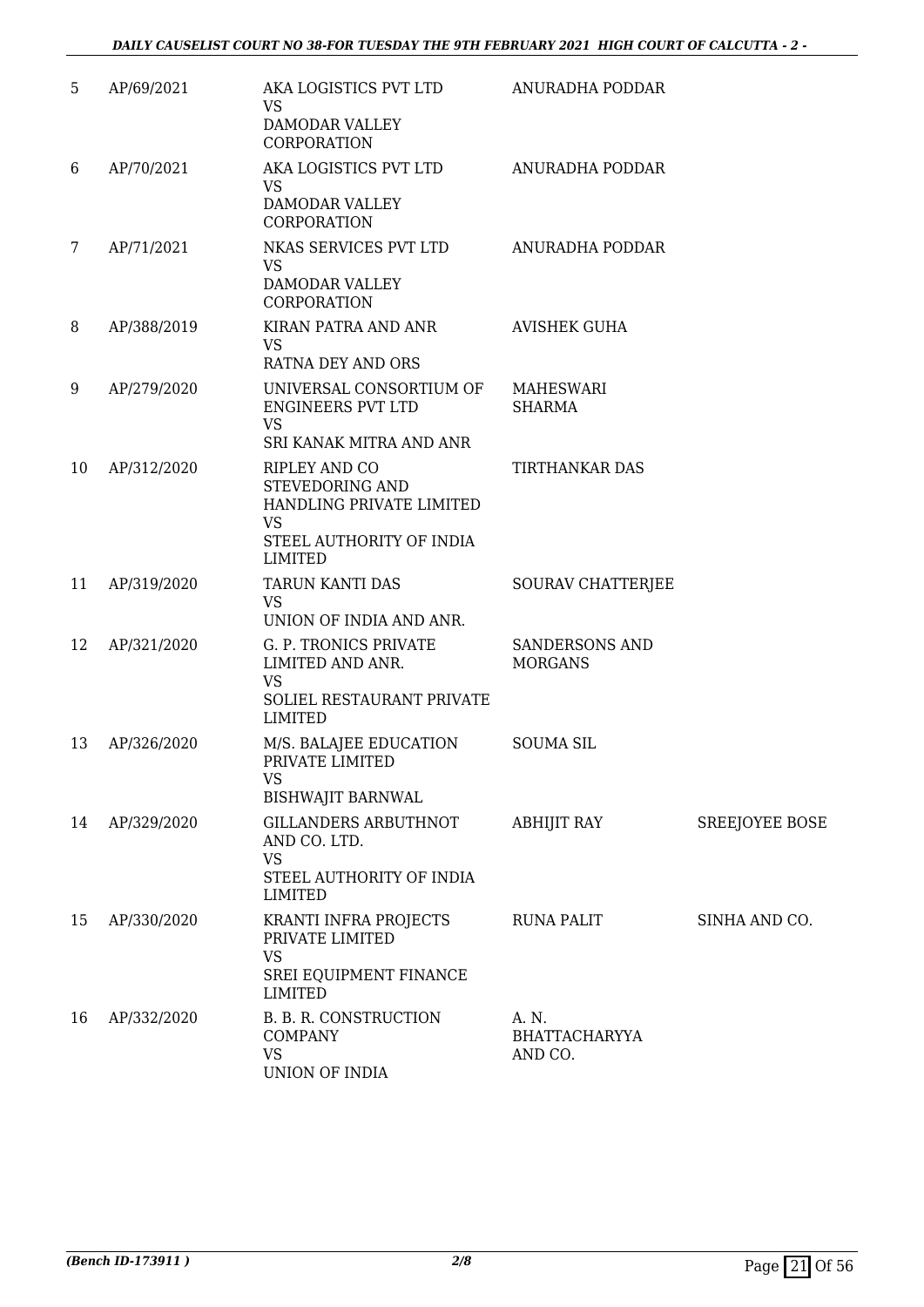| 17 | AP/333/2020 | CIVTECH INDIA PRIVATE<br><b>LIMITED</b><br><b>VS</b><br>THE ORIENTAL INSURANCE<br>CO. LTD.              | <b>NAYAN RAKSHIT</b>                 |
|----|-------------|---------------------------------------------------------------------------------------------------------|--------------------------------------|
| 18 | AP/335/2020 | AIRCARE ENTERPRISES AND<br>ORS.<br><b>VS</b><br>LEVER FOUNDATION, WEST<br>BENGAL AND ANR.               | <b>AVIJIT DEY</b>                    |
| 19 | AP/337/2020 | M/S. EASTMAN CRUSHER CO.<br>$(P)$ LTD.<br>VS.<br>LARSEN AND TOUBRO<br><b>LIMITED</b>                    | <b>GOUTAM KUMAR</b><br><b>GOON</b>   |
| 20 | AP/345/2020 | <b>GYANESHWAR PRASAD</b><br><b>AGARWAL</b><br><b>VS</b>                                                 | <b>FARHAN GHAFFAR</b>                |
| 21 | AP/348/2020 | DISHNET WIRELESS LIMITED<br>DOLLY CHAKRAVORTY<br><b>VS</b><br><b>SHYAMAL RAY</b>                        | SHABANA HASIN                        |
| 22 | AP/349/2020 | BHARAT PETROLEUM<br><b>CORPORATION LTD</b><br><b>VS</b><br>MAHESH SHAH                                  | <b>SUMAN DEY</b>                     |
| 23 | AP/356/2020 | <b>GOURI SARKAR</b><br><b>VS</b><br>INDIAN OIL CORPORATION<br><b>LIMITED</b>                            | CHIRANJIB SINHA                      |
| 24 | AP/363/2020 | MCNROE CONSUMER<br>PRODUCTS PRIVATE LIMITED<br>VS<br><b>ALLURE CONSUMER</b><br>PRODUCTS PRIVATE LIMITED | <b>SOBHAN KUMAR</b><br><b>PATHAK</b> |
| 25 | AP/365/2020 | <b>NAUSHAD ALAM</b><br>VS<br>PARTHA CHAKRABORTY                                                         | MAINAK SWARNOKAR                     |
| 26 | AP/366/2020 | NAUSHAD ALAM<br><b>VS</b><br>PARTHA CHAKRABORTY                                                         | <b>MAINAK SWARNOKAR</b>              |
| 27 | AP/370/2020 | BRAITHWAITE AND COMPANY<br><b>LTD</b><br><b>VS</b><br>LUCKY EXPORTS AND ORS                             | AJY GAGGGAR                          |
| 28 | AP/371/2020 | RREPL-KIPL (JV)<br><b>VS</b><br>EASTERN COALFIELDS LTD                                                  | RIJU GHOSH                           |
| 29 | AP/374/2020 | M/S HINDUSTHAN BUILDERS<br><b>VS</b><br>IRCON INTERNATIONAL<br>LIMITED                                  | SOMNATH SAHA                         |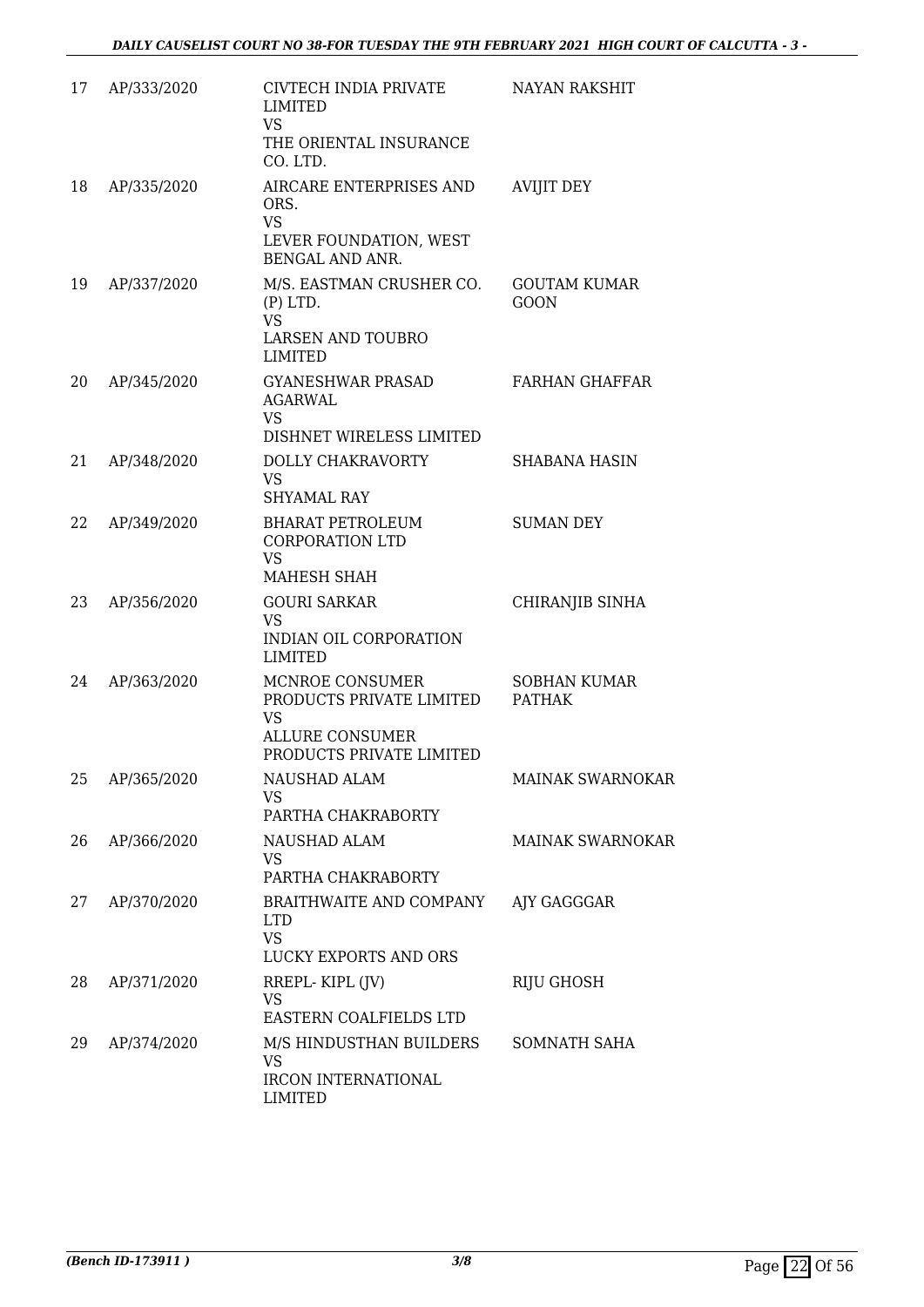| 30 | AP/375/2020 | <b>KRISHANU SAHA</b><br>VS<br>SUDIP SATYAPRIYA<br><b>CHAKRABORTY</b>                                                               | PRASANTA KUMAR<br><b>BAGCHI</b> |
|----|-------------|------------------------------------------------------------------------------------------------------------------------------------|---------------------------------|
| 31 | AP/376/2020 | M/S. ELGI EQUIPMENTS LTD.<br>VS<br>M/S. HIRANMAYE ENERGY<br>LTD.                                                                   | DIPANJAN DATTA                  |
| 32 | AP/378/2020 | INDWELL CONSTRUCTIONS<br>PVT. LIMITED<br><b>VS</b><br><b>BHARAT HEAVY ELECTRICALS</b><br>LIMITED (BHEL)                            | PAL CHOUDHURI<br>AND CO.        |
| 33 | AP/386/2020 | WELLSIDE INFRASTRUCTURE<br>PRIVATE LIMITED<br>VS<br><b>INOX LEISURE LIMITED AND</b>                                                | <b>MAYANK KAKRANIA</b>          |
| 34 | AP/392/2020 | <b>ORS</b><br>CIVCON CONSTRUCTION PVT.<br>LTD.<br><b>VS</b><br>THE WEST BENGAL SMALL<br>INDUSTRIES DEVELOPMENT<br>CORPORATION LTD. | PIYALI DUTTA                    |
| 35 | AP/398/2020 | RANJIT GHOSH<br>VS<br>SOMDEEP GHOSH AND ANR                                                                                        | <b>FARHAN GHAFFAR</b>           |
| 36 | AP/403/2020 | SMPL INFRA LIMITED<br><b>VS</b><br>EAST INDIA UDYOG LIMITED                                                                        | S KAKRANIA AND CO               |
| 37 | AP/404/2020 | <b>SPML INFRA LTD</b><br><b>VS</b><br>EAST INDIA UDYOG LTD                                                                         | S KAKRANIA AND CO               |
| 38 | AP/406/2020 | <b>SPML INFRA LTD</b><br>VS<br>EAST INDIA UDYOG LTD                                                                                | S KAKRANIA AND CO               |
| 39 | AP/407/2020 | <b>SMPL INFRA LIMITED</b><br>VS<br>EAST INDIA LIMITED                                                                              | S KAKRANIA AND CO               |
| 40 | AP/408/2020 | <b>SPML INFRA LTD</b><br>VS<br>EAST INDIA UDYOG LIMITED                                                                            | S KAKRANIA AND CO               |
| 41 | AP/412/2020 | SRI HIMSEKHAR DUTTA<br>VS<br><b>SMT. MOUMITA SARKAR</b>                                                                            | DEBASISH<br>MUKHOPADHYAY        |
| 42 | AP/413/2020 | CIVON CONSTRUCTION PVT<br><b>LTD</b><br><b>VS</b><br>IRCON INTERNATIONAL<br>LIMITED                                                | TAPAS SINGHA ROY                |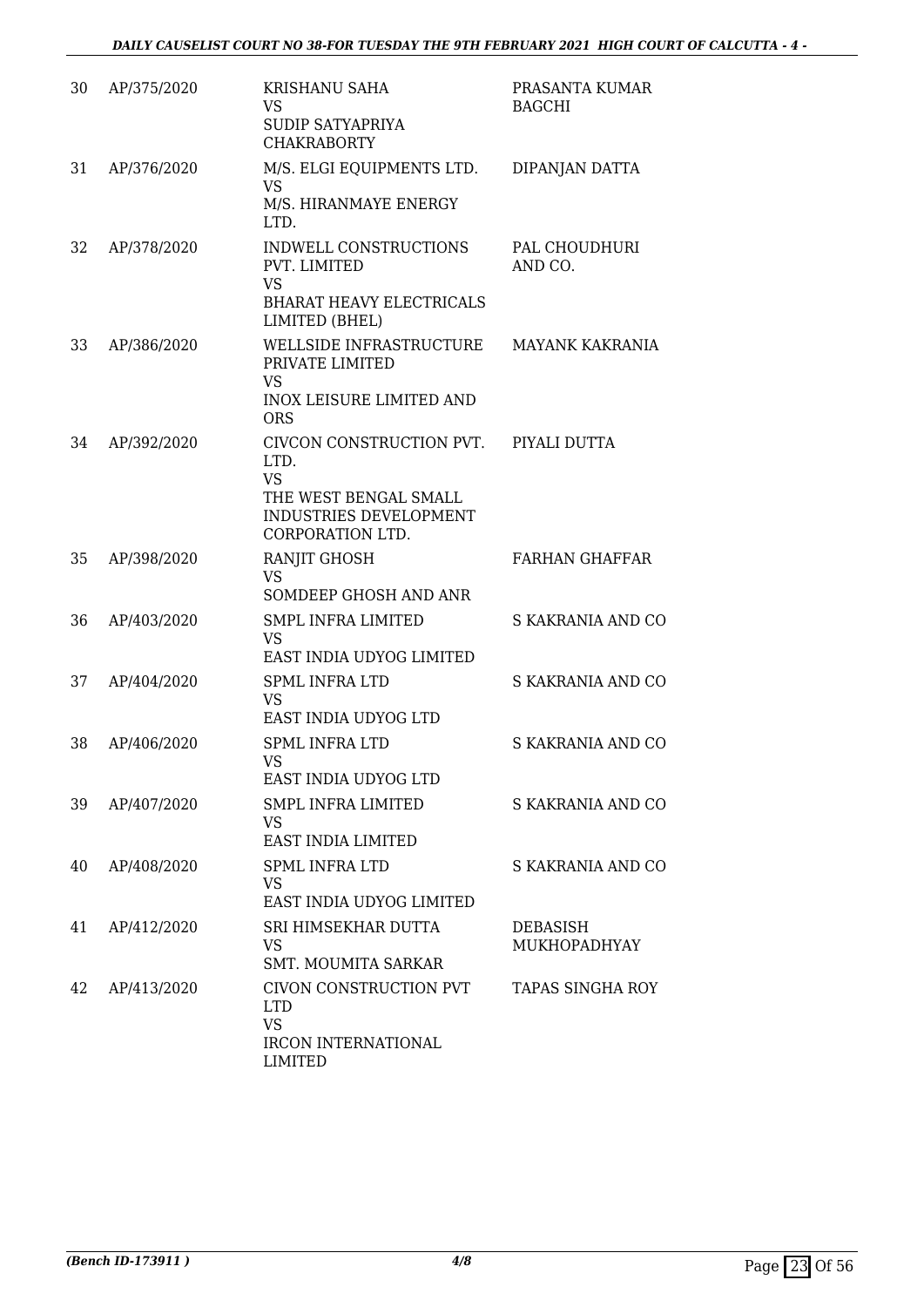| 43 | AP/414/2020 | JAYANTI CINEMA PRIVATE<br>LIMITED<br><b>VS</b><br><b>GSA RETAIL LIMITED</b><br>(FORMERLY RDB REGENT<br>RETAIL LIMITED) | <b>VICTOR MOSES AND</b><br>CO.     |
|----|-------------|------------------------------------------------------------------------------------------------------------------------|------------------------------------|
| 44 | AP/418/2020 | D.M.P. NIRMAN PRIVATE<br>LIMITED AND ANR.<br>VS<br>INDIAN INSTITUTE OF<br>MANAGEMENT AND ANR.                          | SOURAV CHATTERJEE                  |
| 45 | AP/424/2020 | SAKET INFRADEVELOPERS<br>PRIVATE LIMITED<br><b>VS</b><br>CENTARAL INSTITUTE OF<br><b>ROAD TRANSPORT</b>                | AMRITA PANJA<br><b>MOULICK</b>     |
| 46 | AP/1/2021   | <b>LABVANTAGE SOLUTIONS</b><br>PRIVATE LIMITED<br><b>VS</b><br><b>BWA SERVICES PRIVATE</b><br>LIMITED                  | SHAKEEL<br>MOHAMMED AKHTER         |
| 47 | AP/3/2021   | M/S.PREM CHANDRA SINGH<br><b>VS</b><br>UNION OF INDIA                                                                  | <b>BIJON MAJUMDAR</b>              |
| 48 | AP/4/2021   | M/S. PREM CHANDRA SINGH<br><b>VS</b><br>Union of India                                                                 | <b>BIJON MAJUMDAR</b>              |
| 49 | AP/5/2021   | CKJ INVESTMENTS PVT LTD<br><b>VS</b><br>EMKAY GLOBAL FINANCIAL<br><b>SERVICES LTD</b>                                  | PRADIP KUMAR<br>SARAWAGI           |
| 50 | AP/6/2021   | SRI KRISHNA AND CO.<br>VS<br>SIMPLEX INFRASTRUCTURE<br>LTD.                                                            | <b>MANDEEP KAUR</b>                |
| 51 | AP/7/2021   | SRI NAWAL KISHORE GUPTA<br>VS.<br><b>SRI TILAK DEWAN</b>                                                               | MISS PARNA ROY<br><b>CHOUDHURY</b> |
| 52 | AP/10/2021  | PECON SOFTWARE LIMITED<br><b>VS</b><br><b>WEST BENGAL STATE</b><br>ELECTRICITY DISTRIBUTION<br><b>COMPANY LIMITED</b>  | OM NARAYAN RAI                     |
| 53 | AP/11/2021  | M/S. B. B. M. ENTERPRISES<br>VS<br>THE STATE OF WEST BENGAL<br>AND ORS.                                                | <b>SUPRATIK BASU</b>               |
| 54 | AP/14/2021  | PAHARPUR COOLING TOWERS<br><b>LTD</b><br><b>VS</b><br><b>BHARAT HEAVY ELECTRICALS</b><br><b>LTD</b>                    | S JALAN AND CO                     |
| 55 | AP/19/2021  | <b>NETAI MAITY</b><br><b>VS</b><br><b>NEMAI MAITY</b>                                                                  | PARTHA PRATIM<br>MUKHOPADHYAY      |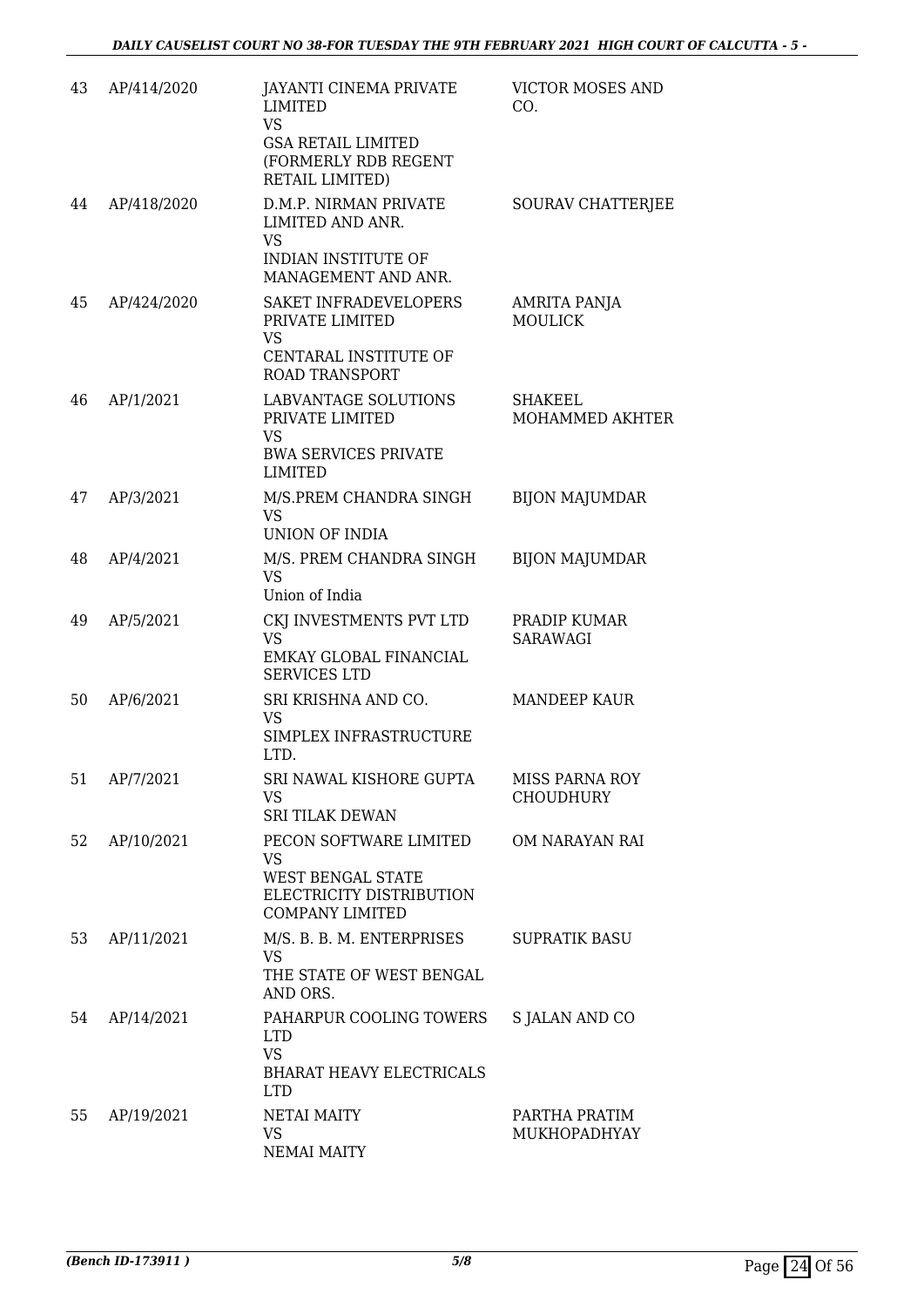| 56 | AP/20/2021                                   | M/S. MAP MINES AND<br>MINERALS LIMITED<br><b>VS</b><br>CORE MINERAL AND ANR                            | VICTOR MOSES AND<br>CO                               |
|----|----------------------------------------------|--------------------------------------------------------------------------------------------------------|------------------------------------------------------|
| 57 | AP/31/2021                                   | <b>JOY INFRAPROJECT PRIVATE</b><br><b>LIMITED</b><br><b>VS</b><br>DEBAPRASAD<br><b>MUKHOPADHYAY</b>    | <b>SANKAR KUMAR</b><br><b>SAMANTA</b>                |
| 58 | AP/39/2021                                   | M/S BBTA RCPL (JV)<br><b>VS</b><br>PRAKASH CHANDRA<br><b>MOHANTY</b>                                   | ANIRBAN MAJUMDAR                                     |
| 59 | AP/44/2021                                   | M/S. TIMBCON<br><b>VS</b><br>KOLKATA PORT TRUST                                                        | <b>SOUMEN DAS</b>                                    |
| 60 | AP/45/2021                                   | JADOB ELECTRIC COMPANY<br>VS<br>METRO RAILWAY, KOLKATA                                                 | MANISH SHUKLA                                        |
| 61 | AP/46/2021                                   | ADITYA KUMAR CHATTERJEE<br><b>VS</b><br>M/S. RAVI RANJAN<br>DEVELOPERS PVT LTD                         | <b>EMON</b><br><b>BHATTACHARYA</b>                   |
| 62 | AP/47/2021                                   | M/S. SHYAMAL<br>MUKHOPADHYAY<br><b>VS</b><br>UNION OF INDIA AND ORS.                                   | SOURAV CHATTERJEE                                    |
| 63 | AP/48/2021                                   | M/S ROYAL INFRACONSTRU<br><b>LTD</b><br><b>VS</b><br><b>BRAITHWAITE AND COMPANY</b><br>LIMITED         | PRAGYA BHOWMICK                                      |
| 64 | AP/53/2021                                   | C. S. CONSTRUCTION-GANGES<br>(JV)<br><b>VS</b><br><b>CHIEF</b><br>ENGINEER/CONSTRUCTION-III<br>OF EAST | <b>MANDEEP KAUR</b>                                  |
|    |                                              | <b>NEW MOTIONS</b>                                                                                     |                                                      |
| 65 | IA NO. GA/1/2020                             | DEEPAK MEHRA AND ORS.<br>Vs<br>SUJOY KUMAR NAG AND ORS.                                                | <b>SYED NURUL AREFIN</b><br><b>SYED NURUL AREFIN</b> |
|    | In AP/549/2019                               |                                                                                                        |                                                      |
| 66 | IA NO. GA/1/2020<br>(Old No:<br>GA/576/2020) | DEBENDRA PRASAD GUPTA<br>AND ANR<br>Vs<br>THE NATIONAL SMALL<br>INDUSTRIES CORPORATION                 | MAYUKH GUPTA<br><b>MAYUKH GUPTA</b>                  |
|    | In AP/7/2020                                 | LTD.                                                                                                   |                                                      |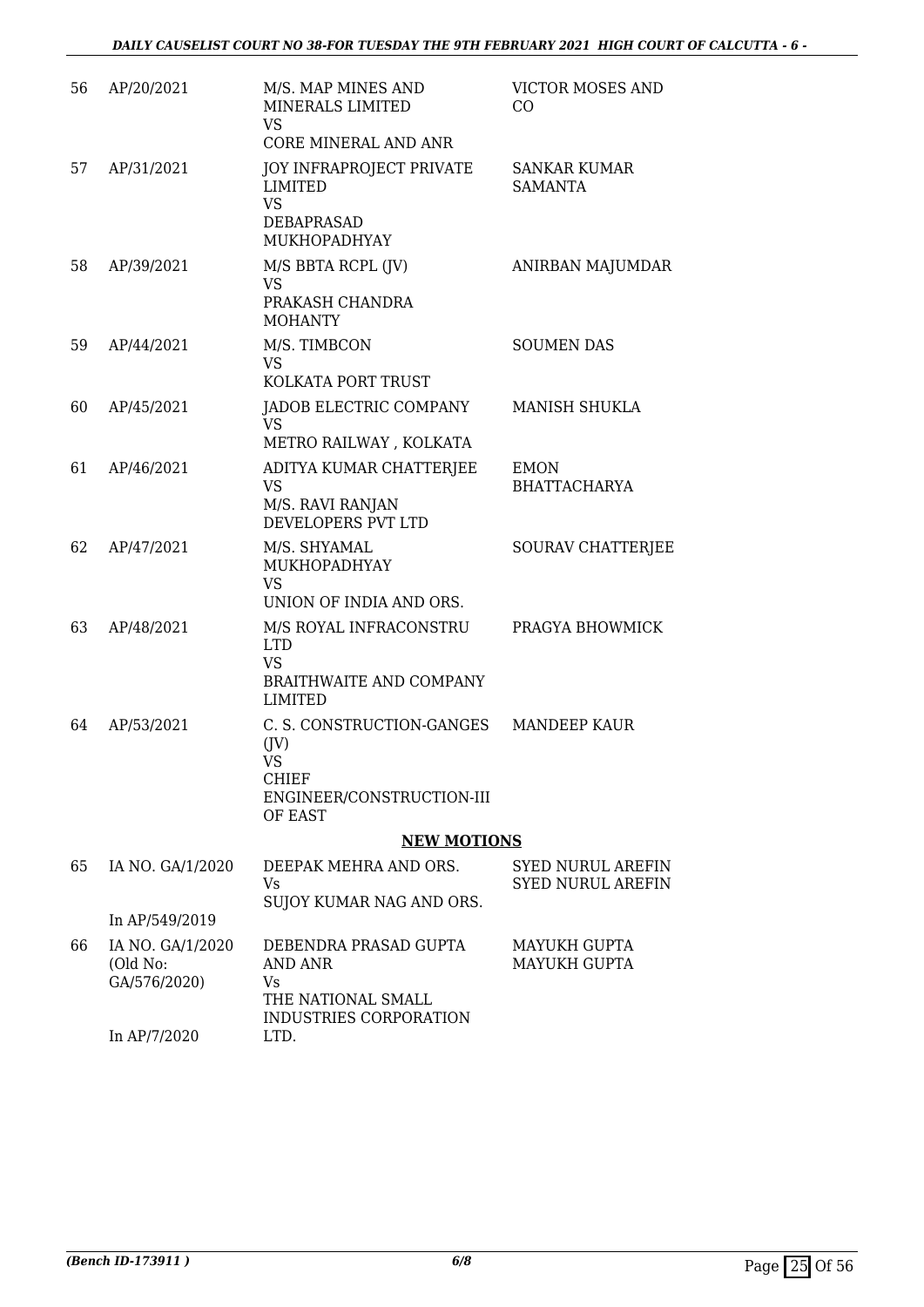| 67 | IA NO. GA/1/2021                             | M/S. ROYAL INFRACONSTRU<br>LTD.<br>Vs                                                            | PRAGYA BHOWMICK<br>PRAGYA BHOWMICK            |                      |
|----|----------------------------------------------|--------------------------------------------------------------------------------------------------|-----------------------------------------------|----------------------|
|    | In AP/35/2020                                | <b>EASTERN RAILWAYS</b><br>REPRESENTED BY THE<br><b>GENERAL MANAGER</b>                          |                                               |                      |
|    |                                              | <b>COMPANY MATTER (NEW)</b>                                                                      |                                               |                      |
| 68 | IA NO. CA/1/2019<br>(Old No:<br>CA/162/2019) | TRACO CARBIDE LTD. (IN<br>LIQN)<br>Vs<br><b>GOUTAM KUMAR BISWAS -VS-</b><br>THE O/L, HIGH COURT, |                                               |                      |
|    | In CP/139/1975                               | <b>CALCUTTA</b>                                                                                  |                                               |                      |
| 69 | IA NO. CA/14/2021                            | IN THE MATTER OF: VRAJRAJ<br>ISPAT LTD. - AND-<br>Vs                                             | SANJIB DAWN                                   |                      |
|    | In CP/420/2016                               | KOHINOOR STEEL PVT. LTD.                                                                         |                                               |                      |
|    |                                              | <b>COMPANY MATTER ADJOURNED</b>                                                                  |                                               |                      |
| 70 | CP/564/2014                                  | M/S. SHREE BASUKINATH<br>FOOD PROCESSORS LTD.<br>VS                                              | RAHUL KARMAKAR                                |                      |
|    |                                              | M/S. DHIRAJ AGENCIES PVT.<br>LTD.                                                                |                                               |                      |
| 71 | CP/151/2016                                  | RE: M/S. ADITI AGRO OIL PVT<br>LTD AND<br><b>VS</b>                                              | VIKRAM WADEHRA                                |                      |
|    |                                              | ASSET RECONSTRUCTION<br>COMPANY (INDIA) LTD                                                      |                                               |                      |
| 72 | CP/152/2016                                  | RE : M/S ADITI OIL<br>EXTRACTION PVT LTD AND<br><b>VS</b><br><b>ASSET RECONSTRUCTION</b>         | VIKRAM WADEHRA                                |                      |
|    |                                              | COMPANY (INDIA) LTD                                                                              |                                               |                      |
| 73 | CP/1069/2016                                 | RE: MCNALLY BHARAT<br><b>ENGINEERING COMPANY</b><br>LIMITED - AND-<br><b>VS</b>                  | <b>CHAKRABORTY &amp;</b><br><b>ASSOCIATES</b> |                      |
|    |                                              | AASRA MARTECH PRIVATE<br>LIMITED                                                                 |                                               |                      |
|    |                                              | <b>ADJOURNED MOTION (SECTION-11)</b>                                                             |                                               |                      |
| 74 | AP/361/2019                                  | RELIANCE COMMERCIAL<br>FINANCE LIMITED<br><b>VS</b>                                              | ABM ASSOCIATES                                | <b>AMRIN KHATOON</b> |
|    |                                              | AXIS BANK LIMITED                                                                                |                                               |                      |
| 75 | AP/251/2020                                  | <b>BLA PROJECTS PRIVATE</b><br><b>LIMITED</b><br><b>VS</b>                                       | DEBDEEP SINHA                                 |                      |
|    |                                              | WEST BENGAL POWER<br>DEVELOPMENT<br><b>CORPORATION LIMITED</b>                                   |                                               |                      |
| 76 | AP/283/2020                                  | INDWELL CONSTRUCTIONS<br>PVT. LIMITED<br><b>VS</b>                                               | PAL CHOUDHURI<br>AND CO.                      |                      |
|    |                                              | <b>BHARAT HEAVY ELECTRICALS</b><br>LIMITED (BHEL)                                                |                                               |                      |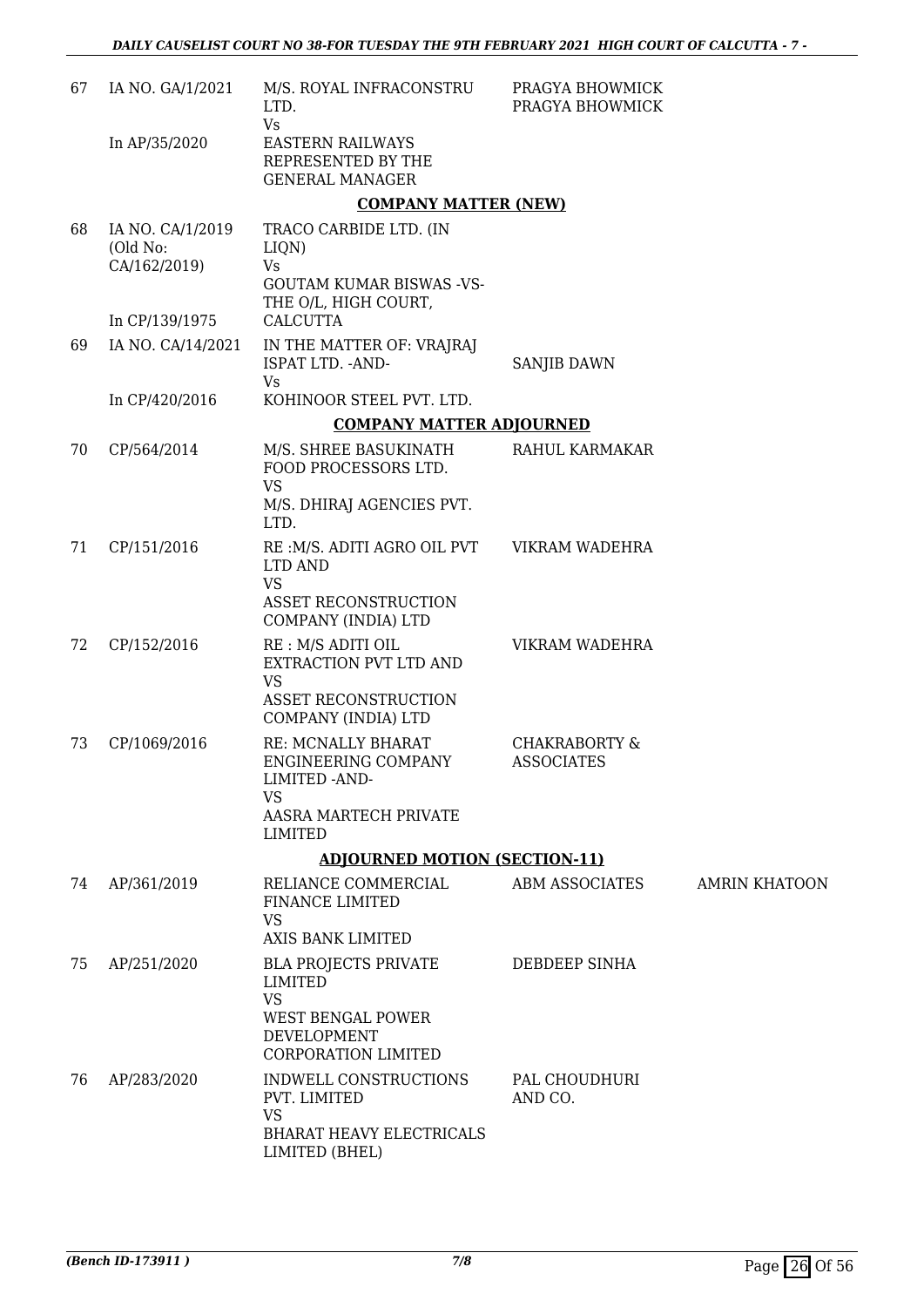| 77  | AP/318/2020      | <b>LAXMI PAT SURANA</b><br>VS                                                     | <b>ARINDAM PAUL</b>           |                                              |
|-----|------------------|-----------------------------------------------------------------------------------|-------------------------------|----------------------------------------------|
|     |                  | <b>FUTURE ENTERPRISES</b><br>LIMITED AND ANR                                      |                               |                                              |
|     |                  | <b>NEW MOTIONS (SECTION 34)</b>                                                   |                               |                                              |
| 78  | AP/33/2021       | LINDSAY INTERNATIONAL<br>PRIVATE LIMITED<br>VS                                    | S KAKRANIA AND CO             |                                              |
|     |                  | IFGL REFRACTORIES LTD                                                             |                               |                                              |
|     |                  | <b>NEW MOTIONS(2)</b>                                                             |                               |                                              |
| 79. | IA NO. GA/6/2021 | AJAY KUMAR AGARWAL<br>Vs.                                                         | I.C. SANCHETI AND<br>CO.      | <b>DWIP RAJ BASU</b><br><b>DWIP RAJ BASU</b> |
|     | In CS/286/2013   | GREEN CONCRETEX GLOBAL<br><b>LTD</b>                                              | I.C. SANCHETI AND<br>CO.      |                                              |
|     |                  | <b>ADJOURNED MOTION</b>                                                           |                               |                                              |
| 80  | AP/143/2020      | MAHENDRA KUMAR AGARWAL<br>AND SONS, HUF<br>VS<br>OARSMAN CREDIT PVT LTD.          | CHAKRABORTY AND<br>ASSOCIATES | ADITYA KANODIA<br>(FOR RES.1)                |
|     |                  | <b>AND ANR</b>                                                                    |                               |                                              |
|     |                  | <b>FOR DISMISSAL</b>                                                              |                               |                                              |
| 81  | AP/304/2020      | KAUSHIK MUKHERJEE<br>VS<br>THE STEEL AUTHORITY OF<br><b>INDIA LIMITED AND ANR</b> | SATRAJIT SINHA ROY            |                                              |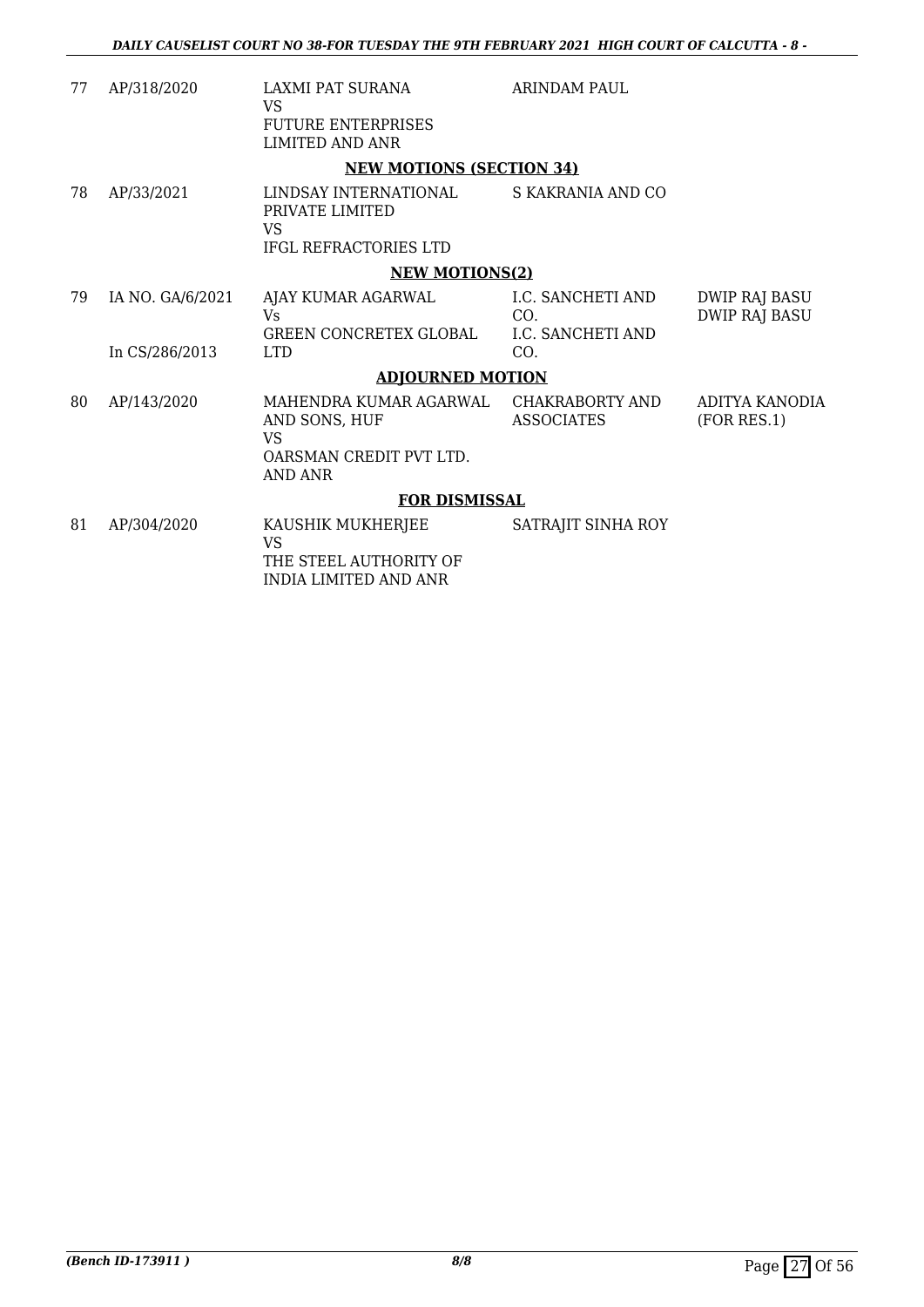

## **Original Side**

**DAILY CAUSELIST For Tuesday The 9th February 2021**

**COURT NO. 36 SINGLE BENCH (SB-I,COMMERCIAL BENCH) AT 10:45 AM HON'BLE JUSTICE DEBANGSU BASAK (VIA VIDEO CONFERENCE)**

#### **NOTE:MATTERS WILL BE TAKEN UP THROUGH PHYSICAL HEARING ONLY WHEN BOTH THE PARTIES ARE AGREED.**

**FOR JUDGEMENT**

|   |                                               | <u>FUR JUDGEMENT</u>                                                                                   |                                                                              |                                         |
|---|-----------------------------------------------|--------------------------------------------------------------------------------------------------------|------------------------------------------------------------------------------|-----------------------------------------|
| 1 | IA NO. GA/1/2020                              | <b>INDIAN CITY PROPERTIES</b><br>LIMITED AND ANR.<br><b>Vs</b>                                         | <b>BARNIK GHOSH</b><br><b>BARNIK GHOSH</b>                                   | ABM ASSOCIATES(IN<br>GA 1/2020)         |
|   | In CS/145/2020                                | RELIANCE COMMERCIAL<br><b>FINANCE LIMITED</b>                                                          |                                                                              |                                         |
| 2 | IA NO. GA/1/2020                              | <b>INDIAN CITY PROPERTIES</b><br>LIMITED AND ANR.<br><b>Vs</b>                                         | <b>BARNIK GHOSH</b><br><b>BARNIK GHOSH</b>                                   | <b>ABM ASSOCIATES</b><br>(IN GA 1/2020) |
|   | In CS/146/2020                                | RELIANCE HOME FINANCE<br><b>LIMITED</b>                                                                |                                                                              |                                         |
| 3 | AP/308/2020                                   | <b>CUPRUM BAGRODIA</b><br><b>LIMITED</b><br><b>VS</b><br><b>GAINWELL COMMOSALES</b><br>PRIVATE LIMITED | SHARMA KAJARIA<br>AND CO.                                                    |                                         |
|   |                                               | <b>CHAMBER APPLICATION FOR FINAL DISPOSAL(UNDER COMMERCIAL DIVISION)</b>                               |                                                                              |                                         |
| 4 | IA NO. GA/4/2019<br>(Old No:<br>GA/1490/2019) | LAXMI POLYFAB PVT LTD<br>Vs<br><b>EDEN REALTY VENTURES</b><br>PVT LTD AND ANR                          | <b>ABHIRUP</b><br><b>CHAKRABORTY</b><br><b>ABHIRUP</b><br><b>CHAKRABORTY</b> |                                         |
|   | In CS/213/2018                                |                                                                                                        |                                                                              |                                         |
| 5 | IA NO. GA/3/2019<br>(Old No:<br>GA/1179/2019) | LAXMI POLYFAB PVT LTD<br>Vs<br><b>EDEN REALTY VENTURES</b><br><b>PVT LTD AND ANR</b>                   | <b>ABHIRUP</b><br><b>CHAKRABORTY</b><br><b>ABHIRUP</b><br><b>CHAKRABORTY</b> |                                         |
|   | In CS/213/2018                                |                                                                                                        |                                                                              |                                         |
|   |                                               | A DIOUDNED MOTION (UNDER COMMERCIAL DIVICION)                                                          |                                                                              |                                         |

#### **ADJOURNED MOTION (UNDER COMMERCIAL DIVISION)**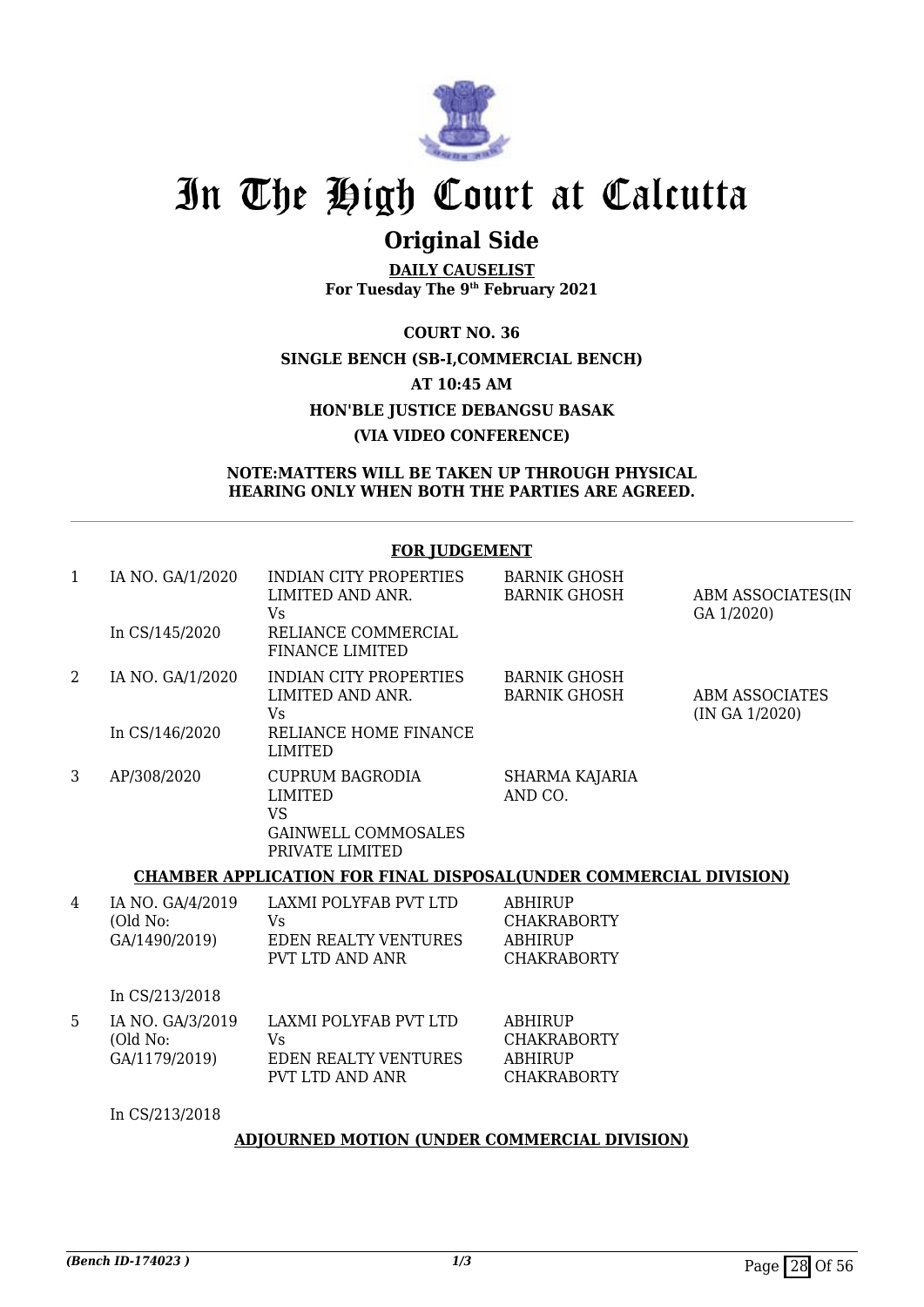| 6              | IA NO. GA/2/2020 | <b>BRH WEALTH KREATORS</b><br>LIMITED<br>Vs                                               | M/S. L.P.AGARWALLA<br>AND CO.<br>M/S. L.P.AGARWALLA |                                  |
|----------------|------------------|-------------------------------------------------------------------------------------------|-----------------------------------------------------|----------------------------------|
|                | In CS/54/2020    | HDFC BANK LIMITED                                                                         | AND CO.                                             |                                  |
| $7\phantom{.}$ | IA NO. GA/1/2020 | BERGER PAINTS INDIA<br>LIMITED<br><b>Vs</b>                                               | <b>AMAN BAID</b><br><b>AMAN BAID</b>                | KHAITAN AND CO.<br>(IN GA1/2020) |
|                | In CS/64/2020    | <b>JSW PAINTS PRIVATE</b><br><b>LIMITED</b>                                               |                                                     |                                  |
| 8              | IA NO. GA/1/2020 | <b>INSTITUTE FOR INDIAN</b><br><b>LABOUR</b><br>Vs                                        | FOX AND MANDAL<br>FOX AND MANDAL                    |                                  |
|                | In CS/80/2020    | TERAI TEA COMPANY<br><b>LIMITED</b>                                                       |                                                     |                                  |
| 9              | IA NO. GA/2/2020 | <b>INSTITUTE FOR INDIAN</b><br><b>LABOUR</b><br><b>Vs</b>                                 | FOX AND MANDAL<br>FOX AND MANDAL                    |                                  |
|                | In CS/80/2020    | TERAI TEA COMPANY<br><b>LIMITED</b>                                                       |                                                     |                                  |
| 10             | IA NO. GA/1/2020 | ANUMATI CONSULTANCY<br>AND SERVICES PRIVATE<br><b>LIMITED</b>                             | KHAITAN AND CO.<br>KHAITAN AND CO.                  | <b>MAYANK</b><br>KAKRANIA(IN GA  |
|                | In CS/142/2020   | Vs<br><b>WELLSIDE GLOBAL</b><br>PRIVATE LIMITED                                           |                                                     | 1/2020                           |
| 11             | AP/16/2021       | SK. JASIMUDDIN<br><b>VS</b><br>CHOLAMANDALAM<br><b>INVESTMENT AND</b>                     | MUKHERJE<br><b>ASSOCIATES</b>                       |                                  |
|                |                  | FINANCE CO. LTD.                                                                          |                                                     |                                  |
| 12             | AP/17/2021       | SK. MOFIZUDDIN<br><b>VS</b><br>CHOLAMANDALAM<br><b>INVESTMENT AND</b><br>FINANCE CO. LTD. | MUKHERJE<br><b>ASSOCIATES</b>                       |                                  |
|                |                  | (FROM 2:00 P.M.)                                                                          |                                                     |                                  |
|                |                  | <b>PRESENTATION OF PLAINT</b>                                                             |                                                     |                                  |
| 13             | CS/31/2021       | COSCO SHIPPING LINES<br><b>INDIA PRIVATE LIMITED</b><br>VS                                | ANUJIT MOOKHERJI                                    |                                  |
|                |                  | <b>SKB C AND F AGENCY AND</b><br>ANR                                                      |                                                     |                                  |
|                | IA NO: GA/1/2021 |                                                                                           |                                                     |                                  |
|                |                  | <b>NEW MOTION (UNDER COMMERCIAL DIVISION)</b>                                             |                                                     |                                  |
| 14             | IA NO. GA/1/2020 | DESERVE TREXIM PRIVATE<br>LIMITED<br>Vs                                                   | <b>GARGI GOSWAMI</b><br><b>GARGI GOSWAMI</b>        |                                  |
|                | In CS/98/2020    | SANKAR DASGUPTA AND<br>ORS.                                                               |                                                     |                                  |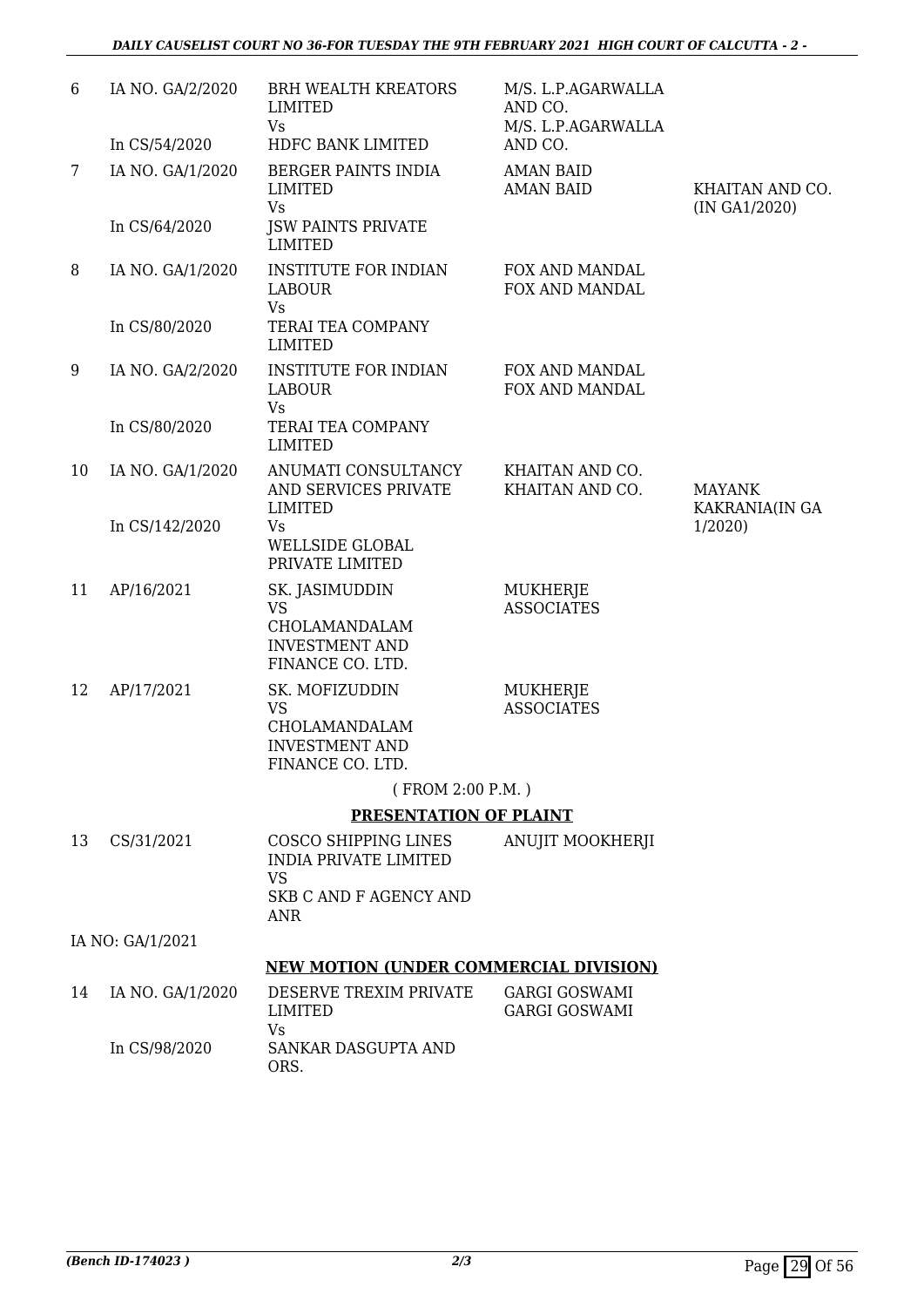| 15 | IA NO. GA/1/2021 | SRI BIPLOB MANNA AND<br>ORS.<br>Vs                                    | <b>SUNNY NANDY</b><br><b>SUNNY NANDY</b>             |
|----|------------------|-----------------------------------------------------------------------|------------------------------------------------------|
|    | In APO/17/2021   | PRAHLAD HATI AND ORS.                                                 |                                                      |
|    |                  | NEW CHAMBER APPLICATION(UNDER COMMERCIAL DIVISION)                    |                                                      |
| 16 | IA NO. GA/4/2021 | <b>BRH WEALTH KREATORS</b><br><b>LIMITED</b><br>Vs                    | M/S. L.P.AGARWALLA<br>AND CO.<br>M/S. L.P.AGARWALLA  |
|    | In CS/54/2020    |                                                                       | AND CO.                                              |
| 17 | IA NO. GA/3/2021 | IL AND FS<br>INFRASTRUCTURE DEBT<br><b>FUND AND ANR</b>               | <b>SOUMAVA</b><br><b>MUKHERJEE</b><br><b>SOUMAVA</b> |
|    | In CS/85/2020    | Vs<br>WILLIAMSON MAGOR AND<br><b>COMPANY LTD AND ORS</b>              | <b>MUKHERJEE</b>                                     |
| 18 | IA NO. GA/4/2021 | <b>IL AND FS</b><br><b>INFRASTRUCTURE DEBT</b><br><b>FUND AND ANR</b> | <b>SOUMAVA</b><br><b>MUKHERJEE</b><br><b>SOUMAVA</b> |
|    | In CS/85/2020    | Vs<br><b>WILLIAMSON MAGOR AND</b><br><b>COMPANY LTD AND ORS</b>       | MUKHERJEE                                            |
| 19 | IA NO. GA/5/2021 | <b>IL AND FS</b><br><b>INFRASTRUCTURE DEBT</b><br><b>FUND AND ANR</b> | <b>SOUMAVA</b><br><b>MUKHERJEE</b><br><b>SOUMAVA</b> |
|    | In CS/85/2020    | Vs<br>WILLIAMSON MAGOR AND<br><b>COMPANY LTD AND ORS</b>              | <b>MUKHERJEE</b>                                     |
| 20 | IA NO. GA/6/2021 | IL AND FS<br>INFRASTRUCTURE DEBT<br><b>FUND AND ANR</b>               | <b>SOUMAVA</b><br><b>MUKHERJEE</b><br><b>SOUMAVA</b> |
|    | In CS/85/2020    | Vs<br>WILLIAMSON MAGOR AND<br><b>COMPANY LTD AND ORS</b>              | MUKHERJEE                                            |
| 21 | IA NO. GA/7/2021 | IL AND FS<br><b>INFRASTRUCTURE DEBT</b><br><b>FUND AND ANR</b>        | <b>SOUMAVA</b><br>MUKHERJEE<br><b>SOUMAVA</b>        |
|    | In CS/85/2020    | Vs<br>WILLIAMSON MAGOR AND<br><b>COMPANY LTD AND ORS</b>              | <b>MUKHERJEE</b>                                     |
| 22 | IA NO. GA/2/2021 | <b>IL AND FS</b><br><b>INFRASTRUCTURE DEBT</b><br><b>FUND AND ANR</b> | <b>SOUMAVA</b><br>MUKHERJEE<br><b>SOUMAVA</b>        |
|    | In CS/85/2020    | Vs<br>WILLIAMSON MAGOR AND<br>COMPANY LTD AND ORS                     | MUKHERJEE                                            |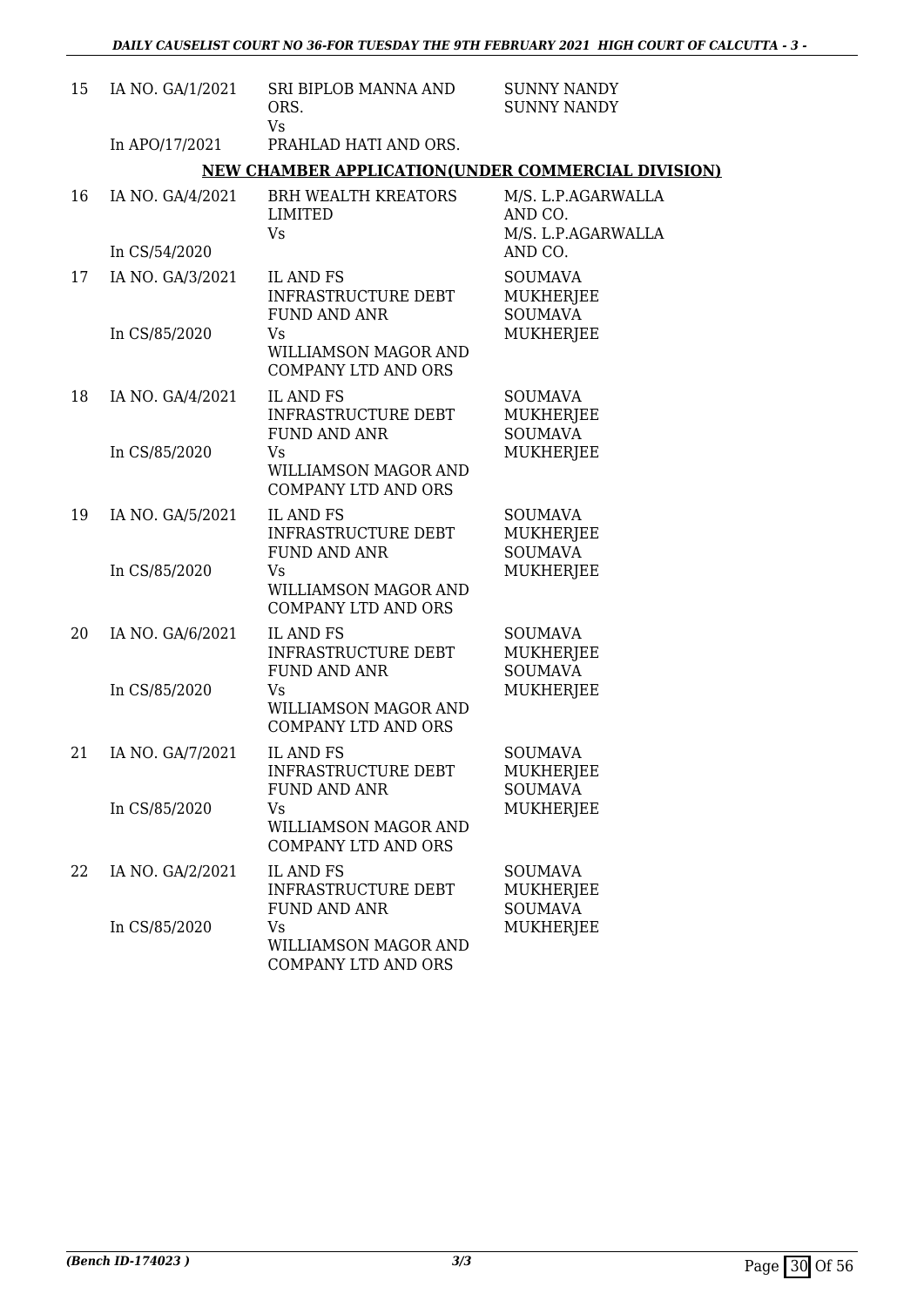

## **Original Side**

**DAILY CAUSELIST For Tuesday The 9th February 2021**

**COURT NO. 36 SINGLE BENCH (SB-I) AT 10:45 AM HON'BLE JUSTICE DEBANGSU BASAK (VIA VIDEO CONFERENCE)**

#### **NOTE:MATTERS WILL BE TAKEN UP THROUGH PHYSICAL HEARING ONLY WHEN BOTH THE PARTIES ARE AGREED.**

#### **CHAMBER APPLICATIONS FOR FINAL DISPOSAL**

| 1 | IA NO. GA/8/2018<br>(Old No:<br>GA/2317/2018) | MAHARANI ADHIRANI<br>KAMSUNDARI<br>Vs<br>RAJESHWAR SINGH & ANR.                    | SAURABH MAITRA<br>M/S.KHAITAN & CO.                      |
|---|-----------------------------------------------|------------------------------------------------------------------------------------|----------------------------------------------------------|
|   | In PLA/18/1963                                |                                                                                    |                                                          |
| 2 | IA NO. GA/9/2018<br>(Old No:<br>GA/2318/2018) | MAHARANI ADHIRANI<br>KAMSUNDARI<br>Vs<br>RAJESHWAR SINGH & ANR.                    | <b>SAURABH MAITRA</b><br>M/S.KHAITAN & CO.               |
|   | In PLA/18/1963                                |                                                                                    |                                                          |
| 3 | IA NO. GA/4/2020                              | RAJ KUMARI VERMA @<br>BHAMA @ SONI<br>Vs                                           | SUNITA AGARWAL<br>SUNITA AGARWAL                         |
|   | In CS/120/2010                                | SAMPAT DEVI KULTHIA &<br>ANR.                                                      |                                                          |
| 4 | IA NO. GA/4/2019<br>(Old No:<br>GA/1709/2019) | <b>MAHESH PROPERTIES</b><br>PRIVATE LIMITED<br>Vs<br>PARTHA PRATIM MAZRA &<br>ANR. | SHAILENDRA KUMAR<br>MISHRA<br>SHAILENDRA KUMAR<br>MISHRA |
|   | In CS/265/2016                                |                                                                                    |                                                          |
| 5 | IA NO. GA/7/2020<br>In TS/5/2017              | IN THE GOODS OF<br>INDUMATI GIRJASHANKAR<br>OJHA @ INDUMATI G. OJH<br>Vs           | T. C. RAY & CO.                                          |
|   |                                               | -AND- PURUSHOTTAM<br>JAGANNATH BHIDE -VS-<br><b>BHAVIT BOLE</b>                    |                                                          |
| 6 | IA NO. GA/3/2020<br>(Old No:<br>GA/925/2020)  | IN THE GOODS OF:<br>AMULYA KUMAR GANGULY<br>(DECEASED) -AND-<br>Vs                 | MR. SANTANU<br><b>CHATTERIEE</b>                         |
|   | In TS/18/2017                                 | ARPITA ROY (NEE SAHA) &<br>ANR. - VS- SAMAR GANGULY<br>& ANR.                      |                                                          |
| 7 | IA NO. GA/4/2020<br>(Old No:<br>GA/926/2020)  | IN THE GOODS OF:<br>AMULYA KUMAR GANGULY<br>(DECEASED) -AND-<br>Vs                 | MR. SANTANU<br><b>CHATTERJEE</b>                         |
|   | In TS/18/2017                                 | ARPITA ROY (NEE SAHA) &<br>ANR. - VS- SAMAR GANGULY<br>& ANR.                      |                                                          |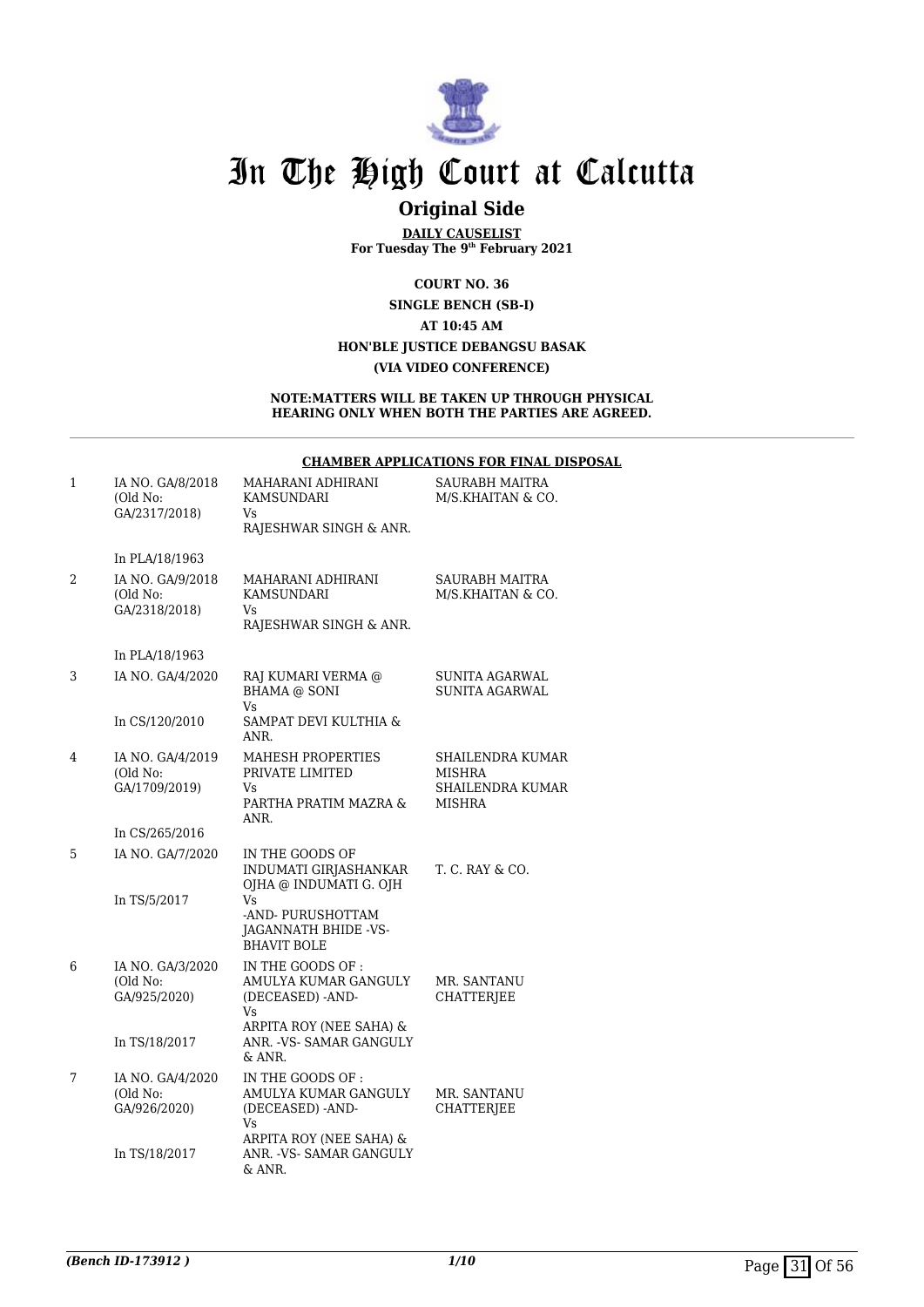#### *DAILY CAUSELIST COURT NO 36-FOR TUESDAY THE 9TH FEBRUARY 2021 HIGH COURT OF CALCUTTA - 2 -*

| 8  | IA NO. GA/2/2019<br>(Old No:<br>GA/1763/2019)                   | AXIS BANK LTD<br>Vs.<br>MANOHAR LAL AND CO. &<br>ANR.                                   | SINHA<br>SINHA & CO.                | KAUSHIK BANERJEE<br>KAUSHIK BANERJEE |
|----|-----------------------------------------------------------------|-----------------------------------------------------------------------------------------|-------------------------------------|--------------------------------------|
| 9  | In EC/127/2017<br>IA NO. GA/2/2018<br>(Old No:<br>GA/1833/2018) | <b>FAIR DEAL SUPPLIES</b><br>LIMITED<br>Vs<br>ALLAHABAD BANK & ANR                      | V. RAJA RAO<br>KAUSHIK BANERJEE     |                                      |
| 10 | In CS/195/2017<br>IA NO. GA/2/2020<br>(Old No:<br>GA/63/2020)   | IN THE GOODS OF : P. K.<br>DUTTA @ PRADYUT KUMAR<br>DUTTA (DEC)<br>Vs                   | AJAY GAGGAR                         |                                      |
|    | In PLA/276/2017                                                 |                                                                                         |                                     |                                      |
| 11 | IA NO. GA/3/2020                                                | EASTERN GASES LIMITED<br>Vs<br>USHA MARTIN LIMITED                                      | NIRUPAM DHALI<br>NIRUPAM DHALI      |                                      |
|    | In EC/330/2017                                                  |                                                                                         |                                     |                                      |
| 12 | IA NO. GA/1/2018<br>(Old No:<br>GA/2282/2018)                   | RELIABLE ROADWINGS PVT<br><b>LTD</b><br>Vs<br>BEVCON WAYORS PVT LTD<br>& ORS            | SUNITA AGARWAL<br>SUNITA AGARWAL    |                                      |
|    | In CS/40/2018                                                   |                                                                                         |                                     |                                      |
| 13 | IA NO. GA/2/2018<br>(Old No:<br>GA/3106/2018)                   | RELIABLE ROADWINGS PVT<br><b>LTD</b><br>Vs<br>BEVCON WAYORS PVT LTD                     | AVIJIT DEY<br>SUNITA AGARWAL        |                                      |
|    | In CS/40/2018                                                   | & ORS                                                                                   |                                     |                                      |
| 14 | IA NO. GA/3/2021                                                | P C CHANDRA & COMPANY<br>PRIVATE LIMITED<br>Vs                                          | S. KAKRANIA<br>S. KAKRANIA & CO.    |                                      |
|    | In CS/158/2018                                                  | <b>BHARAT CHEMICALS &amp;</b><br><b>PAINTS</b>                                          |                                     |                                      |
| 15 | IA NO. GA/2/2019<br>(Old No:<br>GA/1921/2019)                   | JYOTSNA KUMARI MOGHA<br>Vs<br>MUKESH MOGHA                                              | <b>JOYDEEP GUHA</b><br>JOYDEEP GUHA |                                      |
|    | In EC/85/2019                                                   |                                                                                         |                                     |                                      |
| 16 | EC/155/2019                                                     | RAJENDRA KUMAR PODDAR<br>VS<br><b>SHIRLEY BENNO</b><br>SEBASTIAN                        | ANIKET CHAUDHURY                    | SANDIP KR. DATTA(FOR J/D)            |
|    | IA NO: GA/1/2020(Old No:GA/488/2020)                            |                                                                                         |                                     |                                      |
| 17 | IA NO. GA/2/2020<br>(Old No:<br>GA/411/2020)                    | SRI SRI LAKSHMI<br>THAKURANI<br>Vs.<br>TRISHNA DEY                                      | LALRATAN MANDAL<br>LALRATAN MANDAL  |                                      |
|    | In CS/207/2019                                                  |                                                                                         |                                     |                                      |
| 18 | IA NO. GA/1/2020<br>(Old No:<br>GA/1074/2020)                   | EVERGREEN DEALER<br>PRIVATE LIMITED<br>Vs<br>BINOD KUMAR SINGHAL,<br>PROP. OF M/S. SHRI | RAJESH UPADHYAY<br>RAJESH UPADHYAY  |                                      |
|    | In CS/264/2019                                                  | LAKSHMI STEEL SUPPLIERS                                                                 |                                     |                                      |
| 19 | EC/288/2019                                                     | JAIN INFRAPROJECTS LTD<br>VS<br>THE KOLKATA MUNICIPAL<br>CORPORATION                    | PUSHAN MAJUMDAR                     |                                      |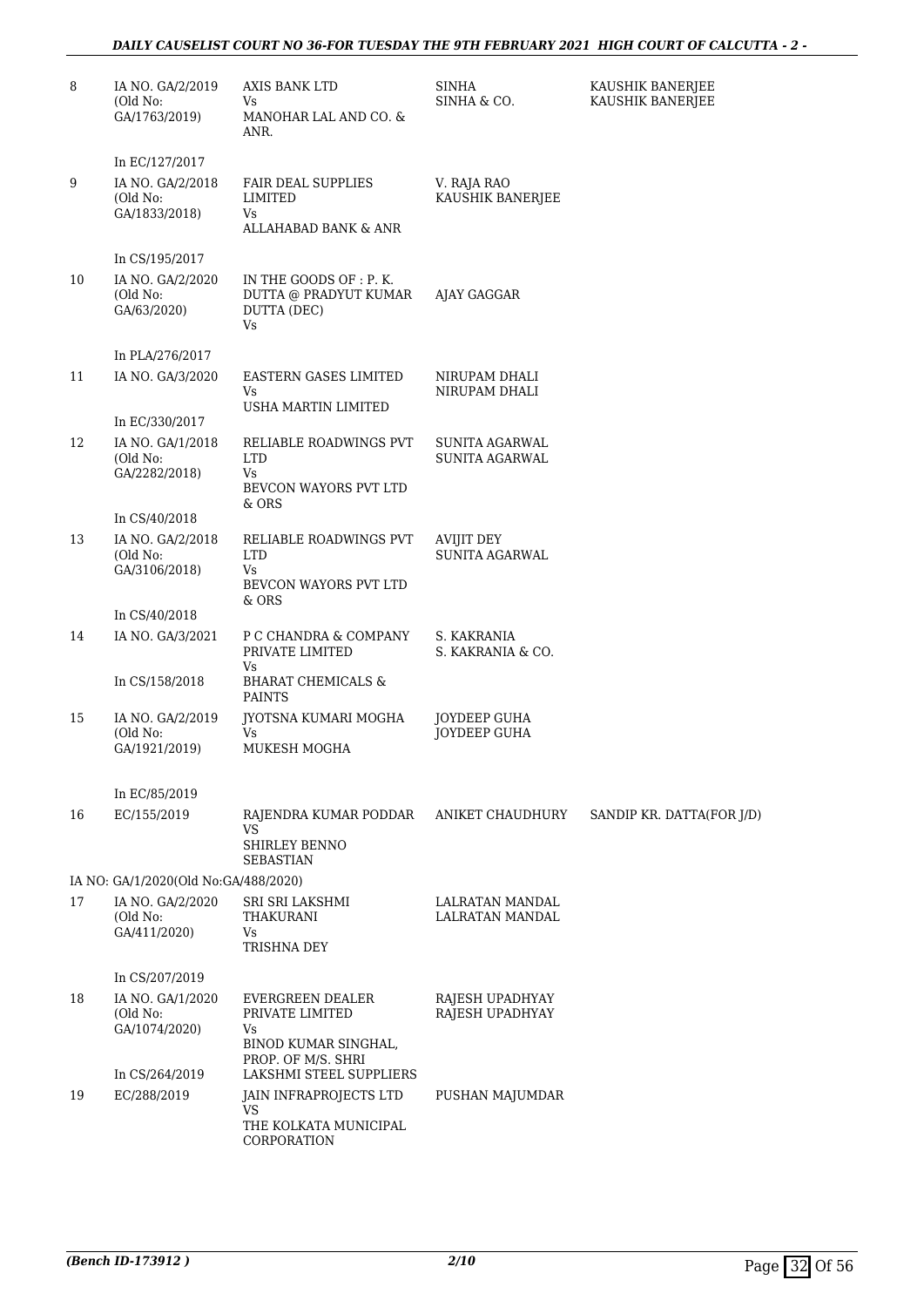| 20 | EC/361/2019                                    | M/S. TECHMA<br><b>ENGINEERING ENTERPRISE</b><br>PRIVATE LIMITED<br>VS                              | <b>SURANA AND</b><br>CHOUDHURY         |                                                                |
|----|------------------------------------------------|----------------------------------------------------------------------------------------------------|----------------------------------------|----------------------------------------------------------------|
|    |                                                | UNION OF INDIA                                                                                     |                                        |                                                                |
| 21 | EC/196/2020                                    | SRILA DATTA AND ANR<br>VS                                                                          | A K AWASTHI                            |                                                                |
|    |                                                | KANTA DEVI BHUTORIA<br><b>AND ORS</b>                                                              |                                        |                                                                |
| 22 | EC/282/2020                                    | MESSERS ASHOKA<br>TUBEWELL AND<br><b>ENGINEERING</b><br>CORPORATION<br>VS<br><b>UNION OF INDIA</b> | <b>AMIT KUMAR NAG</b>                  |                                                                |
| 23 | EC/288/2020                                    | TCI FINANCE LIMITED                                                                                | <b>ABHIJIT SARKAR</b>                  |                                                                |
|    |                                                | VS<br>GODAVARI COMMERCIAL<br><b>SERVICES PRIVATE</b><br>LIMITED AND ORS.                           |                                        |                                                                |
|    |                                                |                                                                                                    | <b>ADJOURNED MOTION</b>                |                                                                |
| 24 | IA NO. GA/6/2018<br>(Old No:                   | MAHARANI ADHIRANI<br><b>KAMSUNDARI</b>                                                             | DIBANATH DEY<br>M/S.KHAITAN & CO.      |                                                                |
|    | GA/1928/2018)                                  | Vs<br>RAJESHWAR SINGH & ANR.                                                                       |                                        |                                                                |
|    | [S.A.]<br>In PLA/18/1963                       |                                                                                                    |                                        |                                                                |
| 25 | IA NO. GA/13/2019<br>(Old No:<br>GA/629/2019)  | MAHARANI ADHIRANI<br>KAMSUNDARI<br>Vs<br>RAJESHWAR SINGH AND                                       | M/S.KHAITAN & CO.                      |                                                                |
|    | In PLA/18/1963                                 | ORS.                                                                                               |                                        |                                                                |
| 26 | IA NO. GA/12/2019<br>(Old No:<br>GA/628/2019)  | MAHARANI ADHIRANI<br>KAMSUNDARI<br>Vs<br>RAJESHWAR SINGH AND<br>ORS.                               | M/S.KHAITAN & CO.                      |                                                                |
|    | In PLA/18/1963                                 |                                                                                                    |                                        |                                                                |
| 27 | IA NO. GA/11/2018<br>(Old No:<br>GA/2880/2018) | IN THE GOODS OF:<br>MAHARANI ADHIRANI<br>KAMSUNDARI (DEC) -AND-<br>Vs                              | DIBANATH DEY<br>M/S.KHAITAN & CO.      |                                                                |
|    | [SA.]<br>In PLA/18/1963                        | RAJESWHAR SINGH & ANR.<br>-VS- NETRAYANI & ORS,                                                    |                                        |                                                                |
| 28 | IA NO. GA/7/2018<br>(Old No:<br>GA/2281/2018)  | RE: MAHARAJA<br>KAMESHWAR SINGH(DEC)&<br>RE: MAHARANI<br>KAMSUNDARI<br>Vs                          | <b>SOHINI PAL</b><br>M/S.KHAITAN & CO. | TANNISTHA LAHIRI, SOHINI<br>BHATTACHARYA(CHAKRABORTY), KHAITAN |
|    | In PLA/18/1963                                 | DEVI & IN THE MATTER OF:<br>CHETNA SINGH<br>(APPLICANT)                                            |                                        |                                                                |
| 29 | IA NO. GA/16/2018<br>(Old No:<br>GA/3209/2018) | RADHESHYAM BHARTIA<br>Vs<br>MANJU BHARTIA & ORS.                                                   | SANJAY KUMAR BAID<br>M/S JALAN & CO.   | JHARNA GHOSH, D. MITRA, PRAMOD<br>KUMAR KEDIA                  |
|    | In CS/100038/1995                              |                                                                                                    |                                        |                                                                |
| 30 | IA NO. GA/35/2021                              | PRADEEP KUMAR SARAFF<br>Vs                                                                         | <b>TAPAN KUMAR</b><br>MUKHOPADHYAY     | SAYANTAN BOSE, DEBRAJ DE(DEF.NO.4),<br>PRADEEP KUMAR (DEF. 8)  |
|    | In CS/3/2010                                   | SMT.BINA DEVI SARAFF<br>AND ORS.                                                                   | <b>TAPAN KUMAR</b><br>MUKHOPADHYAY     | SAYANTAN BOSE, DEBRAJ DE(DEF.NO.4),<br>PRADEEP KUMAR (DEF. 8)  |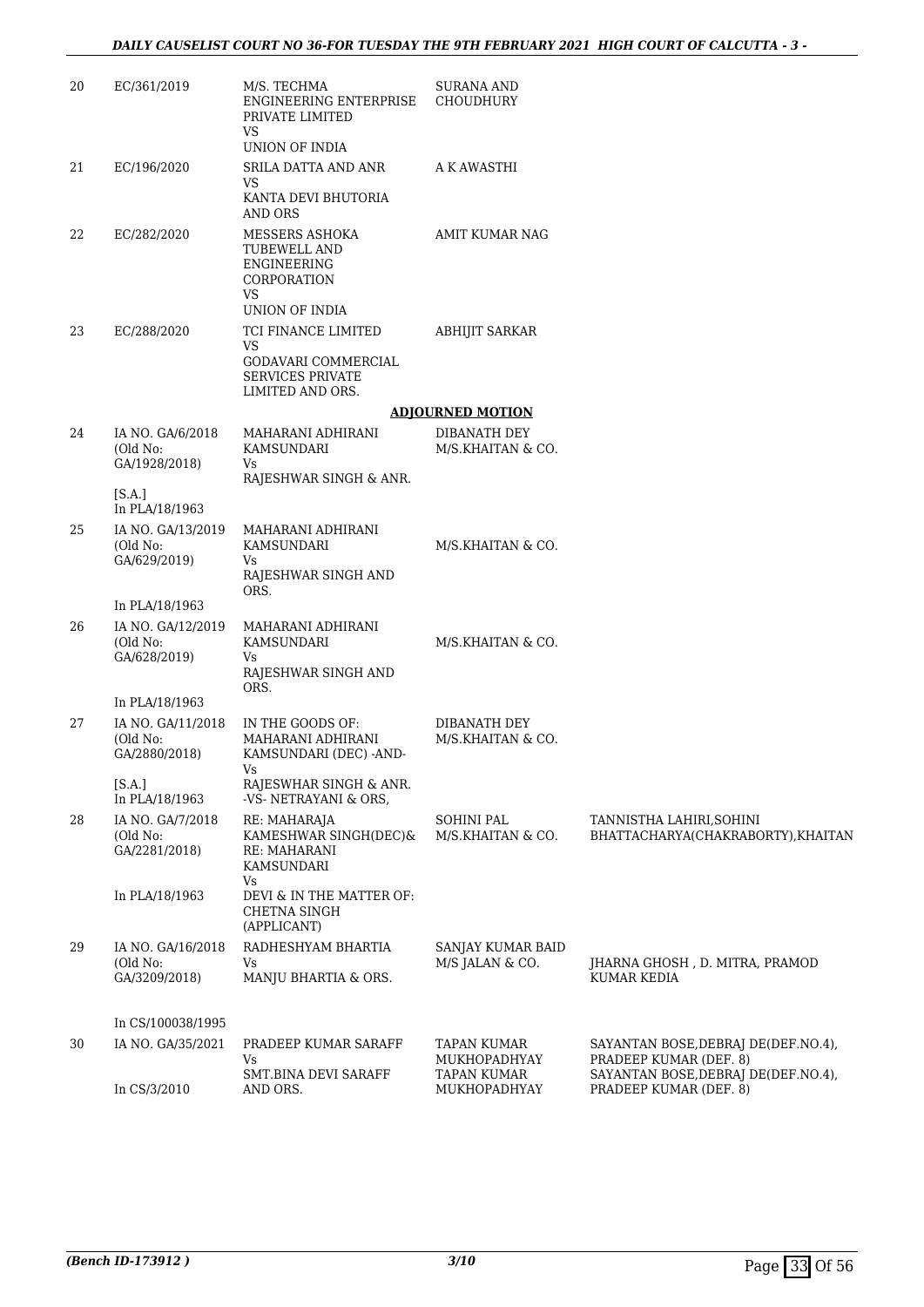| 31 | IA NO. GA/1/2013<br>(Old No:<br>GA/1207/2013)                                     | PHONOGRAPHIC<br>PERFORMANCE LTD<br>Vs<br>TV TODAY NETWORK LTD                                | <b>AWANI KUMAR ROY</b><br><b>AWANI KUMAR ROY</b>        |                                                                                      |
|----|-----------------------------------------------------------------------------------|----------------------------------------------------------------------------------------------|---------------------------------------------------------|--------------------------------------------------------------------------------------|
| 32 | In CS/135/2013<br>IA NO. GA/2/2013<br>(Old No:<br>GA/3099/2013)<br>In CS/338/2013 | ANIL KUMAR PATODIA &<br>ANR.<br>Vs<br>SUNIL KUMAR PATODIA &<br>ORS.                          | <b>ASHISH</b><br>CHIRANEWALA<br>SHARMA KAJARIA &<br>CO. | ASOK BHAUMICK (RES.9,40 IN GA 3099/13)                                               |
| 33 | IA NO. GA/39/2020                                                                 | JASPER MOTORS PRIVATE<br><b>LIMITED AND ANR</b><br>Vs                                        | KANISHK SINHA<br><b>BHASKAR SENGUPTA</b>                | SOUVIK MAZUMDAR (134,139<br>SOUVIK MAZUMDAR (134,139 & 145)                          |
|    | In CS/388/2014                                                                    | <b>BASANTEE ECODRIVE</b><br>PRIVATE LIMITED & ORS.                                           |                                                         |                                                                                      |
| 34 | IA NO. GA/17/2020<br>(Old No:<br>GA/1194/2020)                                    | <b>BALARAM DEVELOPERS</b><br>PVT. LTD. & ANR.<br>Vs<br>MANIKLAL CHOWDHURY<br>AND ORS.        | DWIP RAJ BASU<br><b>DWIP RAJ BASU</b>                   | SINTHIA BALA (For 12 to 18 AND 23 to 24)<br>SINTHIA BALA (For 12 to 18 AND 23 to 24) |
|    | In CS/199/2015                                                                    |                                                                                              |                                                         |                                                                                      |
| 35 | IA NO. GA/1/2019<br>(Old No:<br>GA/519/2019)                                      | CIC SOCIETY<br>Vs<br>SUJATA GUPTA WINFIELD<br>AND ORS.                                       | A K GANDHI<br>A K GANDHI                                | AWANI KR. RAY(FOR RES.2,3,5,7                                                        |
|    | In EC/1016/2015                                                                   |                                                                                              |                                                         |                                                                                      |
| 36 | IA NO. GA/4/2018<br>(Old No:<br>GA/1746/2018)                                     | <b>GOPI DAS MIMANI &amp; ORS.</b><br>Vs<br>MONIKA DAW & ORS.                                 | T. C. RAY & CO.<br>T. C. RAY & CO.                      | AMIT KR. RAIDANI(DEF.7)                                                              |
|    | In CS/244/2016                                                                    |                                                                                              |                                                         |                                                                                      |
| 37 | IA NO. GA/6/2018<br>(Old No:<br>GA/1271/2018)                                     | IN THE GOODS OF:<br>PRANATI GHOSAL,<br>DECEASED -AND-<br>Vs                                  | SINHA & CO.<br>RANJIT KUMAR BASU                        |                                                                                      |
|    | [ <b>S.A.</b> ]<br>In TS/22/2017                                                  | NIRMALYA KUMAR GHOSAL<br>-VS- PRAKRITI MALHOTRA                                              |                                                         |                                                                                      |
| 38 | IA NO. GA/3/2017<br>(Old No:<br>GA/3759/2017)                                     | IN THE GOODS OF:<br>PRANATI GHOSAL,<br>DECEASED -AND-<br>Vs                                  | VICTOR MOSES & CO.<br>RANJIT KUMAR BASU                 |                                                                                      |
|    | [S.A.]<br>In TS/22/2017                                                           | NIRMALYA KUMAR GHOSAL<br>-VS- PRAKRITI MALHOTRA                                              |                                                         |                                                                                      |
| 39 | IA NO. GA/2/2019<br>(Old No:<br>GA/1714/2019)                                     | VIJAI SHREE PRIVATE<br>LIMITED<br>Vs<br><b>BOARD OF TRUSTEES OF</b><br>THE PORT OF KOLKATA & | ANIRUDDHA SINHA                                         |                                                                                      |
|    | In WPO/533/2017                                                                   | ORS.                                                                                         |                                                         |                                                                                      |
| 40 | ATA/7/2018<br>[S.A.]                                                              | DIPAK KORURI & ANR.<br>VS                                                                    | SUNITI CHATTERJEE                                       | ANUP MUKHOPADHYAY (RES.1)                                                            |
|    |                                                                                   | ARABINDA PRASAD KARURI<br>& ORS.                                                             |                                                         |                                                                                      |
|    |                                                                                   | IA NO: GA/1/2019, GA/2/2019, GA/3/2019, GA/4/2019(Old No:GA/2430/2019)                       |                                                         |                                                                                      |
| 41 | IA NO. GA/1/2018<br>(Old No:<br>GA/2940/2018)                                     | SPX FLOW TECHNOLOGY<br>SINGAPORE PTE LTD<br>Vs<br><b>SANJAY JAIN</b>                         | FOX & MANDAL<br>FOX & MANDAL                            |                                                                                      |

In RVWO/33/2018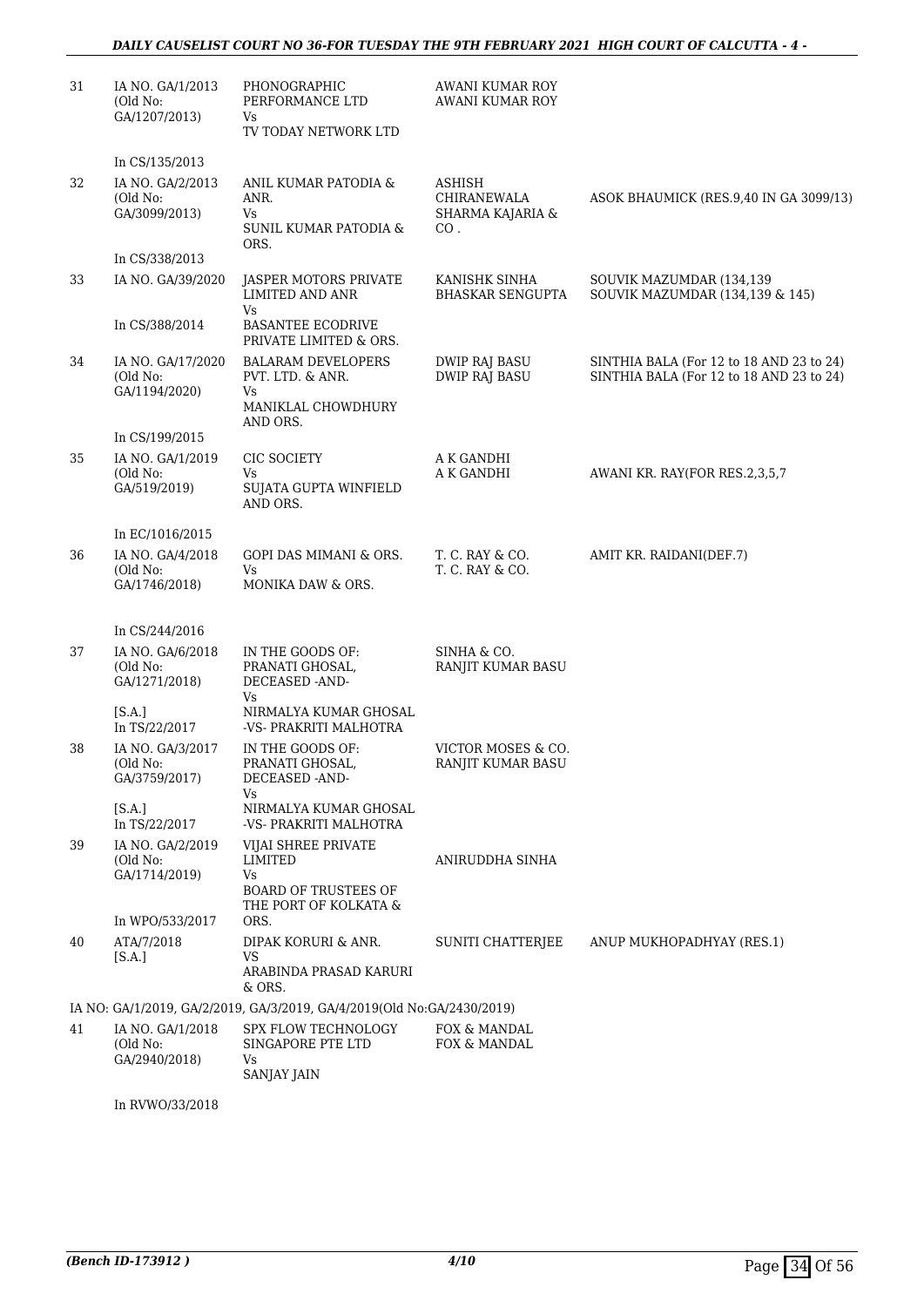| 42 | IA NO. GA/1/2018<br>(Old No:<br>GA/1518/2018) | <b>SHAMBHU NATH &amp;</b><br><b>BROTHERS &amp; ORS.</b><br>Vs<br>PARAS NATH SHARRAF                   | SOURAV JANA<br><b>SOURAV JANA</b>                                   | PARASHAR BAIDYA                                                                                                                                               |
|----|-----------------------------------------------|-------------------------------------------------------------------------------------------------------|---------------------------------------------------------------------|---------------------------------------------------------------------------------------------------------------------------------------------------------------|
|    | In CS/114/2018                                |                                                                                                       |                                                                     |                                                                                                                                                               |
| 43 | IA NO. GA/1/2018<br>(Old No:<br>GA/3286/2018) | ABHISHEK BANERJEE<br>Vs<br>KAILASH VIJAYVARGIYA                                                       | SANJAY BASU<br><b>SANJAY BASU</b>                                   | <b>NIKUNJ BERLIA</b>                                                                                                                                          |
|    |                                               |                                                                                                       |                                                                     |                                                                                                                                                               |
|    | In CS/243/2018                                |                                                                                                       |                                                                     |                                                                                                                                                               |
| 44 | IA NO. GA/1/2018<br>(Old No:<br>GA/3520/2018) | MANMATHA NATH GHOSH<br>& ANR<br>Vs<br>RAMKRISHNA DAS & ORS                                            | VICTOR MOSES & CO<br>VICTOR MOSES & CO                              | SOUMITRA GANGULY FOR RES 4 IN GA<br>3520 OF 2018, KOUSHIK BHATTA FOR DEF<br>1,2,3                                                                             |
|    | In CS/252/2018                                |                                                                                                       |                                                                     |                                                                                                                                                               |
| 45 | IA NO. GA/4/2020<br>(Old No:<br>GA/273/2020)  | MANMATHA NAH GHOSH &<br>ANR<br>Vs<br>RAMKRISHNA DAS AND amp<br><b>ORS</b>                             | <b>VICTOR MOSES</b><br>VICTOR MOSES & CO                            | SOUMITRA GANGULY FOR RES 4 IN GA<br>3520 OF 2018, KOUSHIK BHATTA FOR DEF<br>1,2,3<br>SOUMITRA GANGULY FOR RES 4 IN GA<br>3520 OF 2018, KOUSHIK BHATTA FOR DEF |
|    | In CS/252/2018                                |                                                                                                       |                                                                     | 1, 2, 3                                                                                                                                                       |
| 46 | AID/1/2019                                    | CROCS INC.<br>VS<br>THE CONTROLLER OF<br>PATENTS AND DESIGNS<br><b>AND ORS</b>                        | TANMOY ROY                                                          | HARSH SHUKLA (FOR RES.3)                                                                                                                                      |
| 47 | AID/2/2019                                    | UST GLOBAL (SINGAPORE)<br>PTE LTD<br><b>VS</b><br>THE CONTROLLER OF<br>PATENTS AND DESIGNS<br>AND ANR | YASH VARDHAN<br><b>DEORA</b>                                        |                                                                                                                                                               |
| 48 | IA NO. GA/2/2020<br>(Old No:<br>GA/585/2020)  | BINA DAS @ BINA HALDER<br>Vs<br>KAKDWIP COURT BAR<br>ASSOCIATION AND ORS                              | <b>SANTANU</b><br><b>CHATTERJEE</b><br><b>SANTANU</b><br>CHATTERJEE | ANINDYA HALDER<br>ANINDYA HALDER                                                                                                                              |
|    | In ALP/9/2019                                 |                                                                                                       |                                                                     |                                                                                                                                                               |
| 49 | IA NO. GA/3/2019<br>(Old No:<br>GA/2117/2019) | JAI BALAJI INDUSTRIES<br>LIMITED<br>Vs<br><b>CALDERYS INDIA</b><br>REFRACTORIES LTD                   | SHARMA KAJARIA<br>AND CO<br>SHARMA KAJARIA<br>AND CO                | RAHUL AUDDY AND CO.<br>RAHUL AUDDY AND CO.                                                                                                                    |
|    | In CS/19/2019                                 |                                                                                                       |                                                                     |                                                                                                                                                               |
| 50 | IA NO. GA/4/2020<br>(Old No:<br>GA/91/2020)   | JAI BALAJI INDUSTRIES<br>LIMITED<br>Vs<br>CALDERYS INDIA<br>REFRACTORIES LTD                          | SHARMA KAJARIA<br>AND CO<br>SHARMA KAJARIA<br>AND CO                | RAHUL AUDDY AND CO.<br>RAHUL AUDDY AND CO.                                                                                                                    |
|    | In CS/19/2019                                 |                                                                                                       |                                                                     |                                                                                                                                                               |
| 51 | IA NO. GA/2/2019<br>(Old No:<br>GA/1258/2019) | JAI BALAJI INDUSTRIES<br>LIMITED<br>Vs<br>CALDERYS INDIA<br>REFRACTORIES LTD                          | SHARMA KAJARIA<br>AND CO<br>SHARMA KAJARIA<br>AND CO                | RAHUL AUDDY AND CO.                                                                                                                                           |
|    | In CS/19/2019                                 |                                                                                                       |                                                                     |                                                                                                                                                               |
| 52 | IA NO. GA/1/2020<br>(Old No:<br>GA/511/2020)  | KRISHNA LAL SHARMA<br>Vs<br>EMILY SINGHA BRISHOBHA<br>AND ANR                                         | KUSHAGRA SHAH<br>KUSHAGRA SHAH                                      |                                                                                                                                                               |

In CC/51/2019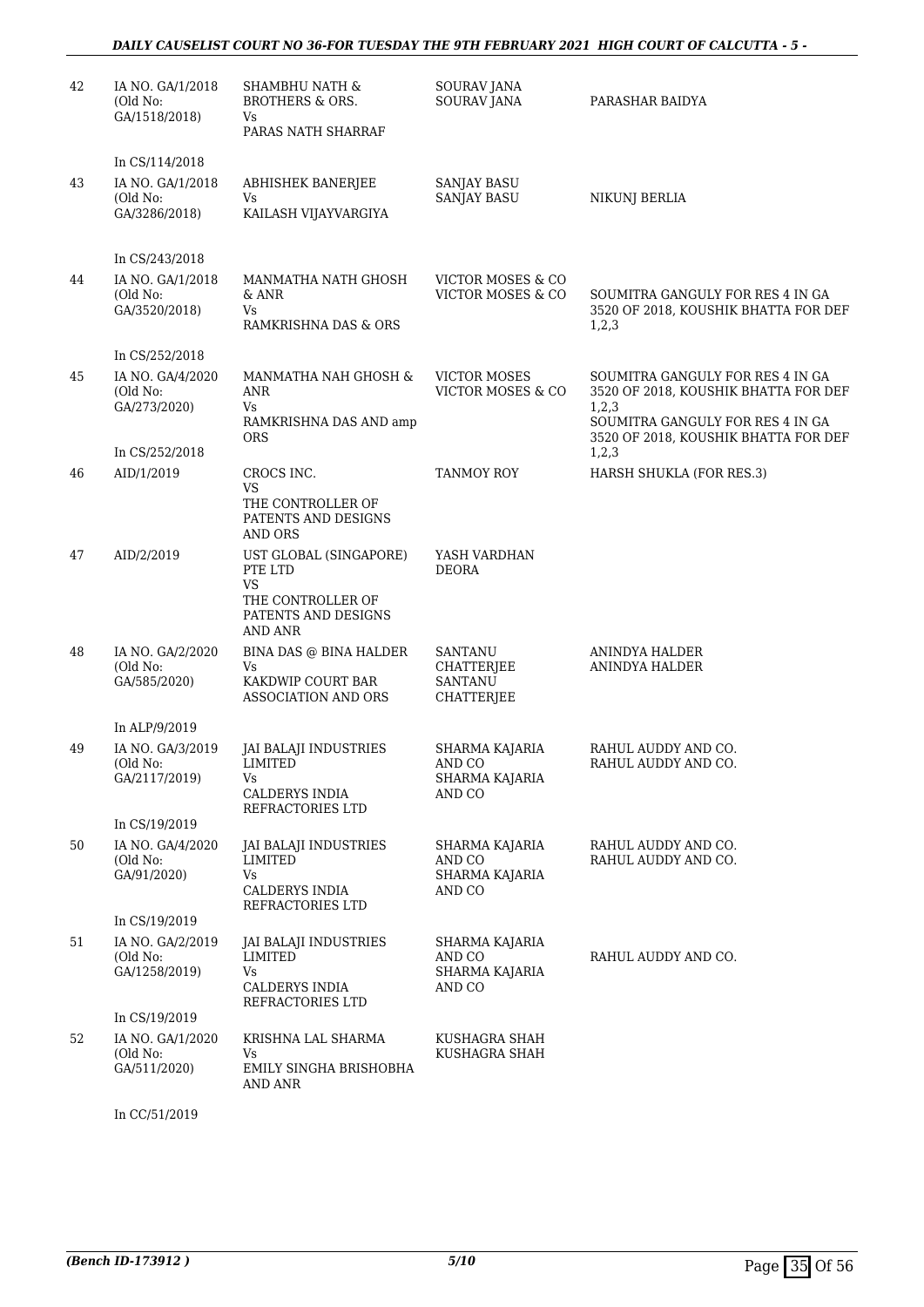#### *DAILY CAUSELIST COURT NO 36-FOR TUESDAY THE 9TH FEBRUARY 2021 HIGH COURT OF CALCUTTA - 6 -*

| 53 | IA NO. GA/3/2020<br>(Old No:<br>GA/156/2020)                                      | <b>MERAJ RASHID</b><br>Vs<br>MD. NASIM                                                                                            | SWARVANU SAHA<br><b>SWARVANU SAHA</b>                                              | PANKAJ LADIA                                                                       |
|----|-----------------------------------------------------------------------------------|-----------------------------------------------------------------------------------------------------------------------------------|------------------------------------------------------------------------------------|------------------------------------------------------------------------------------|
| 54 | In CS/53/2019<br>IA NO. GA/2/2020<br>(Old No:<br>GA/584/2020)                     | HARISH CHANDRA JAISWAL<br>Vs<br>RAM CHANDRA SHAW AND<br>ORS.                                                                      | AMRIN KHATOON<br><b>AMRIN KHATOON</b>                                              | ARHAT BISWAS(FOR PROFORMA DEF.<br>NO.5)<br>ARHAT BISWAS(FOR PROFORMA DEF.<br>NO.5) |
| 55 | In CS/123/2019<br>IA NO. GA/1/2019<br>(Old No:<br>GA/2521/2019)                   | <b>ERA BANTHIA</b><br>Vs<br>M/S. SHIVSONS AND ORS.                                                                                | SANWAL TIBREWAL<br>SANWAL TIBREWAL                                                 | SUDIP BANERJEE (FOR RES.4 IN GA<br>2521/19)                                        |
| 56 | In CS/193/2019<br>IA NO. GA/1/2019<br>(Old No:<br>GA/2358/2019)                   | KAILASH KUMAR TIBREWAL<br>Vs<br>AJAY JAIN AND ORS                                                                                 | L.P. AGARWALLA AND<br>CO.<br>L.P. AGARWALLA AND<br>CO.                             | C.K. JAIN & CO. (FOR RES.3, IN GA<br>2358/2019)                                    |
| 57 | In CS/210/2019<br>IA NO. GA/1/2019<br>(Old No:<br>GA/2583/2019)                   | <b>GYAN TRADERS LIMITED</b><br>Vs<br>MAHENDRA KUMAR<br><b>AGARWAL</b>                                                             | <b>CHOUDHURYS LAW</b><br><b>OFFICES</b><br><b>CHOUDHURYS LAW</b><br><b>OFFICES</b> | ABHIJIT SARKAR (IN GA 2583/19)                                                     |
| 58 | In CS/233/2019<br>IA NO. GA/1/2019<br>(Old No:<br>GA/2525/2019)                   | RAHUL SHARMA<br>Vs<br>RAVI SHARMA AND ORS                                                                                         | RAJESH UPADHYAY<br>RAJESH UPADHYAY                                                 | ASHOK SHARMA (IN GA 2525/19)                                                       |
| 59 | In CS/239/2019<br>IA NO. GA/1/2019<br>(Old No:<br>GA/2536/2019)<br>In CS/250/2019 | FIS PAYMENT SOLUTIONS<br>AND SERVICES INDIA PVT<br><b>LTD</b><br>Vs<br>ALL BENGAL CONTRACT<br>SECURITY WORKMEN S<br>UNION AND ORS | KHAITAN AND CO.<br>KHAITAN AND CO.                                                 | SUPREEM NASKAR (FOR RES.5 IN GA<br>2536/19)                                        |
| 60 | AP/262/2019                                                                       | ALEXY VANIJYA PRIVATE<br>LIMITED AND ORS.<br><b>VS</b><br>ARCH INFRA PROPERTIES<br>PRIVATE LIMITED AND ORS.                       | DSP LAW<br><b>ASSOCIATES</b>                                                       |                                                                                    |
|    |                                                                                   | IA NO: GA/1/2019(Old No:GA/1473/2019), GA/2/2019(Old No:GA/1710/2019)                                                             |                                                                                    |                                                                                    |
| 61 | IA NO. GA/7/2020<br>In CS/276/2019                                                | SHANKAR LAL BAGRI AND<br>ANR.<br>Vs<br>SRI AVANI BALLYGUNJ<br>OWNERS ASSOCIATION<br>AND ORS                                       | MEGHAJIT<br><b>MUKHERJEE</b><br>MEGHAIIT<br>MUKHERJEE                              |                                                                                    |
| 62 | IA NO. GA/1/2021<br>In AP/278/2019                                                | NUVOCO VISTAS<br>CORPORATION LIMITED<br>Vs<br>UNION OF INDIA                                                                      | SRIVASTAVA AND CO.<br>SRIVASTAVA AND CO.                                           |                                                                                    |
| 63 | IA NO. GA/1/2019<br>(Old No:<br>GA/2896/2019)                                     | KALYAN KUMAR MAHAJAN<br>Vs<br>TAPATI MAHAJAN AND ORS                                                                              | A N BHATTACHARYYA<br>AND CO<br>A N BHATTACHARYYA<br>AND CO                         |                                                                                    |
|    | In CS/282/2019                                                                    |                                                                                                                                   |                                                                                    |                                                                                    |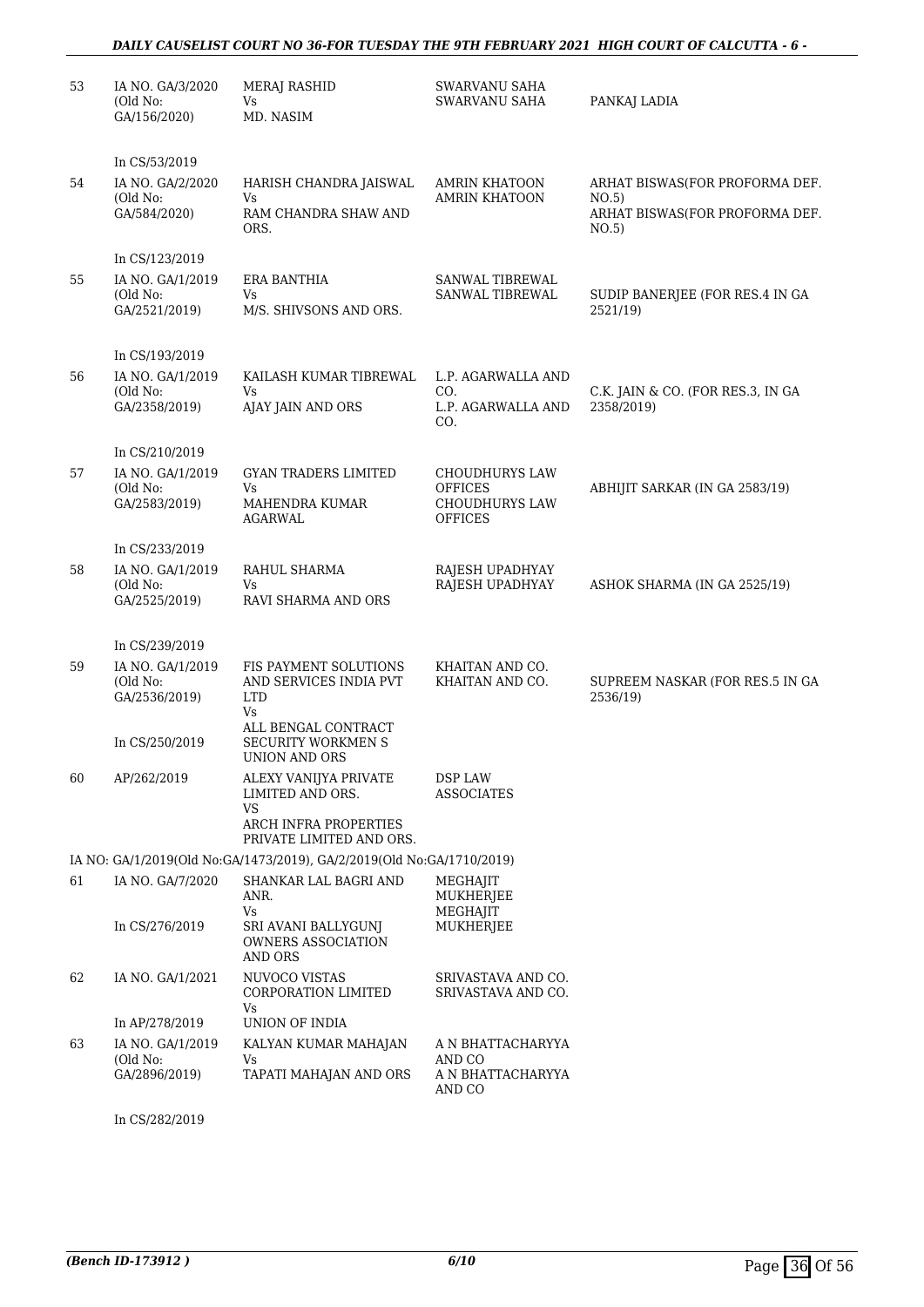| 64 | IA NO. GA/1/2019<br>(Old No:<br>GA/2548/2019) | SPX FLOW TECHNOLOGY<br>SINGAPORE PTE LTD<br>Vs<br><b>SANJAY JAIN</b>                     | RAJASHREE<br><b>KUNDALIA</b><br>RAJASHREE<br>KUNDALIA |                       |
|----|-----------------------------------------------|------------------------------------------------------------------------------------------|-------------------------------------------------------|-----------------------|
|    | In EC/324/2019                                |                                                                                          |                                                       |                       |
| 65 | AID/1/2020                                    | SHRISTHI ELECTROMECH<br>PRIVATE LIMITED<br>VS                                            | ABHIRUP<br><b>CHAKRABORTY</b>                         |                       |
|    |                                               | CONTROLLER OF PATENTS<br>AND DESIGNS AND ORS.                                            |                                                       |                       |
| 66 | AID/3/2020                                    | ERBE ELEKTROMEDIZIN<br>GMBH<br><b>VS</b>                                                 | <b>UDITA SARAF</b>                                    |                       |
|    |                                               | THE CONTROLLER OF<br>PATENTS AND DESIGNS                                                 |                                                       |                       |
| 67 | ALP/10/2020                                   | E D ENTERPRISES PVT LTD<br>VS.                                                           | SHIVANGI THARD                                        | C.K. SAHA (FOR RES.2) |
| 68 |                                               | KAISER BEGUM AND ANR<br>RAM NATH SINGH AND ORS                                           | <b>DALIA</b>                                          |                       |
|    | IA NO. GA/1/2020<br>(Old No:<br>GA/512/2020)  | Vs<br>JASPAL SINGH CHANDHOK<br>AND ORS                                                   | <b>BHATTACHERIEE</b><br><b>DALIA</b><br>BHATTACHERJEE |                       |
|    |                                               |                                                                                          |                                                       |                       |
| 69 | In CS/12/2020<br>AP/16/2020                   | CRESCENT CONSTRUCTION                                                                    | SUMAN BANERJEE                                        | VICTOR MOSES & CO.    |
|    |                                               | <b>VS</b><br>MOSAMMAT NUR AUNGREJ<br>BIBI AND ORS.                                       |                                                       |                       |
| 70 | IA NO. GA/1/2020<br>(Old No:<br>GA/523/2020)  | <b>BALARAM DEVELOPERS</b><br>PRIVATE LIMITED AND<br>ANR.<br>Vs                           | <b>DWIP RAJ BASU</b><br><b>DWIP RAJ BASU</b>          |                       |
|    | In CS/31/2020                                 | RAJESH SONKAR AND ORS.                                                                   |                                                       |                       |
| 71 | CC/45/2020                                    | RINGTONG TEA CO PVT LTD<br>AND ORS<br><b>VS</b>                                          | <b>BIMALENDU DAS</b>                                  |                       |
|    |                                               | THE RESERVE BANK OF<br>INDIA AND OTHERS                                                  |                                                       |                       |
| 72 | IA NO. GA/2/2020                              | IN THE GOODS OF-<br>MAHESH KUMAR AGARWAL<br>(DEC.)                                       | YASH VARDHAN<br><b>DEORA</b><br>YASH VARDHAN          |                       |
|    | In PLA/101/2020                               | Vs<br>NA                                                                                 | DEORA                                                 |                       |
| 73 | IA NO. GA/1/2020                              | E. D. ENTERPRISES<br>PRIVATE LIMITED<br>Vs                                               | <b>SHIVANGI THARD</b><br><b>SHIVANGI THARD</b>        |                       |
|    | In CS/136/2020                                | KAISER BEGUM AND ANR.                                                                    |                                                       |                       |
| 74 | AP/185/2020                                   | SREI EOUIPMENT FINANCE<br>LIMITED<br><b>VS</b>                                           | SINHA AND CO.                                         |                       |
|    |                                               | <b>SEIRRA INFRAVENTURE</b><br>PRIVATE LIMITED                                            |                                                       |                       |
| 75 | AP/215/2020                                   | PAPILLON DEVELOPERS<br><b>LLP</b><br>VS<br>DEBJYOTI PAUL AND ANR                         | <b>DSP LAW</b><br><b>ASSOCIATES</b>                   |                       |
|    | IA NO: GA/1/2020                              |                                                                                          |                                                       |                       |
| 76 | AP/231/2020                                   | SRI NAWALGARH<br>VIDYALAYA COMMITTEE<br>VS.<br><b>JIVEM EDUCATION PVT LTD</b><br>AND ORS | CHOUDHURY AND CO                                      |                       |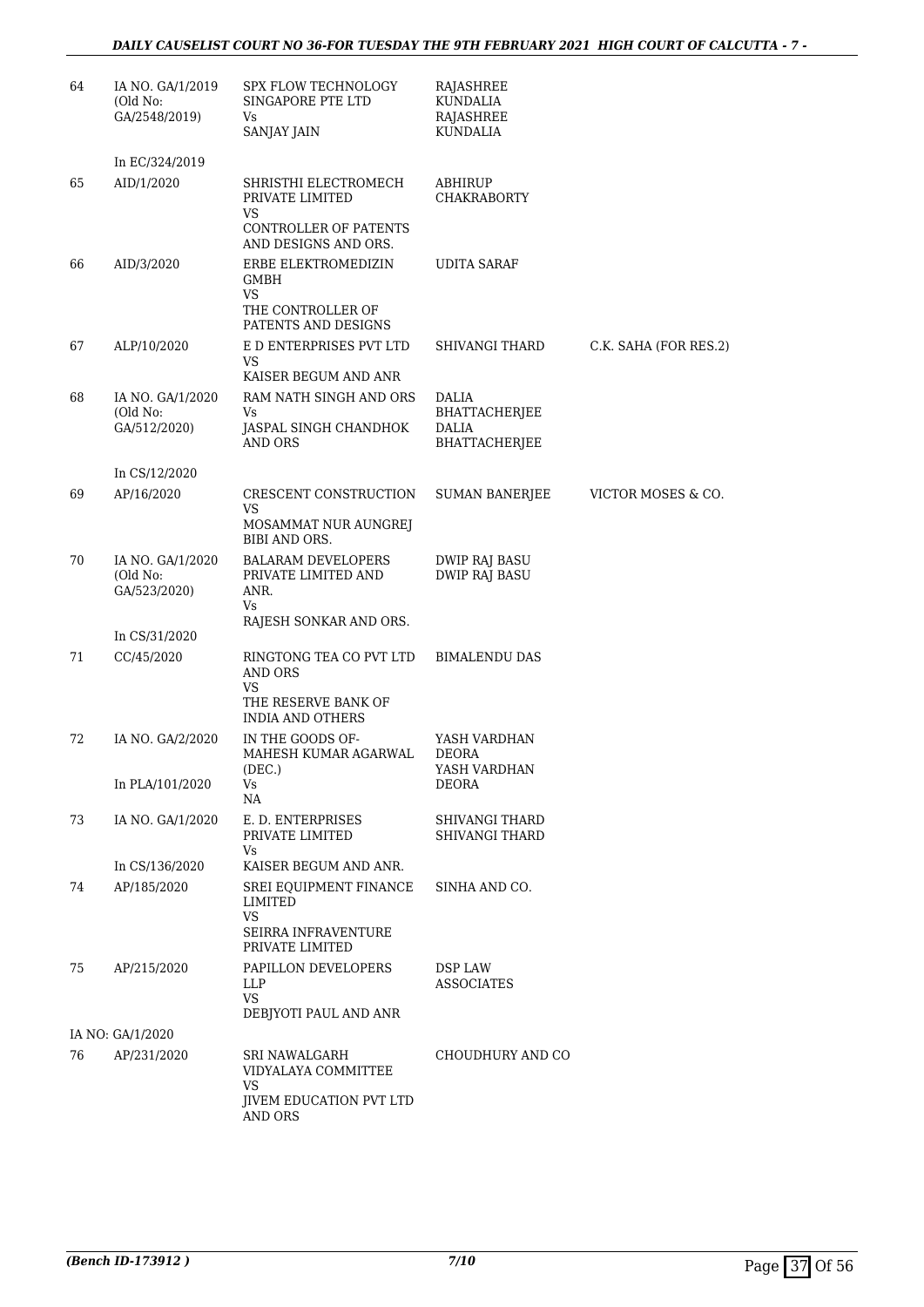| 77 | AP/310/2020                                    | K. R. ASHOK KUMAR                                                                | FOX AND MANDAL                                                                      | <b>SUTANU KARMAKAR</b>                          |
|----|------------------------------------------------|----------------------------------------------------------------------------------|-------------------------------------------------------------------------------------|-------------------------------------------------|
|    |                                                | VS<br>SKG PULP AND PAPER<br>MILLS PRIVATE LIMITED                                |                                                                                     |                                                 |
| 78 | AP/382/2020                                    | FERTILIZER CORPORATION<br>OF INDIA LIMITED<br>VS                                 | FOX AND MANDAL                                                                      |                                                 |
|    |                                                | BALMER LAWRIE AND CO.<br>LTD.                                                    |                                                                                     |                                                 |
| 79 | AP/383/2020<br>[SA.]                           | M/S SOUTH CITY PROJECTS<br>KOLKATA LIMITED AND<br><b>ANR</b><br>VS               | SAPTARSHI DATTA                                                                     |                                                 |
|    |                                                | KOLKATA MUNICIPAL<br>DEVELOPMENT AUTHORITY                                       |                                                                                     |                                                 |
| 80 | AP/26/2021                                     | MAHADEB PAN<br>VS<br>SASANKA SEKHAR PAN AND                                      | ARIJIT BHOWMICK                                                                     |                                                 |
|    |                                                | <b>ORS</b>                                                                       |                                                                                     |                                                 |
|    |                                                |                                                                                  | (FROM 2:00 P.M.)<br><b>TO BE MENTIONED</b>                                          |                                                 |
| 81 | IA NO. GA/1/2019<br>(Old No:<br>GA/1860/2019)  | AKSHAY GUPTA<br>Vs<br>M/S. PUKHRAJ GULECHA<br>AND CO. AND ORS.                   | <b>ATISH GHOSH AND</b><br><b>ASSOCIATES</b><br>ATISH GHOSH AND<br><b>ASSOCIATES</b> | ANURAG BAGARIA (RES.1, IN GA NO. 1860)<br>/2019 |
|    | [FOR CORRECTION<br>IN ORDER]<br>In CS/154/2019 |                                                                                  |                                                                                     |                                                 |
| 82 | PLA/240/2019                                   | IN THE GOODS OF RAMJEET<br>KANAUJLA ALIAS RAMJEET<br>KANAUJIA (DEC)<br><b>VS</b> | SANDIP AGARWAL<br>AND CO.                                                           |                                                 |
|    |                                                | N/A                                                                              | <b>PRESENTATION OF PLAINT</b>                                                       |                                                 |
| 83 | CS/27/2021                                     | PRASANTA KUMAR NUNDY                                                             | <b>SOURADEEP SARKAR</b>                                                             |                                                 |
|    |                                                | VS<br>ARINDAM NUNDY AND ORS.                                                     |                                                                                     |                                                 |
|    |                                                |                                                                                  | <b>NEW MOTIONS</b>                                                                  |                                                 |
| 84 | IA NO. GA/14/2021                              | MAHARANI ADHIRANI<br>KAMSUNDARI<br>Vs                                            | M/S.KHAITAN & CO.                                                                   |                                                 |
|    | In PLA/18/1963                                 | RAJESHWAR SINGH AND<br>ANR.                                                      |                                                                                     |                                                 |
| 85 | IA NO. GA/13/2021                              | SMT. BARNALI DUTTA &<br>ORS.<br>Vs                                               | R.MULLICK, AVISHEK<br><b>GUHA</b>                                                   | S.K.GUHA                                        |
|    | In CS/438/1973                                 | SOMENATH MULLICK                                                                 |                                                                                     |                                                 |
| 86 | IA NO. GA/8/2021                               | EIC HOLDINGS LIMITED<br>Vs<br>UNION OF INDIA                                     | MEHARIA AND<br><b>COMPANY</b><br>MEHARIA &                                          |                                                 |
|    | In CS/37/2009                                  |                                                                                  | <b>COMPANY</b>                                                                      |                                                 |
| 87 | IA NO. GA/2/2021                               | KANAI LAL BASAK<br>Vs<br><b>GOUR GOPAL BASAK</b>                                 | SUDESHNA BASU<br><b>THAKUR</b><br>PURNENDU DAS                                      | MADAM MOHAN RAY<br><b>MADAM MOHAN RAY</b>       |
|    | In CS/1/2018                                   |                                                                                  |                                                                                     |                                                 |
| 88 | IA NO. GA/1/2021                               | PRATIMA BAGCHI AND ORS.<br>Vs<br>KAMALA PAL                                      | SANDERSONS AND<br><b>MORGANS</b><br><b>SANDERSONS AND</b>                           |                                                 |
|    | In APO/24/2021                                 |                                                                                  | <b>MORGANS</b>                                                                      |                                                 |
| 89 | IA NO. GA/1/2021                               | JAGAT SINGH CHOPRA AND<br>ANR<br>Vs                                              | <b>ANIRBAN</b><br>PRAMANICK<br><b>ANIRBAN</b>                                       |                                                 |
|    | In AP/43/2021                                  | RAJ SINGH CHOPRA                                                                 | PRAMANICK                                                                           |                                                 |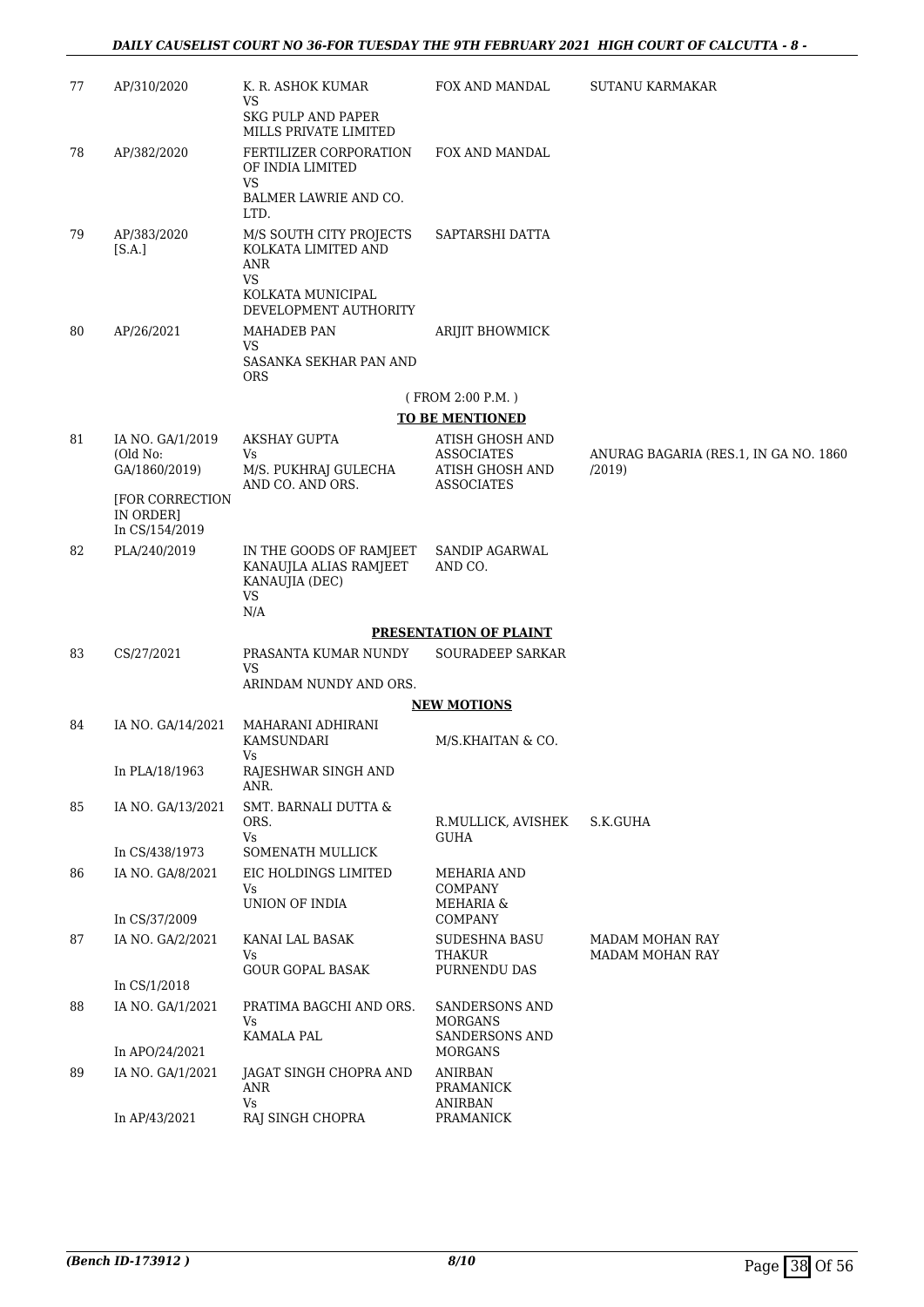| 90  | AP/59/2021                                   | RATAN CHANDRA DEY<br>VS<br><b>SIMPLEX</b>                                                                                    | DEBASHIS SARKAR                                    |
|-----|----------------------------------------------|------------------------------------------------------------------------------------------------------------------------------|----------------------------------------------------|
|     |                                              | INFRASTRUCTURES LTD.                                                                                                         |                                                    |
|     |                                              |                                                                                                                              | <b>APPLICATION FOR RULE IN CONTEMPT</b>            |
| 91  | CC/36/2019                                   | VIJAI SHREE PRIVATE<br>LIMITED<br>VS<br>VINIT KUMAR, CHAIRMAN,<br>KOLKATA PORT TRUST AND<br>ANR.                             | TEESHAM DAS                                        |
| 92  | CC/6/2021                                    | IN THE GOODS OF<br>P.K.DUTTA ALIAS PRADYOT<br>KUMAR DUTTA (DEC)-AN-<br>-IN THE MATTER OF PIALI<br><b>DUTTA NORMAND</b><br>VS | PRAMIT KUMAR SHEE                                  |
|     |                                              | SONALI DUTTA                                                                                                                 |                                                    |
|     |                                              |                                                                                                                              | <b>NEW CHAMBER APPLICATIONS</b>                    |
| 93  | IA NO. GA/1/2021<br>In EC/418/2016           | KAUSHALYA<br><b>INFRASTRUCTURE</b><br>DEVELOPMENT<br><b>CORPORATION LIMITED</b><br>Vs                                        | SHREYA CHOUDHARY<br>SHREYA CHOUDHARY               |
|     |                                              | NATIONAL HIGHWAY<br><b>AUTHORITY OF INDIA</b>                                                                                |                                                    |
| 94  | IA NO. GA/1/2021                             | IN THE GOODS OF: MRS<br>NILIMA DAS GUPTA<br>(DECED)                                                                          | GARGI BASU                                         |
|     | In PLA/242/2017                              | Vs                                                                                                                           |                                                    |
| 95  | IA NO. GA/2/2019<br>(Old No:<br>GA/661/2019) | IN THE GOODS OF:<br>CHANDUR LEKHRAJ<br>SIPAHIMALANI (DEC.)<br>Vs                                                             | NILADRI BANERJEE<br>NILADRI BANERJEE               |
|     | In PLA/252/2017                              |                                                                                                                              |                                                    |
| 96  | IA NO. GA/1/2021                             | IN THE GOODS OF:<br>RAMESH CHANDRA DEB (<br>DECED)                                                                           | RAJ DIP ROY                                        |
|     | In PLA/354/2017                              | Vs                                                                                                                           |                                                    |
| 97  | IA NO. GA/2/2021                             | IN THE GOODS OF : RAJAN<br>KUMAR (DEC)<br>٧s                                                                                 | SANCHARI<br><b>CHAKRABORTY</b><br>SANCHARI         |
|     | In PLA/366/2018                              |                                                                                                                              | <b>CHAKRABORTY</b>                                 |
| 98  | IA NO. GA/2/2021                             | IN THE GOODS OF :<br>RESHMA KUMARI SINGH &<br>RESHMA SINGH (DEC)                                                             | <b>SANCHARI</b><br>CHJAKROBORTY<br><b>SANCHARI</b> |
|     | In PLA/368/2018                              | Vs                                                                                                                           | CHJAKROBORTY                                       |
| 99  | IA NO. GA/4/2021                             | IN THE GOODS OF - ANIL<br>KUMAR CHATTOPADHYAY<br>(DECEASED)-AND-ATANU                                                        | M/S DUBE AND<br><b>COMPANY</b><br>M/S DUBE AND     |
|     | In TS/9/2019                                 | CHATTERJEE<br>Vs<br><b>GORA CHATTERJEE</b>                                                                                   | <b>COMPANY</b>                                     |
| 100 | IA NO. GA/1/2021                             | IN THE GOODS OF<br>ANNAPURNA DATTA (DEC)                                                                                     | KRISHNENDU BERA<br>KRISHNENDU BERA                 |
|     | In PLA/222/2019                              | Vs.<br>NA                                                                                                                    |                                                    |
| 101 | IA NO. GA/4/2021                             | AMIT NEWAR AND ANR.<br>Vs                                                                                                    | <b>SUMAN MAJUMDER</b><br><b>SUMAN MAJUMDER</b>     |
|     | In CS/51/2020                                | MD. ISLAM                                                                                                                    |                                                    |
| 102 | EC/304/2020                                  | RAJ SINGH CHOPRA<br>VS<br>JAGAT SINGH CHOPRA AND<br>ANR.                                                                     | MULLICK AND CO.                                    |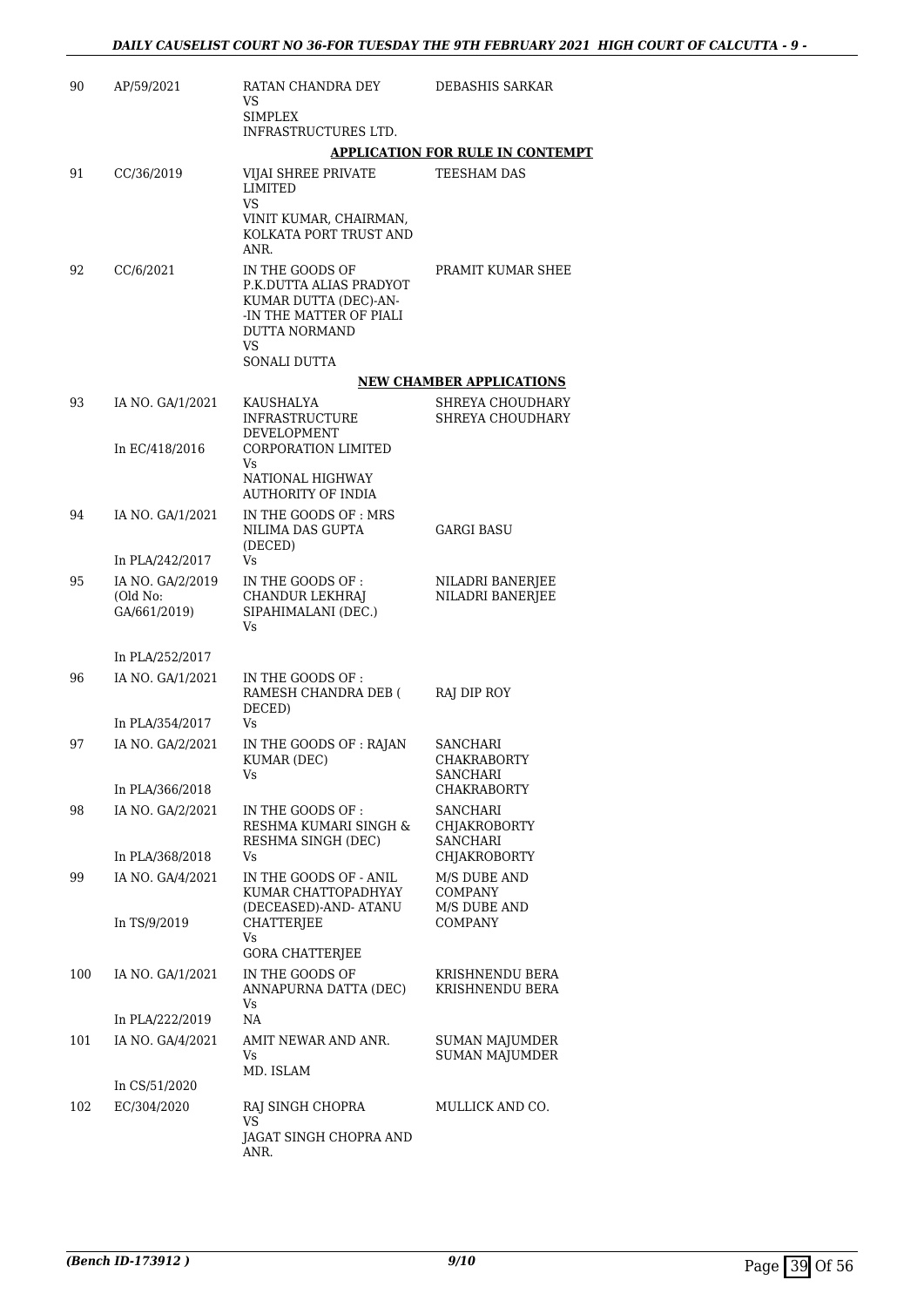|     | wt103 EC/145/2018                             | RAJ SINGH CHOPRA<br><b>VS</b><br><b>JAGAT SINGH CHOPRA &amp;</b><br>ANR.                             | MULLICK & CO.                                                | ANIRBAN PRAMANIK(RES.1,2)                              |
|-----|-----------------------------------------------|------------------------------------------------------------------------------------------------------|--------------------------------------------------------------|--------------------------------------------------------|
|     | IA NO: GA/1/2019                              |                                                                                                      |                                                              |                                                        |
|     | wt104 EC/281/2017                             | SRI JAGAT SINGH CHOPRA<br>& ANR.<br><b>VS</b><br>RAJ SINGH CHOPRA                                    | <b>ANIRBAN</b><br><b>PRAMANICK</b>                           | MULLICK & CO.                                          |
|     |                                               | IA NO: GA/1/2019, GA/2/2019, GA/3/2020(Old No:GA/226/2020)                                           |                                                              |                                                        |
|     |                                               |                                                                                                      | <b>SPECIALLY FIXED MATTERS</b>                               |                                                        |
| 105 | IA NO. GA/2/2020<br>(Old No:<br>GA/1013/2020) | <b>GODREJ PROJECTS</b><br>DEVELOPMENT LTD<br><b>Vs</b><br><b>SIMOCO</b><br><b>TELECOMMUNICATIONS</b> | <b>CHOUDHURY</b><br><b>CHOUDHURY'S LAW</b><br><b>OFFICES</b> |                                                        |
|     | In AP/25/2016                                 | (SOUTH ASIA) LTD AND ANR                                                                             |                                                              |                                                        |
| 106 | IA NO. GA/2/2020<br>In EC/243/2017            | TALAT AHMED & ORS.<br>Vs.<br>PRABHADEEP<br>CONSTRUCTION PV T LTD &<br>ORS.                           | <b>SINHA</b><br>SINHA & CO                                   | SANDIP KR. DATTA(RES.4,5)<br>SANDIP KR. DATTA(RES.4.5) |
| 107 | IA NO. GA/2/2021<br>In CS/136/2020            | E. D. ENTERPRISES<br>PRIVATE LIMITED<br>Vs.<br>KAISER BEGUM AND ANR.                                 | <b>SHIVANGI THARD</b><br><b>SHIVANGI THARD</b>               |                                                        |
| 108 | CS/150/2020                                   | KRISHNA KUMAR BHATTER<br><b>VS</b><br>SUDHA KANKARIA                                                 | <b>ASIF SOHAIL</b><br><b>TARAFDAR</b>                        |                                                        |
|     | IA NO: GA/1/2021                              |                                                                                                      |                                                              |                                                        |
| 109 | AP/223/2020                                   | <b>MOHAN MOTOR BUSINESS</b><br>PVT LTD AND ORS<br><b>VS</b><br><b>MAGMA FINCORP LIMITED</b>          | <b>SAYANTAN BOSE</b>                                         | SINHA AND CO. (FOR RES.1)                              |

IA NO: GA/1/2020(Old No:GA/1064/2020)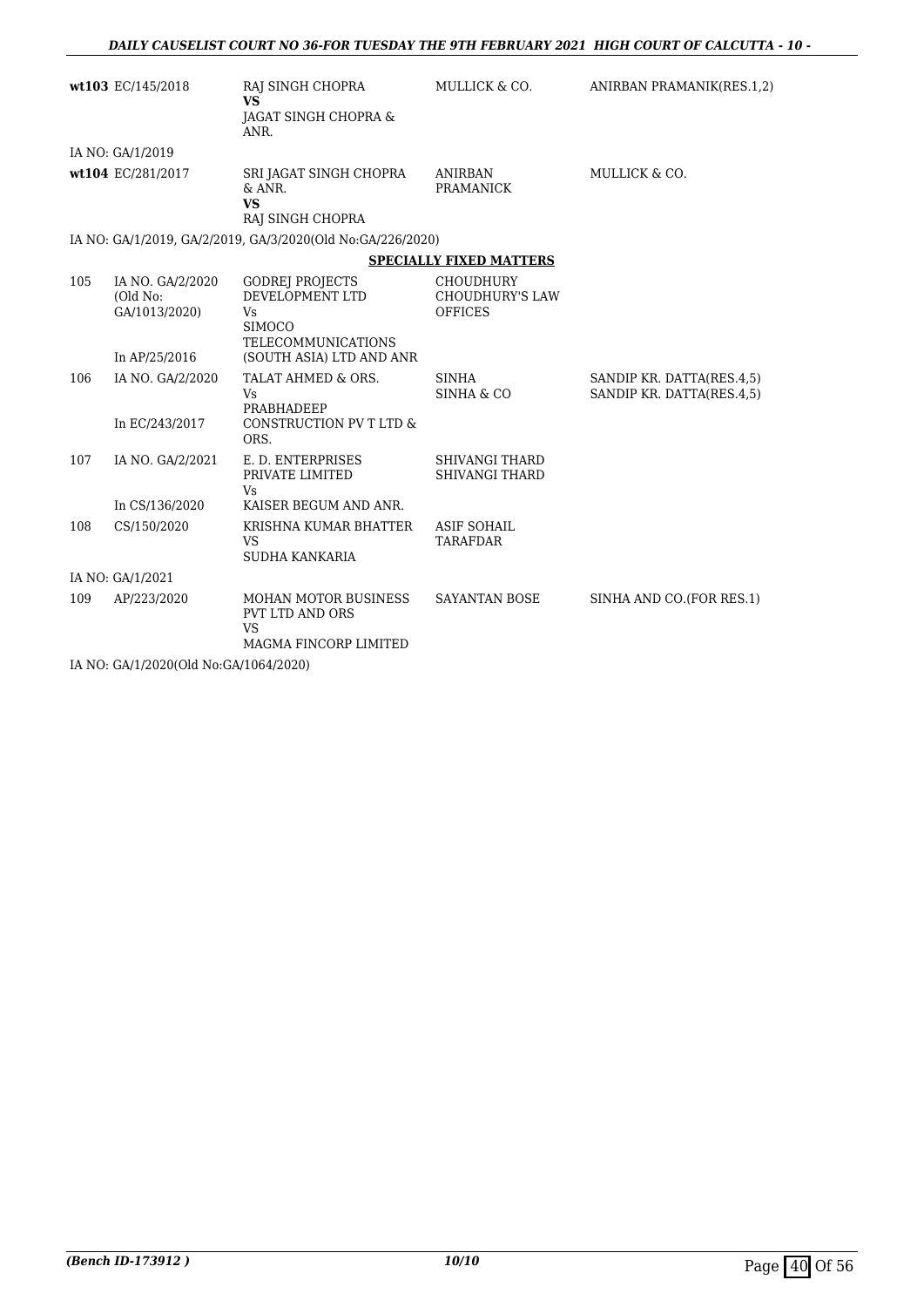

## **Original Side**

**DAILY CAUSELIST For Tuesday The 9th February 2021**

**COURT NO. 13 SINGLE BENCH (SB-III) AT 2:00 PM HON'BLE JUSTICE RAJASEKHAR MANTHA (VIA VIDEO CONFERENCE)**

#### **MATTERS WILL BE TAKEN UP THROUGH PHYSICAL HEARING ONLY WHEN BOTH THE PARTIES ARE AGREED.**

**ON TUESDAY AND FRIDAY ORIGINAL SIDE MATTERS WILL BETAKEN UP FROM 2:00 P.M.**

**------------------------------------------------------------------------------------------------------------------------------ ON AND FROM MONDAY, THE 11TH JANUARY, 2021 MATTERS (MOTION AND HEARING ) UNDER ARTICLE 226 OF THE CONSTITUTION RELATING TO SERVICE UNDER GROUP - VI AND APPLICATIONS CONNECTED THERETO;MATTERS(MOTION AND HEARING) UNDER ARTICLE 226 OF THE CONSTITUTION RELATING TO ALL SERVICE MATTERS RELATING TO PANCHAYATS AND CO-OPERATIVE SOCIETIES UNDER GROUP - V AND APPLICATIONS CONNECTED THERETO;HEARING OF WRIT PETITIONS IRRESPECTIVE OF CLASSIFICATIONS AND APPLICATIONS CONNECTED THERETO.**

**ORIGINAL SIDE MENTIONING WILL BE ALLOWED UPON BEING LISTED AS "TO BE MENTIONED" OF EVERY TUESDAY & FRIDAY AT 2:00 P.M. ONLY IN THE VIRTUAL MODE AS PER NOTIFICATION NO. 4286-RG, DATED 27.11.2020 FOLLOWING THE PRESCRIBED PROCEDURE.ALL THE LISTED MATTERS WILL BE TAKEN UP SERIALLY, UNLESS OTHERWISE FIXED.**

**--------------------------------------------------------------------------------------------------------------------------------**

#### **COURT APPLICATIONS UNDER ART.226**

| 1 | WPO/37/2021 | RAHUL KUMAR SRIVASTAV<br>VS<br>STATE OF WEST BENGAL<br>AND 5 ORS   | KAKALI NASKAR        |
|---|-------------|--------------------------------------------------------------------|----------------------|
| 2 | WPO/46/2021 | <b>BASUDEV TIWARY</b><br>VS<br>THE STATE OF WEST<br>BENGAL AND ORS | <b>DEBDUTTA BASU</b> |
| 3 | WPO/52/2021 | KRISHNA BHUIYA<br>VS<br>EASTERN COAL FIELDS LTD<br>AND ORS         | AMAL KUMAR DATTA     |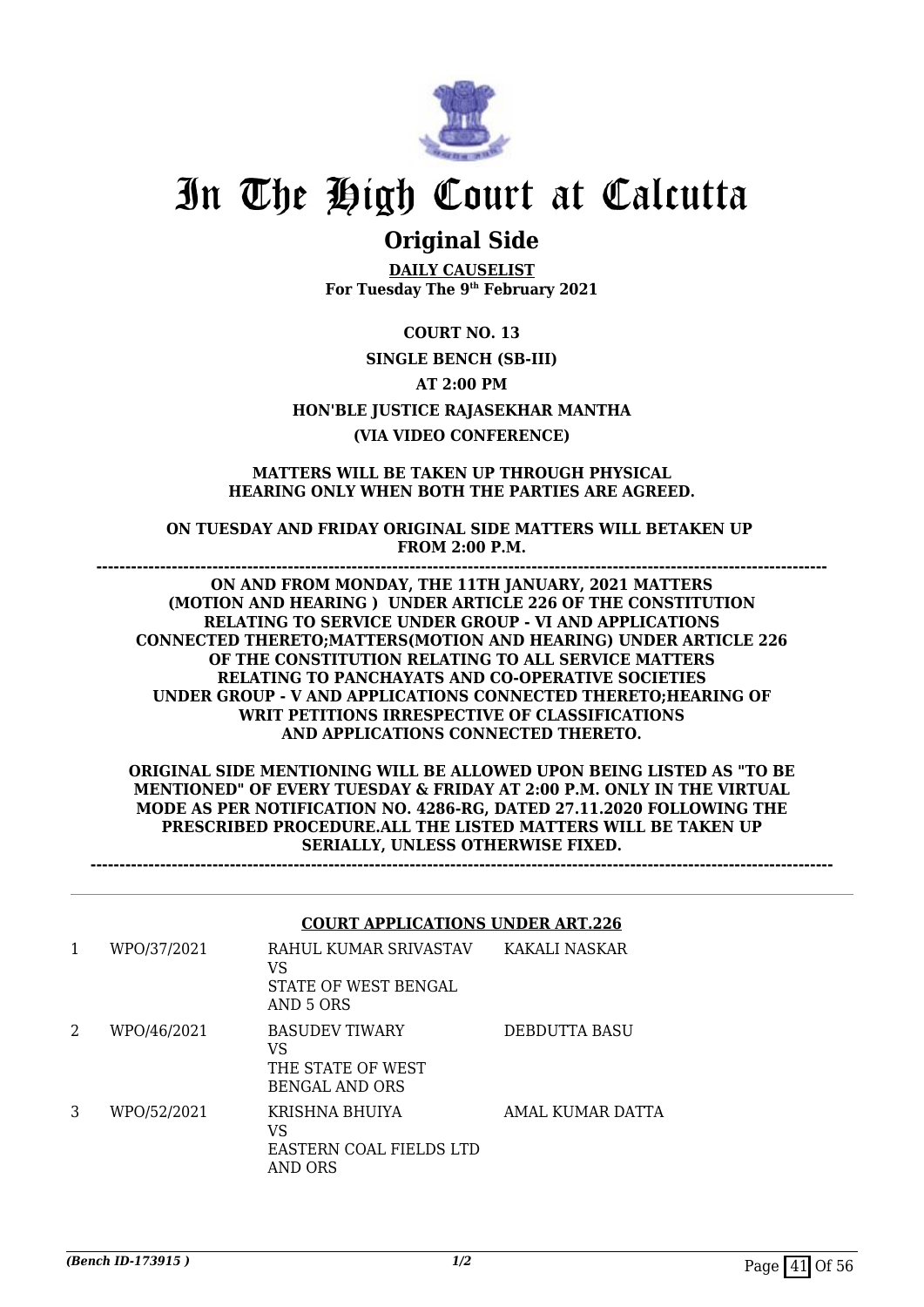| 4 | WPO/65/2021            | <b>PUSPEN ROY</b><br>VS<br>THE STATE OF WEST<br><b>BENGAL AND ORS</b>           | DEBDUTTA BASU                 |
|---|------------------------|---------------------------------------------------------------------------------|-------------------------------|
|   |                        | <b>FOR HEARING</b>                                                              |                               |
| 5 | WPO/283/2018<br>[S.A.] | SRI SHIVE KRISHNA<br>SHRINGI & ORS<br>VS<br><b>COAL INDIA LIMITED &amp; ORS</b> | PARTHA GHOSH                  |
| 6 | WPO/382/2018           | DR. KUNAL SAHA<br>VS<br>THE WEST BENGAL<br>MEDICAL COUNCIL & ANR.               | DR. KUNAL SAHA (IN<br>PERSON) |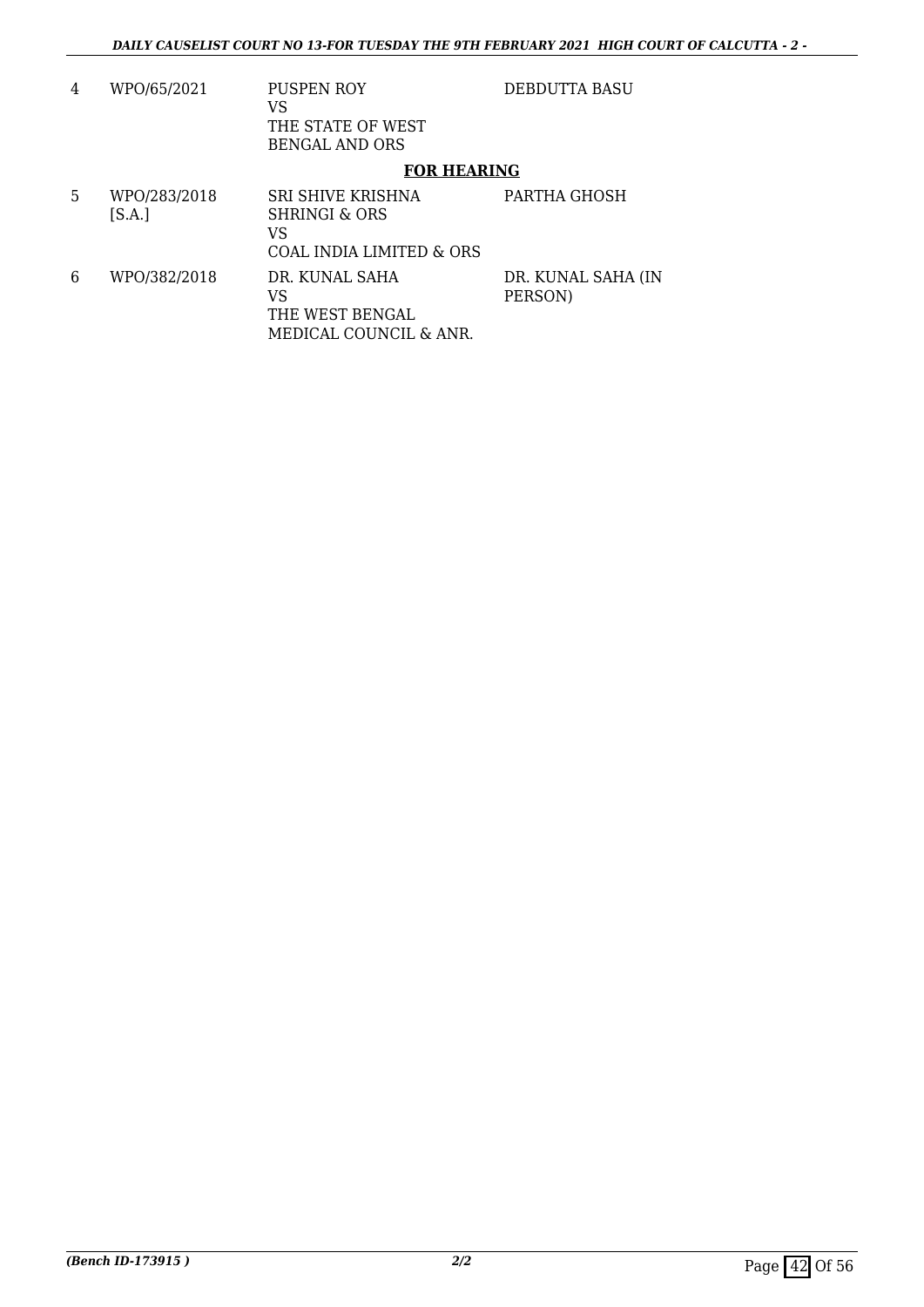

### **Original Side**

**DAILY CAUSELIST For Tuesday The 9th February 2021**

**COURT NO. 8 SINGLE BENCH (SB-IV) AT 10:45 AM HON'BLE JUSTICE SABYASACHI BHATTACHARYYA (VIA VIDEO CONFERENCE)**

#### **NOTE:MATTERS WILL BE TAKEN UP THROUGH PHYSICAL HEARING ONLY WHEN BOTH THE PARTIES ARE AGREED;**

**NOTE: (I) ORIGINAL SIDE MATTERS WILL BE TAKEN UP FROM 10:45 A.M. UPTO RECESS ONLY ON TUESDAYS AND THURSDAYS;**

**(II) APPELLATE SIDE MATTERS WILL BE TAKEN UP FROM 2:00 P.M. ONWARD OR IMMEDIATELY AFTER COMPLETION OF ORIGINAL SIDE MATTERS, WHICHEVER IS EARLIER, ON TUESDAYS AND THURSDAYS;**

**(III) ON MONDAYS, WEDNESDAYS AND FRIDAYS, APPELLATE SIDE MATTERS WILL BE TAKEN UP THROUGHOUT THE DAY.**

**(IV) MENTIONING WILL BE ALLOWED ONLY AT THE FIRST SITTING OF COURT ON THE FIRST WORKING DAY OF EVERY WEEK.**

**V) FROM MONDAY (18/01/2021)**

**--------------------------------------------- LEARNED ADVOCATES APPEARING IN MATTERS PERTAINING TO**

**----------------------------------------------------------------------------------------------- DIN (COMPANIES ACT, 2013) ARE REQUESTED TO HAND OVER**

**-------------------------------------------------------------------------------------------- THE DETAILS (NUMBER/ITEM NO. .... ETC.) TO THE COURT OFFICER**

**---------------------------------------------------------------------------------------------------**

**FOR BEING CLUBBED TOGETHER FOR HEARING.**

**----------------------------------------------------------------------**

#### **FOR JUDGEMENT**

1 WPO/108/2018 JAGJEET SINGH KOHLI VS STATE OF WEST BENGAL AND ANR.

2 WPO/109/2018 IAGIEET SINGH KOHLI VS STATE OF WEST BENGAL AND ORS.

JAGJEET SINGH KOHLI

JAGJEET SINGH KOHLI

(IN PERSON)

(IN PERSON)

DEBASREE DHAMALI(RES.5),SOUMOSREE CHATTERJEE(6),AVRA MAJUMDER(RES.NO.1,2,3 AND 4) DEBASREE DHAMALI(RES. 5),AVRA MAJUMDER (RES.NO.1,2,3 AND 4)

#### **COURT APPLICATIONS UNDER ART.226**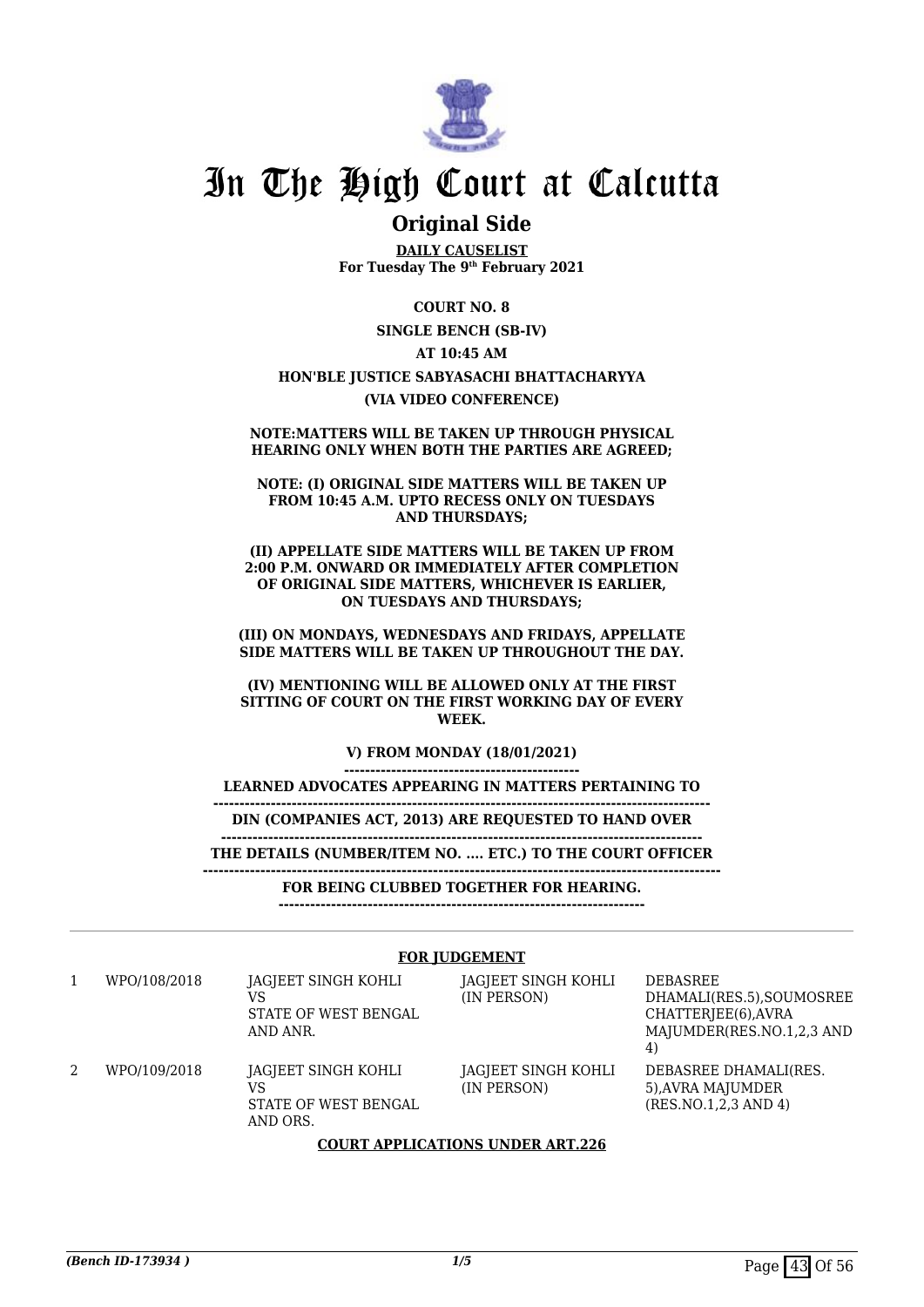| 3  | WPO/460/2020 | M/S. PITTI TRADING<br><b>COMPANY</b><br><b>VS</b><br>UNION OF INDIA AND ORS.                           | <b>JAYA DATTA</b>                     |
|----|--------------|--------------------------------------------------------------------------------------------------------|---------------------------------------|
| 4  | WPO/7/2021   | SAMUEL FITZE AND CO PVT<br>LTD AND ANR<br><b>VS</b><br>THE STATE OF WEST<br><b>BENGAL AND ORS</b>      | MANWENDRA SINGH<br><b>YADAV</b>       |
| 5  | WPO/8/2021   | M/S ADL PROPERTIES AND<br><b>ORS</b><br><b>VS</b><br>THE BANK OF BARODA AND<br><b>ORS</b>              | ABHIMANYU BANERJEE                    |
| 6  | WPO/11/2021  | D AND I TAXCON SERVICES<br><b>PVT LTD</b><br><b>VS</b><br>NCLT AND ANR                                 | MRITUNJOY HALDER                      |
| 7  | WPO/14/2021  | MINISTRY OF CORPORATE<br>AFFAIRS, NEW DELHI<br>VS<br>M/S JAI JUTE AND<br><b>INDUSTRIES LIMITED</b>     | <b>SLAMBA</b>                         |
| 8  | WPO/22/2021  | <b>TAPAS DUTTA</b><br><b>VS</b><br>STATE OF WEST BENGAL<br><b>AND 3 OTHERS</b>                         | MRITUNJOY HALDER                      |
| 9  | WPO/28/2021  | M/S PLAUDIT TECHNO<br><b>INDIA PRIVATE LIMITED</b><br><b>VS</b><br>UNION OF INDIA AND ORS              | ADITYA DUTTA                          |
| 10 | WPO/32/2021  | <b>SONU SHARMA</b><br><b>VS</b><br>THE STATE OF WEST<br><b>BENGAL AND ORS</b>                          | ANJAN BHATTACHARYA                    |
| 11 | WPO/36/2021  | <b>BISWAJIT GOSWAMI</b><br><b>VS</b><br>STATE OF WEST BENGAL<br>AND 4 ORS                              | MRITUNJOY HALDER                      |
| 12 | WPO/38/2021  | <b>UAL INDUSTRIES LIMITED</b><br><b>AND ANR</b><br><b>VS</b><br>STATE OF WEST BENGAL<br><b>AND ANR</b> | VICTOR MOSES AND<br>CO.               |
| 13 | WPO/51/2021  | <b>SMT. PADMABATI SHAW</b><br><b>VS</b><br>THE STATE OF WEST<br><b>BENGAL AND 5 ORS</b>                | <b>SANKAR KUMAR</b><br><b>SAMANTA</b> |
| 14 | WPO/53/2021  | <b>HEMANTA KUMAR BANKA</b><br>VS<br>UNION OF INDIA AND ORS                                             | <b>ARNAB SARDAR</b>                   |
| 15 | WPO/56/2021  | SK AMAN NAWAZ @ SK<br><b>SAMIR</b><br><b>VS</b><br>THE STATE OF WEST<br><b>BENGAL AND ORS</b>          | SANTANU CHATTERJEE                    |

#### **FOR HEARING**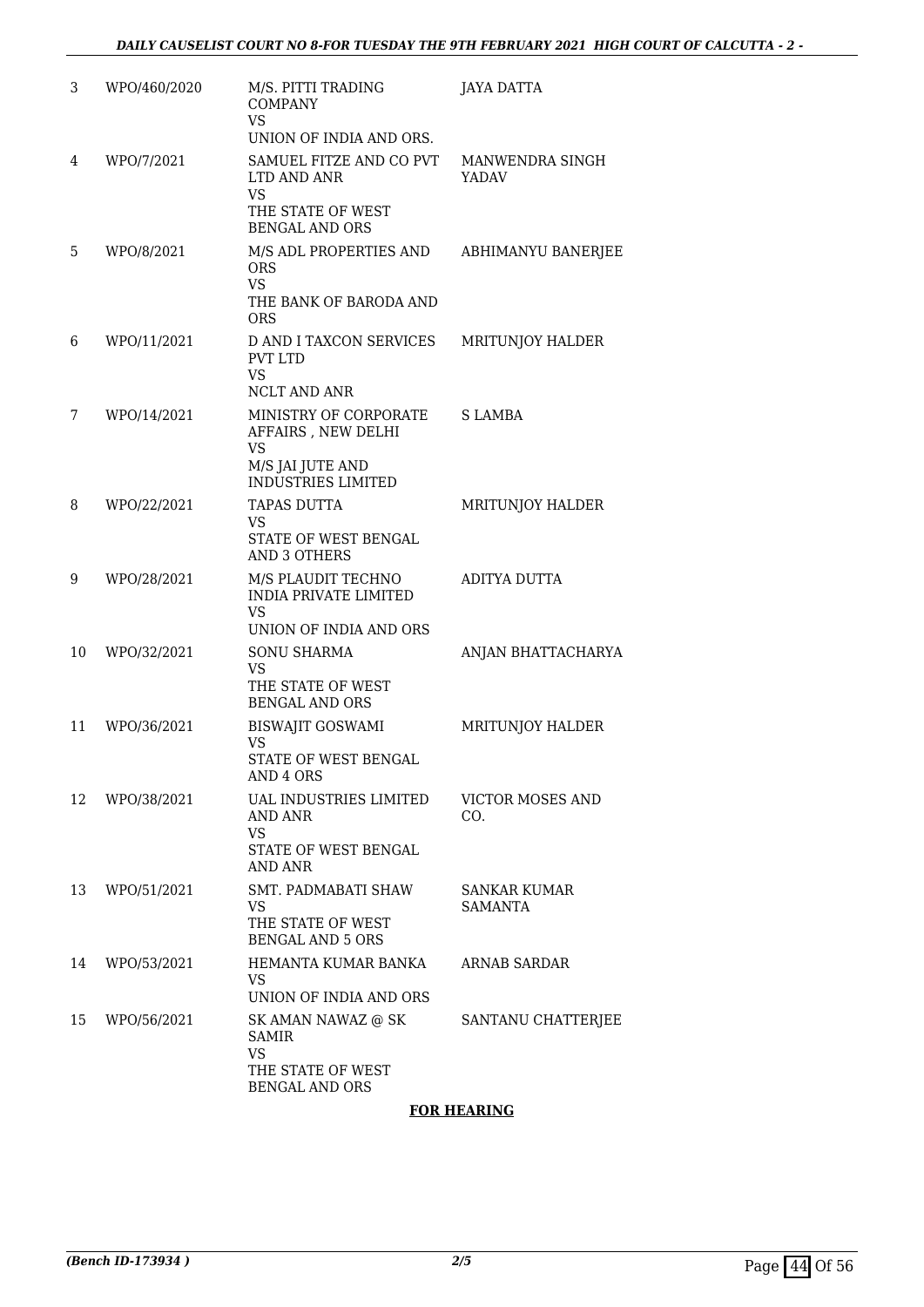| WPO/424/2020<br>[Pt.Hd.] | DEBABRATA CHAKRABORTY<br>AND ORS                                   | DEBASHIS SARKAR                                                                                                                                                                                  |                                                  |
|--------------------------|--------------------------------------------------------------------|--------------------------------------------------------------------------------------------------------------------------------------------------------------------------------------------------|--------------------------------------------------|
|                          | TEH STATE BANK OF INDIA<br><b>AND ANR</b>                          |                                                                                                                                                                                                  |                                                  |
| WPO/3/2019               | DR. KUNAL SAHA                                                     | SRIKANTA DUTTA                                                                                                                                                                                   |                                                  |
|                          | THE STATE CONSUMER<br>DISPUTES REDRESSAL<br>COMMISSION & ORS.      |                                                                                                                                                                                                  |                                                  |
|                          |                                                                    |                                                                                                                                                                                                  |                                                  |
| WPO/177/2019             | <b>SUMANA BHOWMICK</b><br>THE UNION OF INDIA AND<br>ORS.           | <b>SHUVANIL</b><br><b>CHAKRABORTY</b>                                                                                                                                                            | TANMOY ROY (FOR RES.8),<br>KUSHAGRA SHAH(RES. 3) |
| WPO/185/2019             | RANJIT KUMAR PAUL AND<br>ORS.<br><b>VS</b><br>HINDUSTAN PETROLEUM  | MULLICK AND CO.                                                                                                                                                                                  | PRASUN MUKHERJEE(RES.1)                          |
| WPO/323/2019             | DONALD AND MACARTHY<br>PTE. LTD.                                   | A.K. DEY AND<br><b>ASSOCIATES</b>                                                                                                                                                                |                                                  |
|                          | UNION OF INDIA AND 2<br><b>OTHERS</b>                              |                                                                                                                                                                                                  |                                                  |
| WPO/398/2019             | <b>HOOGHLY EXTRUSIONS</b><br>LTD AND ANR<br><b>VS</b>              | <b>SAMRAT DEY PAUL</b>                                                                                                                                                                           |                                                  |
|                          | THE GOVERNMENT OF<br><b>WEST BENGAL AND 3</b><br><b>OTHERS</b>     |                                                                                                                                                                                                  |                                                  |
| WPO/491/2019             | BLUEDIAMOND TRACOM<br>PVT LTD AND ANR                              | SHARMA KAJARIA AND<br>CO                                                                                                                                                                         |                                                  |
|                          | ALLAHABAD BANK AND ORS                                             |                                                                                                                                                                                                  |                                                  |
| WPO/508/2019             | NAND LAL SHAW<br><b>VS</b><br>UNION OF INDIA AND ORS               | PROTYUSHCHATTERJEE                                                                                                                                                                               |                                                  |
| WPO/524/2019             | GLACIER ENGINEERING CO<br><b>AND ORS</b>                           | SINTHIA BALA                                                                                                                                                                                     |                                                  |
|                          | STATE OF WEST BENGAL<br>AND ORS                                    |                                                                                                                                                                                                  |                                                  |
|                          |                                                                    |                                                                                                                                                                                                  |                                                  |
|                          | THE BOARD OF TRUSTEES<br>FOR KOLKATA PORT TRUST<br>AND ORS         |                                                                                                                                                                                                  |                                                  |
| WPO/550/2019             | <b>BRGK PROPERTIES LLP</b><br>(BRGK PROPERTIES PVT<br>LTD) AND ANR | CHOUDHURY AND CO                                                                                                                                                                                 |                                                  |
|                          | THE REGISTRAR OF<br>ASSURANCES KOLKATA                             |                                                                                                                                                                                                  |                                                  |
|                          | ANR<br><b>VS</b><br>ALLAHABAD BANK AND ORS                         | CO                                                                                                                                                                                               | OM NARAYAN RAI                                   |
|                          | IA NO: GA/2/2021<br>WPO/541/2019<br>WPO/100/2020                   | <b>VS</b><br><b>VS</b><br>WPA 11842(W)/2019 VS<br>CORPORATION AND ORS.<br><b>VS</b><br><b>VS</b><br><b>VS</b><br><b>JAJU BROTHERS</b><br><b>VS</b><br><b>VS</b><br><b>B S CONFIN PVT LTD AND</b> | SHREYASI SANYAL<br>SHARMA KAJARIA AND            |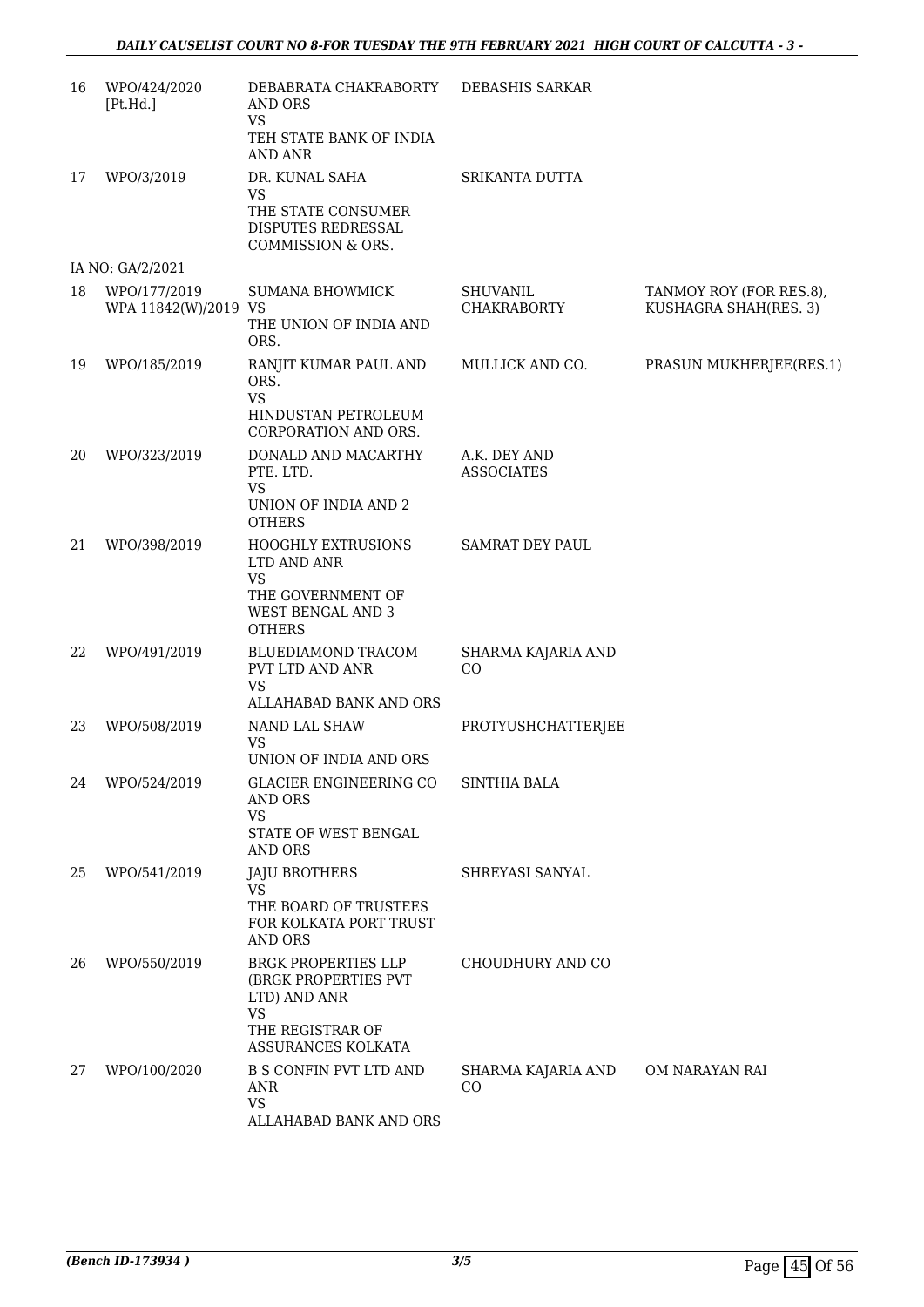| 28 | WPO/101/2020 | HIGH TIME HOLDINGS PVT<br>LTD AND ANR<br><b>VS</b>                                       | SHARMA KAJARIA AND<br>CO             | OM NARAYAN RAI |
|----|--------------|------------------------------------------------------------------------------------------|--------------------------------------|----------------|
|    |              | ALLAHABAD BANK AND ORS                                                                   |                                      |                |
| 29 | WPO/102/2020 | NAIRIT TIE-UP PRIVATE<br>LIMITED AND ANR.<br><b>VS</b>                                   | SHARMA KAJARIA AND<br>CO.            | OM NARAYAN RAI |
|    |              | ALLAHABAD BANK AND ORS                                                                   |                                      |                |
| 30 | WPO/103/2020 | PROCHETA CONSULTANTS<br>PRIVATE LIMITED<br><b>VS</b><br>ALLAHABAD BANK AND ORS           | SHARMA KAJARIA AND<br>CO.            | OM NARAYAN RAI |
| 31 | WPO/104/2020 | DEVESH ADVISORY                                                                          | SHARMA KAJARIA AND                   | OM NARAYAN RAI |
|    |              | SERVICES PVT LTD AND<br><b>ANR</b><br><b>VS</b><br>ALLAHABAD BANK AND ORS                | CO                                   |                |
| 32 | WPO/106/2020 | KAMYABI VANIJYA PVT LTD                                                                  | SHARMA KAJARIA AND                   | OM NARAYAN RAI |
|    |              | <b>AND ANR</b><br><b>VS</b><br>ALLAHABAD BANK OF ORS                                     | <b>COMPANY</b>                       |                |
|    |              |                                                                                          |                                      |                |
| 33 | WPO/107/2020 | SANEE CAPITAL AND<br>LEASING PRIVATE LIMITED<br><b>AND ANR</b><br><b>VS</b>              | SHARMA KAJARIA AND<br><b>COMPANY</b> | OM NARAYAN RAI |
|    |              | ALLAHABAD BANK AND ORS                                                                   |                                      |                |
| 34 | WPO/108/2020 | <b>ILEX PVT LTD AND ANR</b><br><b>VS</b><br>ALLAHABAD BANK AND ORS                       | SHARMA KAJARIA AND<br><b>COMPANY</b> | OM NARAYAN RAI |
|    |              |                                                                                          |                                      |                |
| 35 | WPO/109/2020 | <b>SUYASH FINOVEST PRIVATE</b><br>LIMITED AND ANR<br><b>VS</b><br>ALLAHABAD BANK AND ORS | SHARMA KAJARIA AND<br><b>COMPANY</b> | OM NARAYAN RAI |
|    |              |                                                                                          |                                      |                |
| 36 | WPO/111/2020 | NIVEDAN VYAPAAR<br>PRIVATE LIMITED AND ANR.<br><b>VS</b>                                 | SHARMA KAJARIA AND<br>CO.            | OM NARAYAN RAI |
|    |              | ALLAHABAD BANK AND<br>ORS.                                                               |                                      |                |
| 37 | WPO/112/2020 | <b>SAMPAT MARKETING</b><br><b>COMPANY PRIVATE</b><br>LIMITED AND ANR.                    | SHARMA KAJARIA AND<br>CO.            | OM NARAYAN RAI |
|    |              | <b>VS</b><br>ALLAHABAD BANK AND<br>ORS.                                                  |                                      |                |
| 38 | WPO/146/2020 | BMW INDUSTRIES LTD.<br><b>VS</b><br>UCO BANK AND ORS.                                    | <b>BHASKAR GHOSH</b>                 |                |
|    |              |                                                                                          |                                      |                |
| 39 | WPO/252/2020 | M/S R P TECHVISION PVT<br>LTD AND ANR<br><b>VS</b><br>CANARA BANK AND ORS                | RAJESH UPADHYAY                      |                |
| 40 | WPO/253/2020 | M/S. R P VYAPAAR PVT<br>LIMITED AND ANR                                                  | RAJESH UPADHYAY                      |                |
|    |              | <b>VS</b><br>CANARA BANK AND ORS                                                         |                                      |                |
|    |              |                                                                                          |                                      |                |
| 41 | WPO/274/2020 | M/S ALOM POLY<br>EXTRUSIONS LTD AND ANR<br><b>VS</b>                                     | NILADRI KHANRA                       |                |
|    |              | STATE OF WEST BENGAL<br>AND ORS                                                          |                                      |                |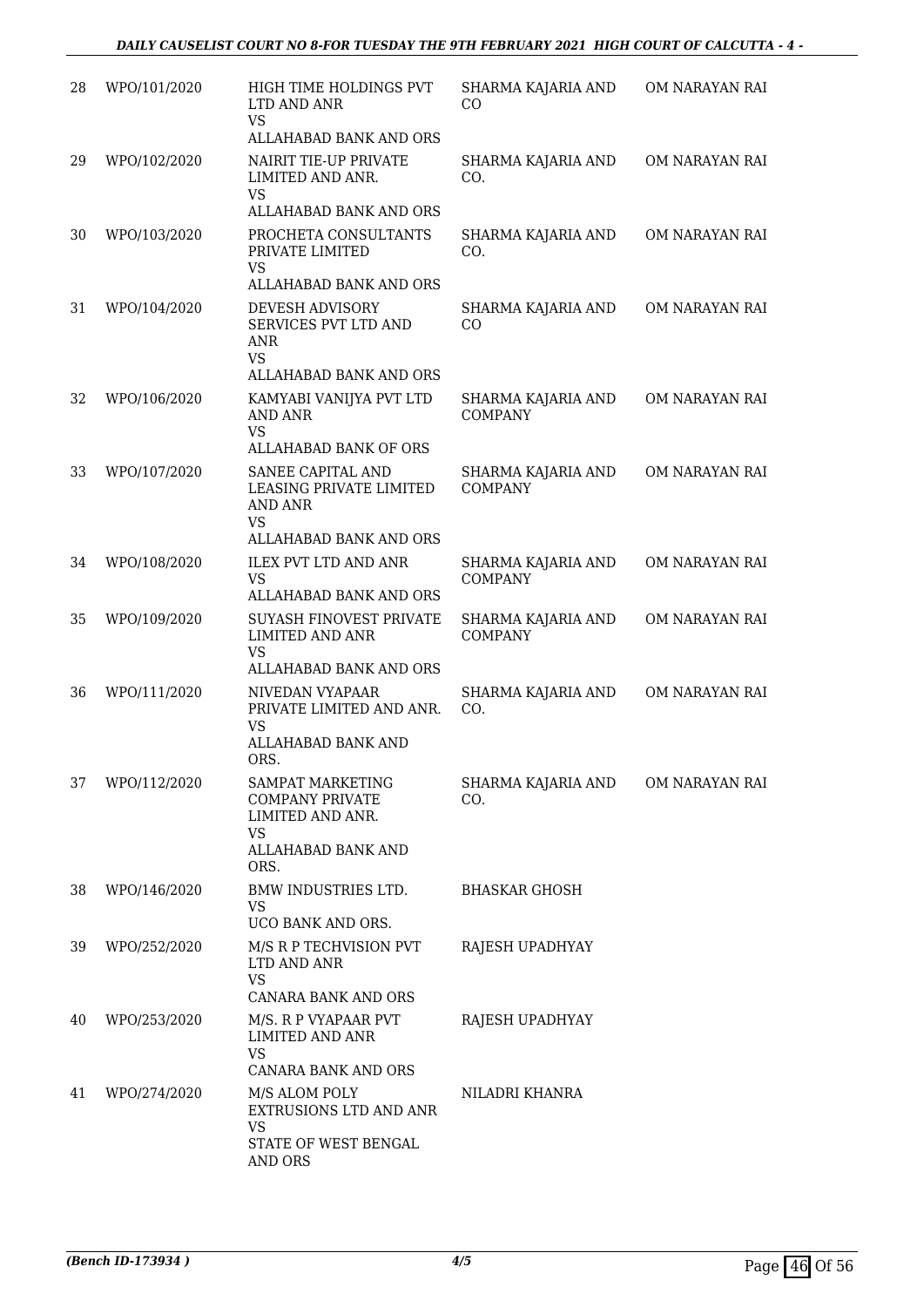| 42 | WPO/278/2020     | MONISHA GROVER<br>VS<br>UNION OF INDIA AND ANR                     | AMALAKSHA JANA          |
|----|------------------|--------------------------------------------------------------------|-------------------------|
|    | IA NO: GA/1/2020 |                                                                    |                         |
| 43 | WPO/369/2020     | ASHA EXPO AND CO. LTD.<br>VS<br><b>UCO BANK</b>                    | ANURAG BAGARIA          |
| 44 | WPO/383/2020     | CHEVIOT FOUNDATION<br>VS.<br>STATE BANK OF INDIA AND<br><b>ORS</b> | VISHWARUP ACHARYYA      |
|    |                  |                                                                    | <b>CONTEMPT MATTERS</b> |
| 45 | CC/27/2020       | <b>TAMAL DAS</b><br>VS.<br>MR. G. M. P. REDDY                      | MRITUNJOY HALDER        |
| 46 | CC/58/2020       | DEBASHIS CHAKRABORTY<br>VS<br>MR KHALI AIZAZ ANWAR<br>AND ANR      | SAKTI PADA JANA         |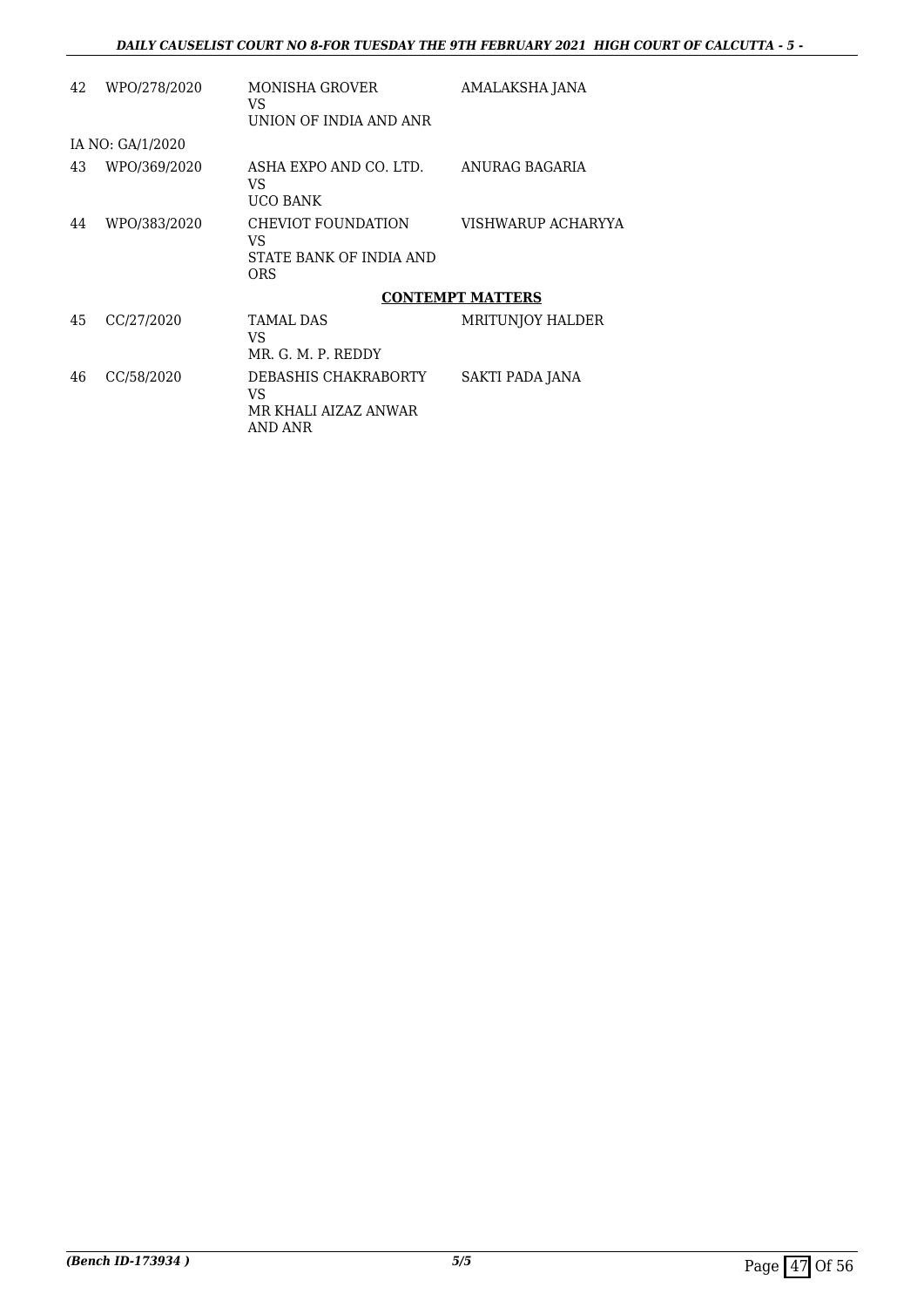

## **Original Side**

**DAILY CAUSELIST For Tuesday The 9th February 2021**

**COURT NO. 26 SINGLE BENCH (SB-VI) AT 3:00 PM HON'BLE JUSTICE SHEKHAR B. SARAF (VIA VIDEO CONFERENCE)**

#### **NOTE:MATTERS WILL BE TAKEN UP THROUGH PHYSICAL HEARING ONLY WHEN BOTH THE PARTIES ARE AGREED.**

#### **NOTE : 1) EVERYDAY ORIGINAL SIDE MATTERS WILL BE TAKEN UP IMMEDIATELY AFTER THE COMPLETION OF THE APPELLATE SIDE MATTERS OR AT 3:00 P.M. WHICHEVER IS EARLIER.**

#### **2) ORIGINAL SIDE MENTIONING WILL BE ALLOWED IMMEDIATELY BEFORE THE ORIGINAL SIDE MATTERS ARE TAKEN UP.**

**3) MENTIONING FOR INCLUSION IN THE LIST SHALL BE ENTERTAINED ONLY UPON PROPER NOTICE.**

#### **COURT APPLICATIONS UNDER ART.226**

| 1 | WPO/135/2020     | KAMALA PRADHAN<br>VS<br>THE STATE OF WEST<br><b>BENGAL AND 5 OTHERS</b> | <b>SYED SHAMSUL</b><br><b>AREFIN</b>             |
|---|------------------|-------------------------------------------------------------------------|--------------------------------------------------|
| 2 | WPO/136/2020     | HARIPRIYA GIRI<br>VS<br>THE STATE OF WEST<br><b>BENGAL AND 5 OTHERS</b> | <b>SYED SHAMSUL</b><br><b>AREFIN</b>             |
|   |                  | <b>NEW APPLICATIONS</b>                                                 |                                                  |
| 3 | IA NO. GA/1/2020 | <b>DEEPA BASU</b><br>Vs<br>THE STATE OF WEST                            | <b>SAKTI PADA JANA</b><br><b>SAKTI PADA JANA</b> |
|   | In WPO/306/2020  | <b>BENGAL AND ORS</b>                                                   |                                                  |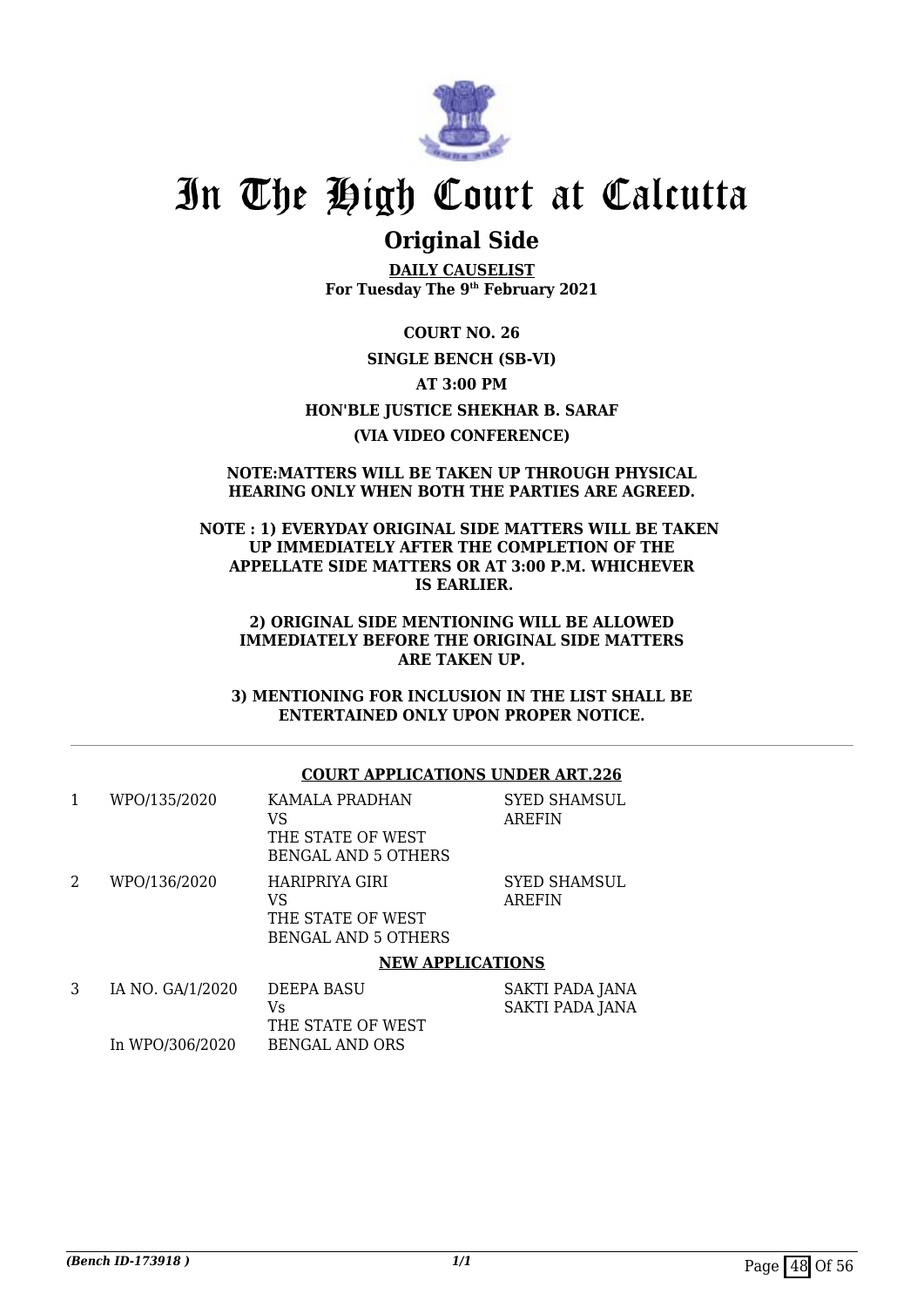

## **Original Side**

**DAILY CAUSELIST For Tuesday The 9th February 2021**

**COURT NO. 15 SINGLE BENCH (SB-VII) AT 10:45 AM HON'BLE JUSTICE RAJARSHI BHARADWAJ (VIA VIDEO CONFERENCE)**

**NOTE:MATTERS WILL BE TAKEN UP THROUGH PHYSICAL HEARING ONLY WHEN BOTH THE PARTIES ARE AGREED.**

**NOTE: ON FRIDAY (12/02/2021) ORIGINAL SIDE MATTERS WILL BE TAKEN UP AT 10:45 A.M.**

**AFTER COMPLETION OF ORIGINAL SIDE MATTERS, APPELLATE SIDE MATTERS WILL BE TAKEN UP.**

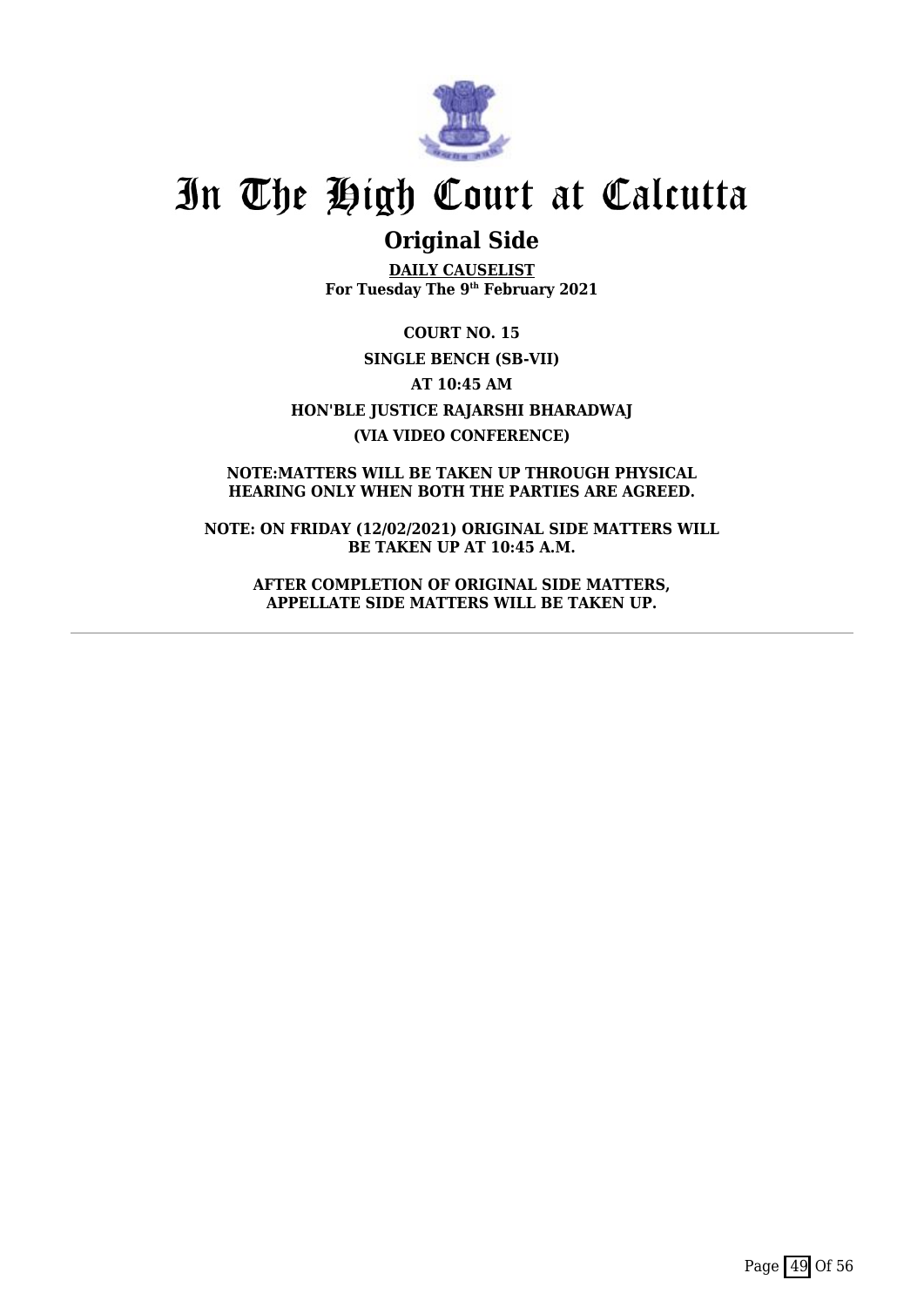

## **Original Side**

**DAILY CAUSELIST For Tuesday The 9th February 2021**

**COURT NO. 39**

**SINGLE BENCH (SB-IX, )**

**AT 10:45 AM**

**HON'BLE JUSTICE RAVI KRISHAN KAPUR**

**ON AND FROM MONDAY, 1ST FEBRUARY, 2021 TO FRIDAY, 12TH FEBRUARY, 2021 - WILL TAKE, IN ADDITION TO HIS OWN LIST AND DETERMINATION, THE LIST AND DETERMINATION OF HON'BLE JUSTICE MOUSHUMI BHATTACHARYA.**

#### **(VIA VIDEO CONFERENCE)**

#### **NOTE:MATTERS WILL BE TAKEN UP THROUGH PHYSICALHEARING ONLY WHEN BOTH THE PARTIES ARE AGREED.**

#### **TO BE MENTIONED**

| CS/197/2017 | MANGAL BUILDERS AND<br>ENTERPRISE LTD.<br>VS<br><b>CAMBAY INVESTMENTS</b><br>CORPORATION LTD. & ANR. | AJAY GAGGAR             |
|-------------|------------------------------------------------------------------------------------------------------|-------------------------|
| CS/752/1990 | LABHCHAND UMESH<br><b>CHAND</b><br>VS<br>INDIAN OIL CORP.LTD.                                        | L.P. AGARWALLA &<br>CO. |

MEHARIA & CO.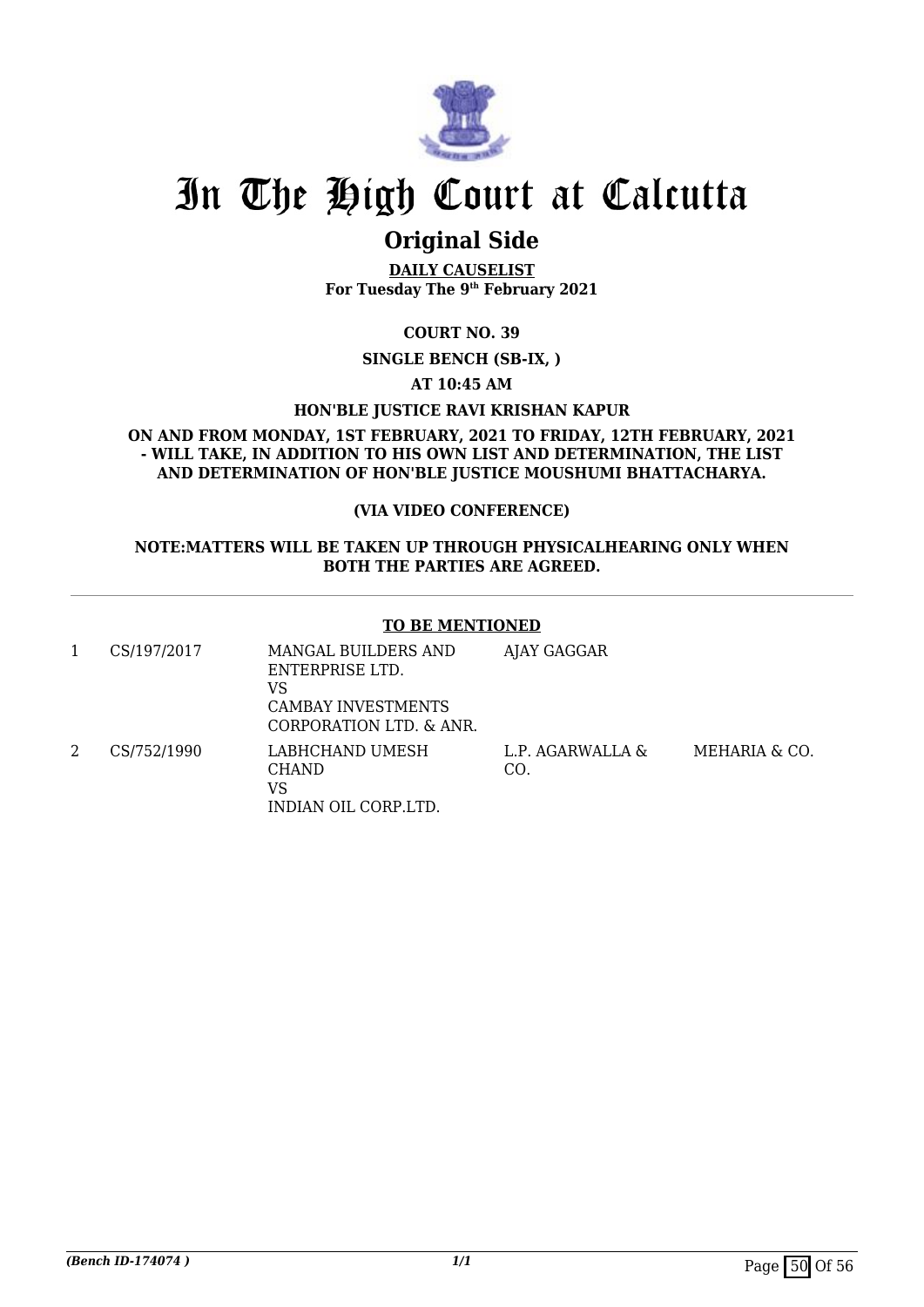

## **Original Side**

**DAILY CAUSELIST For Tuesday The 9th February 2021**

**COURT NO. 10**

**SINGLE BENCH (SB-IX)**

**AT 10:45 AM**

**HON'BLE JUSTICE RAVI KRISHAN KAPUR**

**ON AND FROM MONDAY, 1ST FEBRUARY, 2021 TO FRIDAY, 12TH FEBRUARY, 2021 - WILL TAKE, IN ADDITION TO HIS OWN LIST AND DETERMINATION, THE LIST AND DETERMINATION OF HON'BLE JUSTICE MOUSHUMI BHATTACHARYA.**

**(VIA VIDEO CONFERENCE)**

**NOTE:MATTERS WILL BE TAKEN UP THROUGH PHYSICALHEARING ONLY WHEN BOTH THE PARTIES ARE AGREED.**

> **NOTE: (I) ORIGINAL SIDE MENTIONING EVERY WEDNESDAY AND THURSDAY AT 10:45 A.M.**

**(II) ORIGINAL SIDE MATTERS WILL BE TAKEN UP EVERY WEDNESDAY AND THURSDAY AT 10:45 A.M. BEFORE APPELLATE SIDE MATTERS.**

**AFTER COMPLETION OF ORIGINAL SIDE MATTERS, APPELLATE SIDE MATTERS WILL BE TAKEN UP**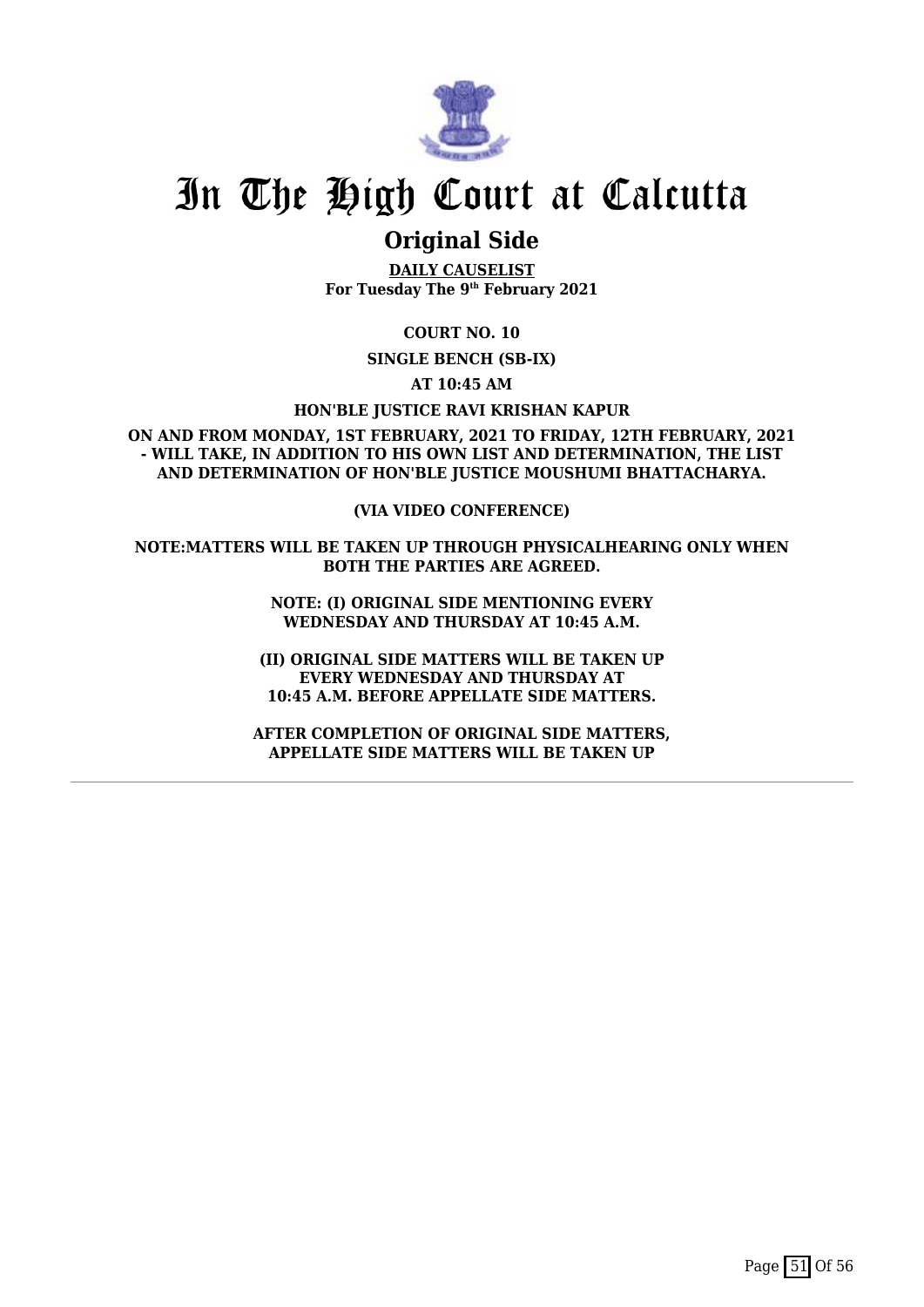

## **Original Side**

**DAILY CAUSELIST For Tuesday The 9th February 2021**

**COURT NO. 23 SINGLE BENCH (SB-X) AT 2:00 PM HON'BLE JUSTICE ARINDAM MUKHERJEE (VIA VIDEO CONFERENCE)**

**NOTE:MATTERS WILL BE TAKEN UP THROUGH PHYSICAL HEARING ONLY WHEN BOTH THE PARTIES ARE AGREED.**

**NOTE: 1) ORIGINAL SIDE MATTERS SHALL BE TAKEN UP EVERYDAY AT 2:00 P.M.**

**2) ORDINARILY, SPECIALLY ASSIGNED MATTERS SHALL BE TAKEN UP ON FRIDAY AT 2:00 P.M.**

**3) AFTER COMPLETION OF ORIGINAL SIDE MATTERS, IF TIME PERMITS, APPELLATE SIDE MATTERS SHALL BE AGAIN TAKEN UP.**

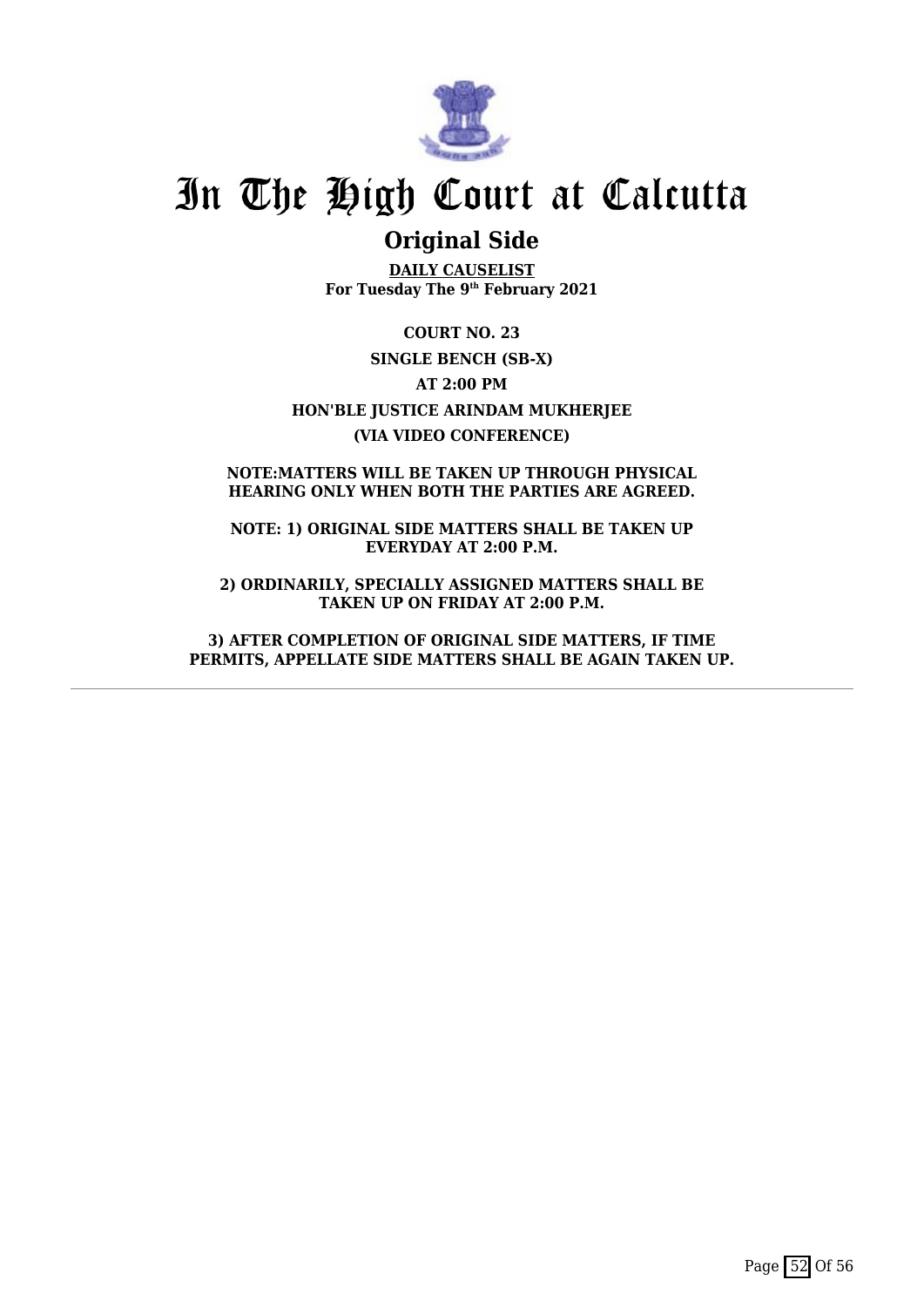

## **Original Side**

**DAILY CAUSELIST For Tuesday The 9th February 2021**

**COURT NO. 18 SINGLE BENCH (SB-XI) AT 10:45 AM HON'BLE JUSTICE BISWAJIT BASU (VIA VIDEO CONFERENCE)**

#### **NOTE:MATTERS WILL BE TAKEN UP THROUGH PHYSICAL HEARING ONLY WHEN BOTH THE PARTIES ARE AGREED.**

**NOTE:1) ORIGINAL SIDE MENTIONING WILL BE TAKEN UP AT 10:45 A.M**

**2) AFTER COMPLETION OF APPELLATE SIDE MATTERS, ORIGINAL SIDE MATTER WILL BE TAKEN UP.**

#### **NEW MOTIONS**

1 WPO/454/2020 BANALATA OJHA ALSO KNOWN AS TAHERA BEGAM VS THE STATE OF WEST BENGAL AND ORS ANJAN BHATTACHARYA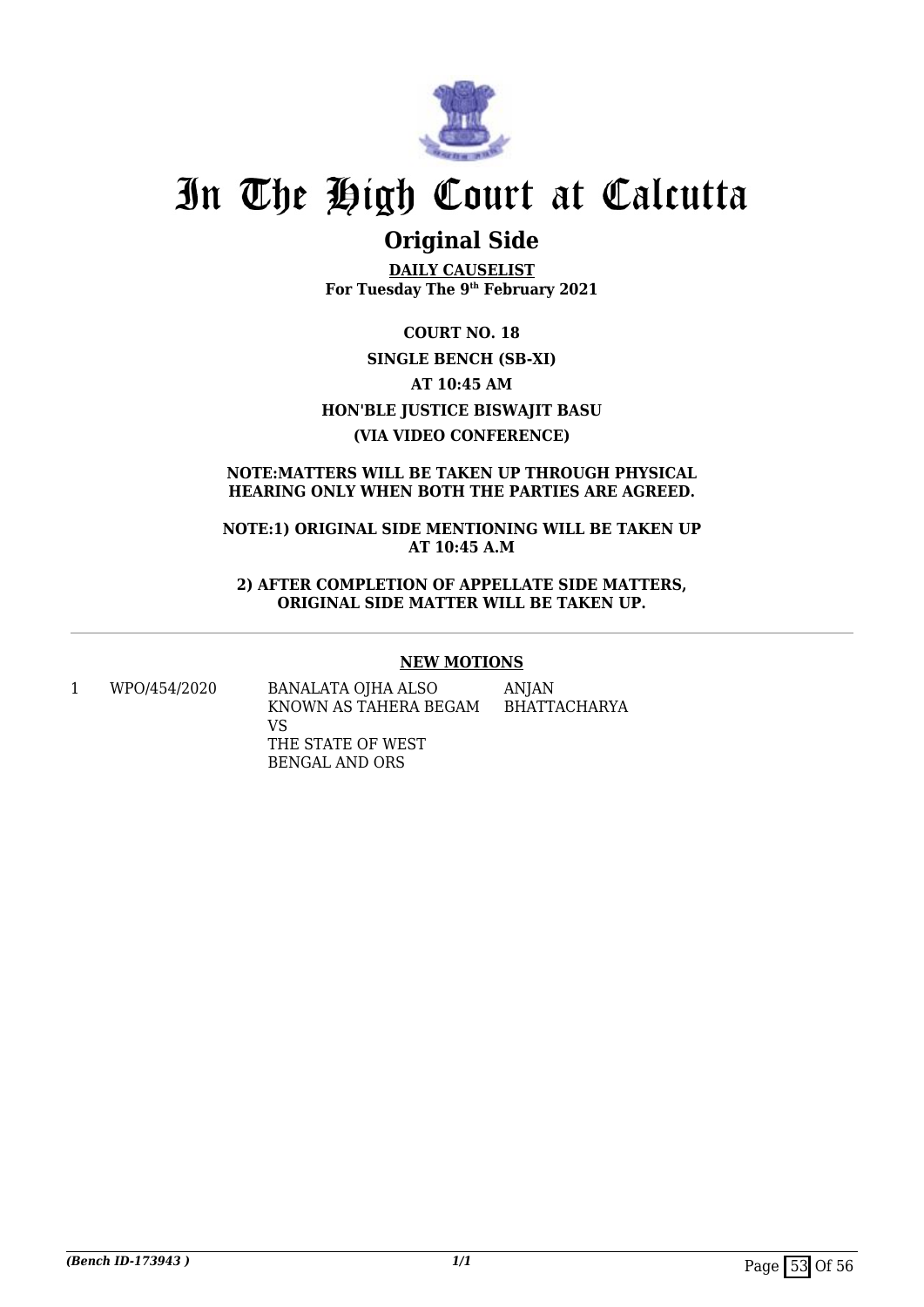

## **Original Side**

**DAILY CAUSELIST For Tuesday The 9th February 2021**

**COURT NO. 24 SINGLE BENCH (SB- XII) AT 10:45 AM HON'BLE JUSTICE AMRITA SINHA (VIA VIDEO CONFERENCE)**

#### **NOTE:MATTERS WILL BE TAKEN UP THROUGH PHYSICAL HEARING ONLY WHEN BOTH THE PARTIES ARE AGREED.**

#### **NOTE: ORIGINAL SIDE MATTERS WILL BE TAKEN UP AT THE FIRST SITTING OF THE COURT.**

**AFTER COMPLETION OF ORIGINAL SIDE MATTERS; APPELLATE SIDE MATTERS WILL BE TAKEN UP.**

**NO PHYSICAL MENTIONING IN COURT.**

## **RESTORATION APPLICATION**

| IA NO. GA/4/2019 | RAHISAV LODHI & ANR. |                |
|------------------|----------------------|----------------|
| (Old No:         | Vs.                  | SUPRIYA RANJAN |
| GA/579/2019)     | K.M.C.               | <b>SAHA</b>    |

GA 5/2019 In WPO/1175/2006

#### **COURT APPLICATIONS UNDER ART.226**

| 2 | WPO/40/2020 | RARVEZ AHMED<br>VS<br>KOLKATA MUNICIPAL<br>CORPORATION AND ORS.                                    | RAMPRAVESH SINGH                    |
|---|-------------|----------------------------------------------------------------------------------------------------|-------------------------------------|
| 3 | WPO/19/2021 | CHAYANIKA SANA<br>VS<br>THE STATE OF WEST<br>BENGAL AND ORS                                        | ANJAN<br><b>BHATTACHARYA</b>        |
| 4 | WPO/21/2021 | MAA BAMESWARI COLD<br>STORAGE (P) LTD. AND ANR<br>VS<br>THE STATE OF WEST<br><b>BENGAL AND ORS</b> | <b>ANJAN</b><br><b>BHATTACHARYA</b> |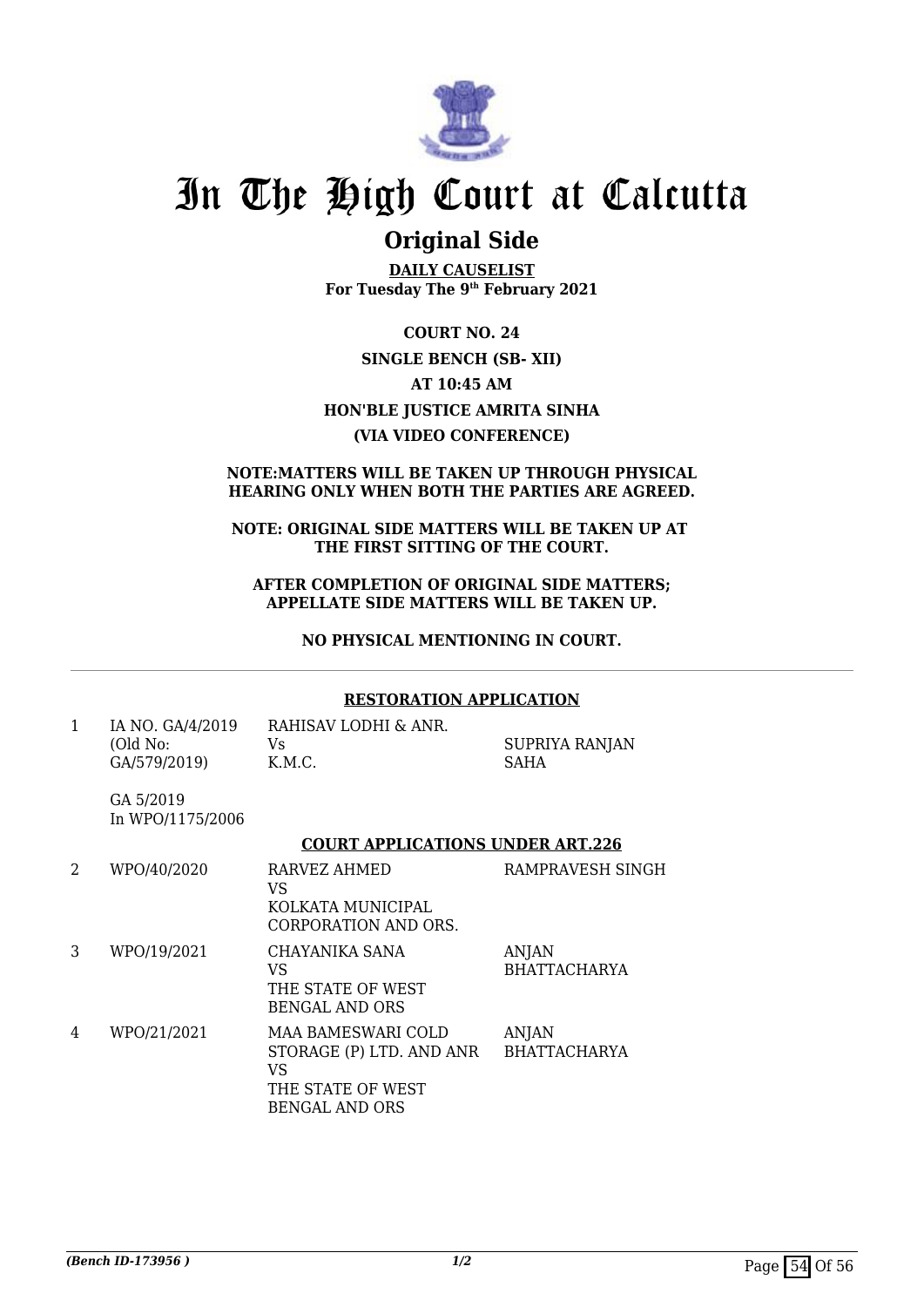| 5 | WPO/47/2021 | SOUMENDRA KRISTO DUTT<br>AND ANR.<br>VS<br>KOLKATA MUNICIPAL<br>CORPORATION AND ORS. | DIPENDRA NATH<br><b>CHUNDER</b> |
|---|-------------|--------------------------------------------------------------------------------------|---------------------------------|
| 6 | WPO/48/2021 | SOUMENDRA KRISTO DUTT<br>AND ANR.<br>VS<br>KOLKATA MUNICIPAL<br>CORPORATION AND ORS. | DIPENDRA NATH<br><b>CHUNDER</b> |